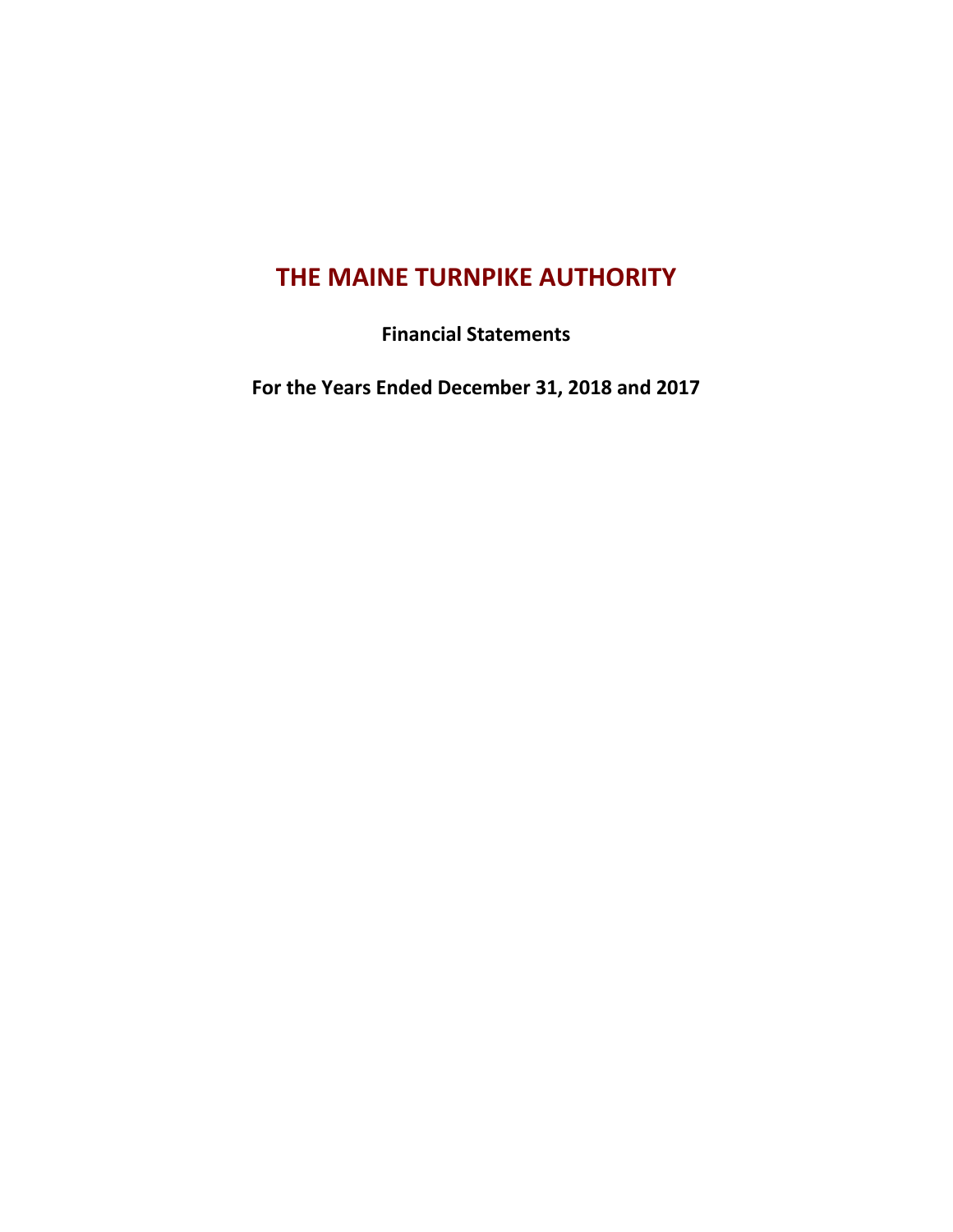# **THE MAINE TURNPIKE AUTHORITY**

# **Financial Statements**

# **For the Years Ended December 31, 2018 and 2017**

### **TABLE OF CONTENTS**

|                                                              | Page(s)   |
|--------------------------------------------------------------|-----------|
| Independent Auditor's Report                                 | $1 - 2$   |
| Management's Discussion and Analysis                         | $3 - 8$   |
| <b>Statements of Net Position</b>                            | $9 - 10$  |
| Statements of Revenues, Expenses and Changes in Net Position | 11        |
| <b>Statements of Cash Flows</b>                              | $12 - 13$ |
| <b>Notes to Financial Statements</b>                         | $14 - 43$ |
| Required Supplementary Information                           | 44-47     |
| Other Supplementary Information                              | 48-49     |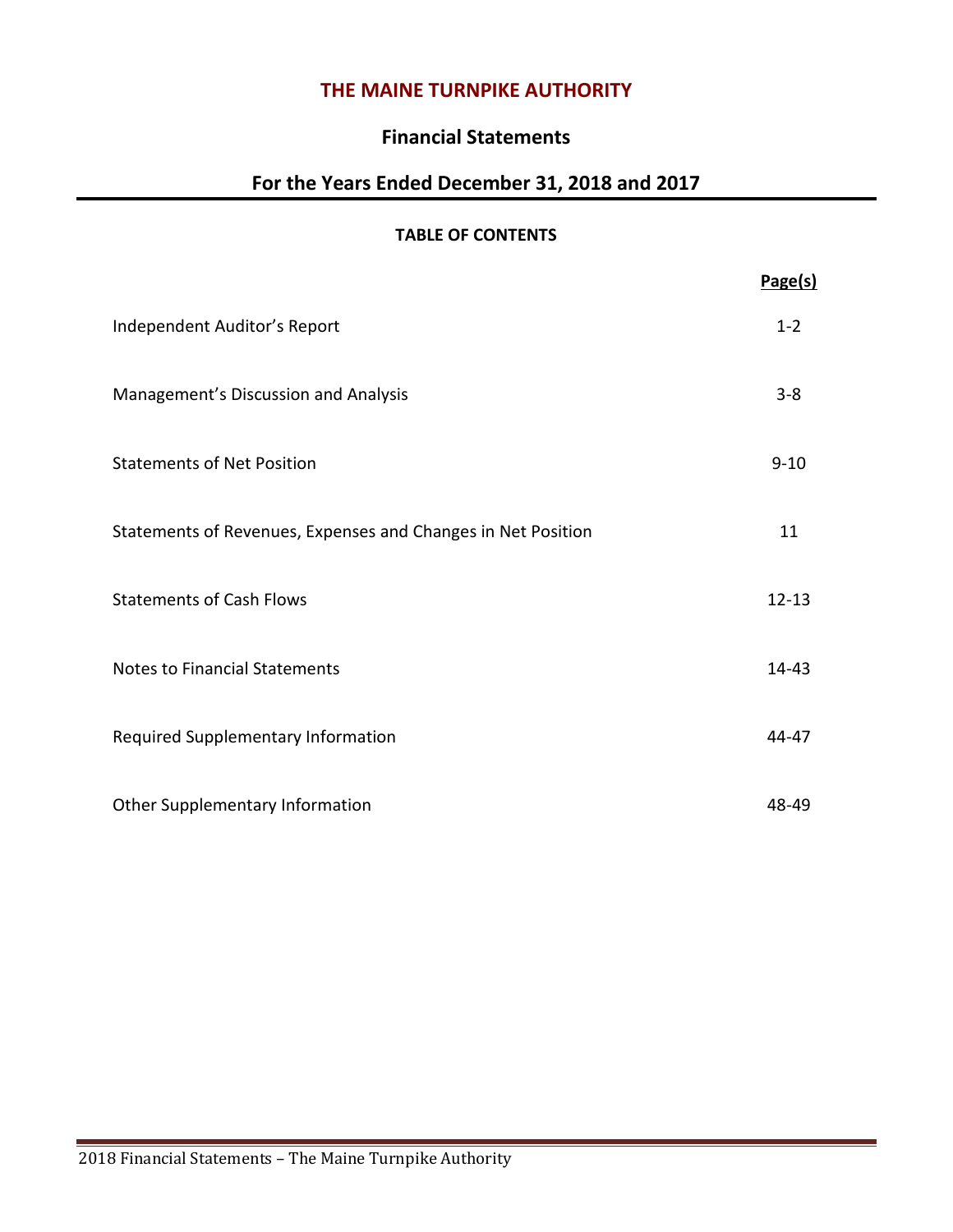

#### **Independent Auditor's Report**

To the Board of Directors Maine Turnpike Authority Portland, Maine

#### **Report on the Financial Statements**

We have audited the accompanying financial statements of the Maine Turnpike Authority, a component unit of the State of Maine, as of and for the year ended December 31, 2018, and the related notes to the financial statements, which collectively comprise the Authority's basic financial statements as listed in the table of contents.

#### *Management's Responsibility for the Financial Statements*

Management is responsible for the preparation and fair presentation of these financial statements in accordance with accounting principles generally accepted in the United States of America; this includes the design, implementation, and maintenance of internal control relevant to the preparation and fair presentation of financial statements that are free from material misstatement, whether due to fraud or error.

#### *Auditor's Responsibility*

Our responsibility is to express an opinion on these financial statements based on our audit. We conducted our audit in accordance with auditing standards generally accepted in the United States of America and the standards applicable to financial audits contained in *Government Auditing Standards,* issued by the Comptroller General of the United States. Those standards require that we plan and perform the audit to obtain reasonable assurance about whether the financial statements are free from material misstatement.

An audit involves performing procedures to obtain audit evidence about the amounts and disclosures in the financial statements. The procedures selected depend on the auditor's judgment, including the assessment of the risks of material misstatement of the financial statements, whether due to fraud or error. In making those risk assessments, the auditor considers internal control relevant to the entity's preparation and fair presentation of the financial statements in order to design audit procedures that are appropriate in the circumstances, but not for the purpose of expressing an opinion on the effectiveness of the entity's internal control. Accordingly, we express no such opinion. An audit also includes evaluating the appropriateness of accounting policies used and the reasonableness of significant accounting estimates made by management, as well as evaluating the overall presentation of the financial statements.

We believe that the audit evidence we have obtained is sufficient and appropriate to provide a basis for our audit opinion.

#### *Opinion*

In our opinion, the financial statements referred to above present fairly, in all material respects, the financial position of the Maine Turnpike Authority, as of December 31, 2018, and the changes in financial position and cash flows for the year then ended in accordance with accounting principles generally accepted in the United States of America.

#### *Prior Period Financial Statements*

The financial statements of Maine Turnpike Authority as of December 31, 2017, were audited by Macpage LLC, who merged with Wipfli LLP as of August 1, 2018, and whose report dated March 14, 2018, expressed an unmodified opinion on those statements.

#### *Change in Accounting Principle*

As discussed in Notes 1, 10 and 14 to the financial statements, the Maine Turnpike Authority adopted new accounting guidance, Governmental Accounting Standards Board (GASB) Statement No 75 Accounting and Financial Reporting for Postemployment Benefits Other Than Pensions. Our opinion is not modified with respect to this matter.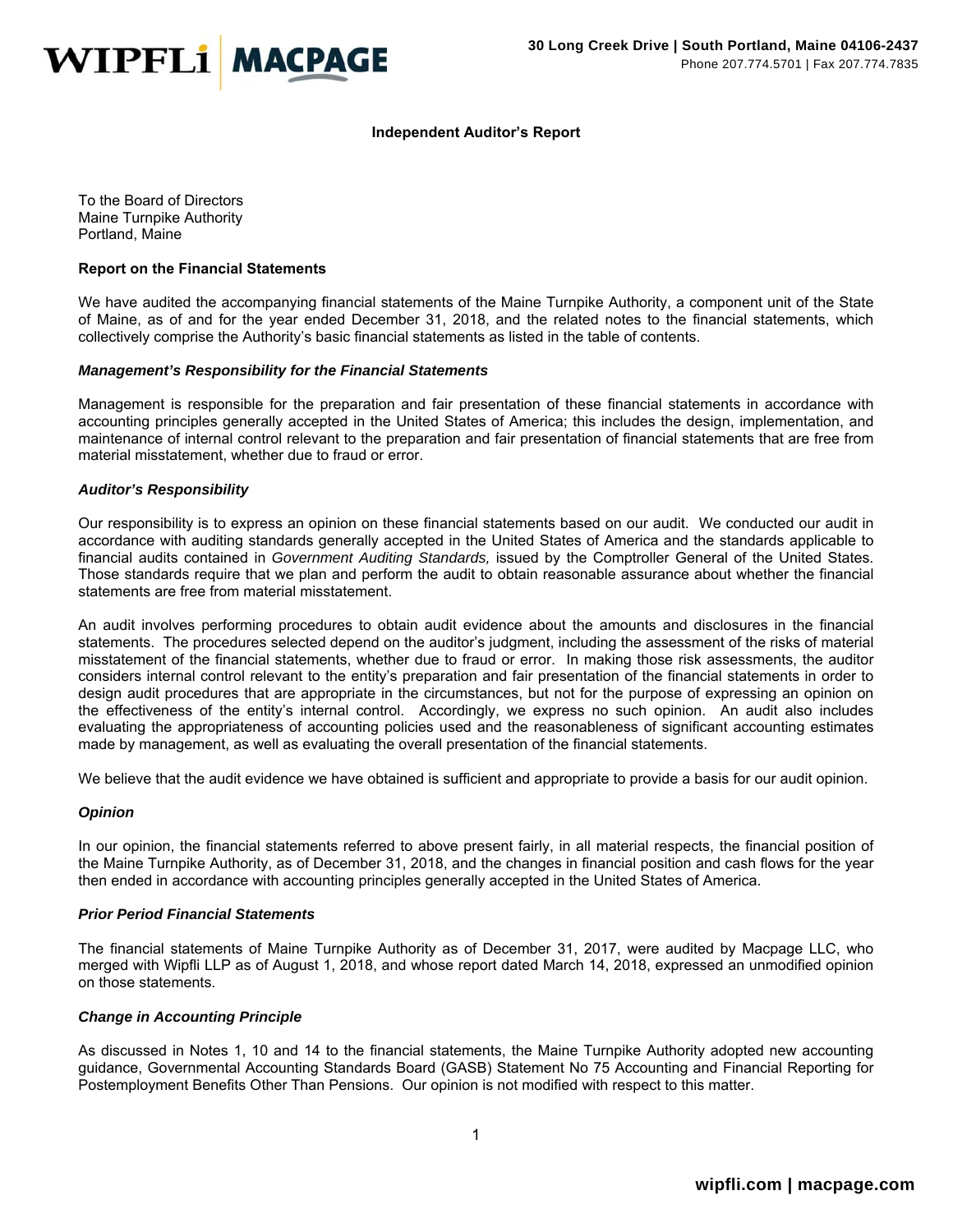#### *Other Matters*

#### *Required Supplementary Information*

Accounting principles generally accepted in the United States of America require that the management's discussion and analysis on pages 3-8, the trend data on infrastructure condition on page 44, the schedule of changes in net OPEB liability and related ratios – group health insurance, on page 45, the schedule of proportionate share net OPEB liability – group life insurance, on page 46, the schedule of OPEB contributions – group life insurance, on page 46, the schedule of proportionate share of net pension liability on page 47, and the schedule of contributions on page 47, be presented to supplement the basic financial statements. Such information, although not a part of the basic financial statements, is required by the Governmental Accounting Standards Board, who considers it to be an essential part of financial reporting for placing the basic financial statements in an appropriate operational, economic, or historical context. We have applied certain limited procedures to the required supplementary information in accordance with auditing standards generally accepted in the United States of America, which consisted of inquiries of management about the methods of preparing the information and comparing the information for consistency with management's responses to our inquiries, the basic financial statements, and other knowledge we obtained during our audit of the basic financial statements. We do not express an opinion or provide any assurance on the information because the limited procedures do not provide us with sufficient evidence to express an opinion or provide any assurance.

#### *Other Information*

Our audit was conducted for the purpose of forming an opinion on the financial statements that comprise the Authority's basic financial statements. The Calculation of the Composite Debt Service Ratio on page 48, as required by the bond resolutions and related documents, and the Statement of Activities for the State of Maine General Purpose Financial Statements on page 49, is presented for purposes of additional analysis and is not a required part of the basic financial statements.

The Calculation of the Composite Debt Service Ratio on page 48 and the Statement of Activities for the State of Maine General Purpose Financial Statements on page 49 is the responsibility of management and was derived from and relates directly to the underlying accounting and other records used to prepare the basic financial statements. Such information has been subjected to the auditing procedures applied in the audit of the basic financial statements and certain additional procedures, including comparing and reconciling such information directly to the underlying accounting and other records used to prepare the basic financial statements or to the basic financial statements themselves, and other additional procedures in accordance with auditing standards generally accepted in the United States of America. In our opinion, the Calculation of the Composite Debt Service Ratio on page 48, and the Statement of Activities for the State of Maine General Purpose Financial Statements on page 49, are fairly stated, in all material respects, in relation to the basic financial statements as a whole.

#### **Other Reporting Required by** *Government Auditing Standards*

In accordance with *Government Auditing Standards*, we have also issued our report, dated March 14, 2019, on our consideration of the Maine Turnpike Authority's internal control over financial reporting and on our tests of its compliance with certain provisions of laws, regulations, contracts, and grant agreements and other matters. The purpose of that report is solely to describe the scope of our testing of internal control over financial reporting and compliance and the results of that testing, and not to provide an opinion on the effectiveness of Maine Turnpike Authority's internal control over financial reporting or on compliance. That report is an integral part of an audit performed in accordance with *Government Auditing Standards* in considering Maine Turnpike Authority's internal control over financial reporting and compliance.

rippei LLP

South Portland, Maine March 14, 2019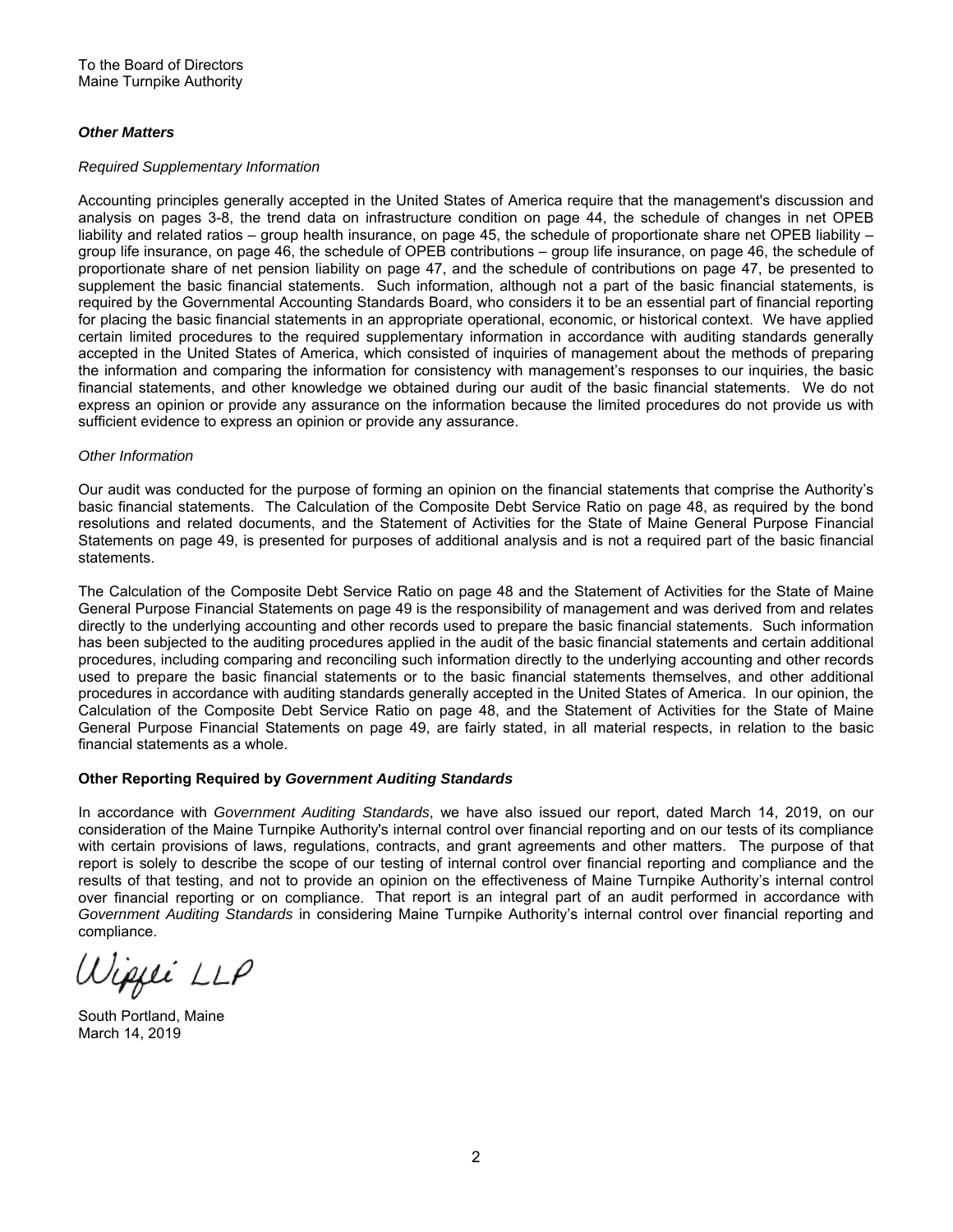# **THE MAINE TURNPIKE AUTHORITY**

### **Management's Discussion and Analysis**

### **December 31, 2018**

The management of the Maine Turnpike Authority (the Authority) offers this narrative overview and analysis of the Authority's financial activities for the years ended December 31, 2018 and 2017. This discussion and analysis is designed to assist the reader in focusing on the significant financial issues and activities and to identify any significant changes in financial position. The information presented here should be read in conjunction with the Authority's basic financial statements.

### Financial Highlights

Net operating income for the Maine Turnpike Authority was \$62,032,803 and \$56,801,218 for calendar years 2018 and 2017, respectively. The increase in net operating income is due to an increase in Net Fare Revenue and Reserve Maintenance Fund Interest Income and a decrease in Maintenance Expenses. Total Revenues increased 2.5% in 2018, which is mostly due to an increase in traffic of 2.7% over the prior year. The decrease in Operating Expenses over the prior year is due to a decrease in Maintenance Expenses.

Current year activity produced a change in net position of \$42,975,787 compared to \$40,754,948 for fiscal years 2018 and 2017, respectively. The term "net position" refers to the difference between assets, deferred outflows of resources, liabilities and deferred inflows of resources. At the close of calendar year 2018, the Authority had a net position of \$338,550,390, an increase of 15% over calendar year 2017. At the close of calendar year 2017, the Authority's net position was \$295,574,604. The Authority's overall financial position has improved as shown by the increase in net position.

### **Overview of the Basic Financial Statements**

This discussion and analysis is intended to serve as an introduction to the Authority's basic financial statements. The Authority's financial statements are presented in a manner similar to a private-sector business and have been prepared according to accounting principles generally accepted (GAAP) in the United States. Revenues are recorded as they are earned and expenses are recorded as they are incurred, regardless of when cash is received or disbursed.

### **Basic Financial Statements**

The statement of net position presents information on all of the Authority's assets, deferred outflows of resources, liabilities and deferred inflows of resources, with the difference reported as net position. Over time, increases and decreases in net position serve as a relative indicator of the change in financial position of the Authority.

The statement of revenues, expenses, and changes in net position shows the result of the Authority's total operations during the fiscal year and reflects both operating and non-operating activities. Changes in net position reflect the fiscal period operating impact upon the overall financial position of the Authority.

The statement of cash flows provides a detailed analysis of all sources and uses of cash. The direct method of cash flows is presented, ending with a reconciliation of operating income to net cash provided by operating activities. The statement of cash flows is divided into the following activities: operating, capital and related financing, and investing.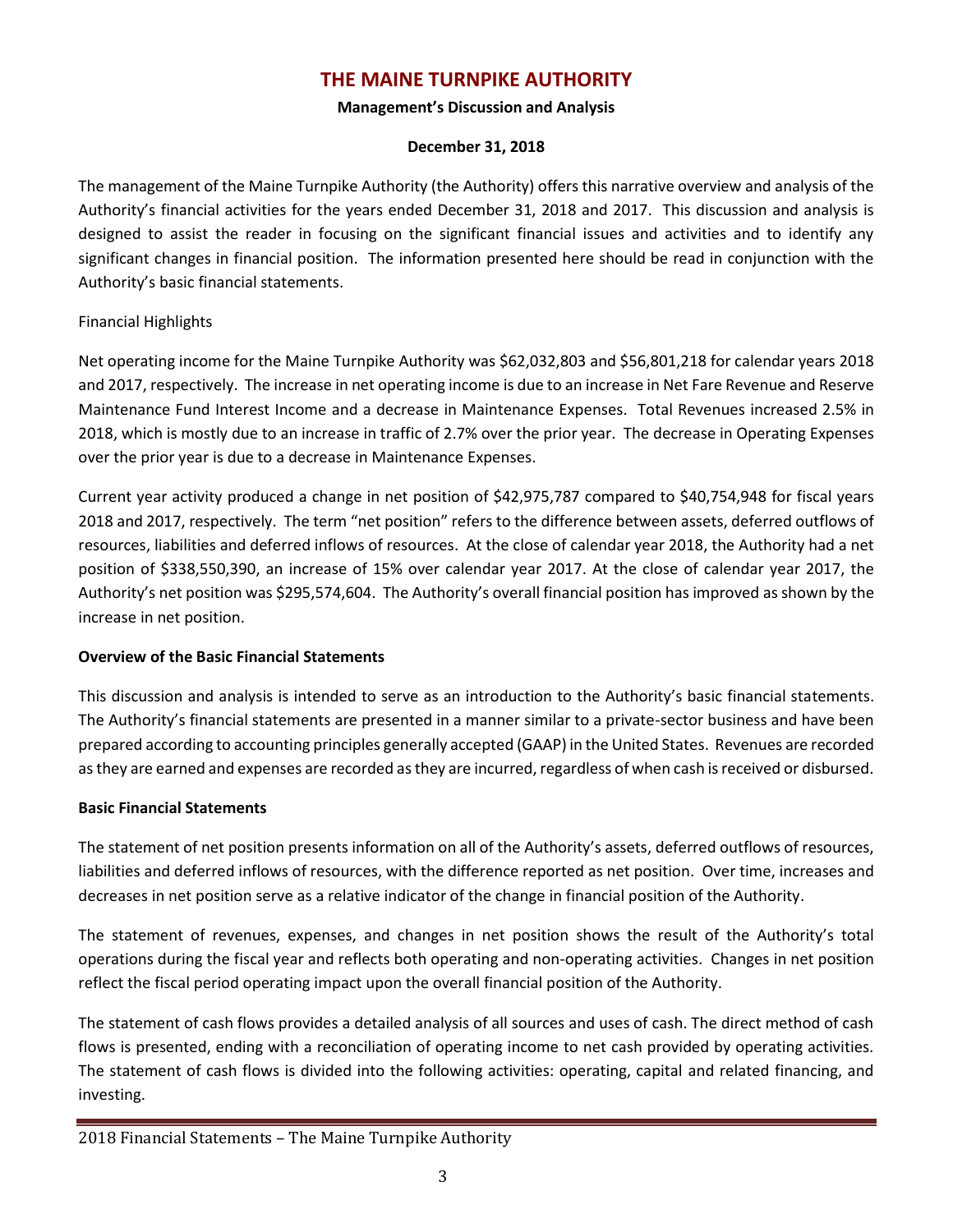### **Notes to the Financial Statements**

The notes provide additional information that is essential to fully understand the data provided in the basic financial statements.

### **Other Information**

In addition to the basic financial statements and notes, this report also presents required supplementary information concerning infrastructure condition, the retiree healthcare plan, and information on the Authority's participation in the Maine Public Employer's Retirement System. Additionally, certain supplementary information concerning the Authority's debt service ratio, as defined by the bond resolution, is included.

### **Financial Analysis**

### **Maine Turnpike Authority's Statement of Net Position**

|                                                              | December 31, |              |     |                |
|--------------------------------------------------------------|--------------|--------------|-----|----------------|
|                                                              | 2018         |              |     | 2017, Restated |
| <b>Assets and Deferred Outflows</b>                          |              |              |     |                |
| <b>Current Assets</b>                                        | \$           | 258,093,332  | \$. | 98,975,922     |
| Capital Assets, Net of Accumulated Depreciation              |              | 662,029,303  |     | 629,511,514    |
| <b>Non-Current Assets</b>                                    |              |              |     |                |
| Non-Current Restricted Assets                                |              | 58,208,081   |     | 52,360,609     |
| <b>Other Assets</b>                                          |              | 255,838      |     | 2,681,855      |
| Deferred Outflows of Resources                               |              | 13,535,876   |     | 19,897,756     |
| <b>Total Assets and Deferred Outflows</b>                    | \$           | 992,122,429  | \$  | 803,427,656    |
| <b>Liabilities and Deferred Inflows</b>                      |              |              |     |                |
| <b>Current Liabilities</b>                                   |              | 56,651,668   |     | 55,536,897     |
| Bonds Payable, Net of Unamortized Premiums                   |              |              |     |                |
| and Discounts, net of current position                       |              | 529,227,610  |     | 376,014,682    |
| Other Post Employment Benefits Liabilities                   |              | 47,757,062   |     | 50,342,921     |
| Other Non-current Liabilities                                |              | 2,687,945    |     | 2,378,984      |
| Net Pension Liabilities                                      |              | 10,611,572   |     | 16,098,398     |
| Deferred Inflows of Resources                                |              | 6,636,182    |     | 7,481,170      |
| <b>Total Liablilities and Deferred Inflows</b>               | \$           | 653,572,039  | \$  | 507,853,052    |
| <b>Net Position:</b>                                         |              |              |     |                |
| Net Investment in Capital Assets                             |              | 278,823,345  |     | 293,811,514    |
| Restricted                                                   |              | 108,388,235  |     | 53,593,142     |
| Unrestricted (Deficit)                                       |              | (48,661,189) |     | (51,830,053)   |
| <b>Total Net Position</b>                                    |              | 338,550,391  | \$  | 295,574,603    |
| <b>Total Liabilities, Deferred Outflows and Net Position</b> | \$           | 992,122,430  | \$  | 803,427,656    |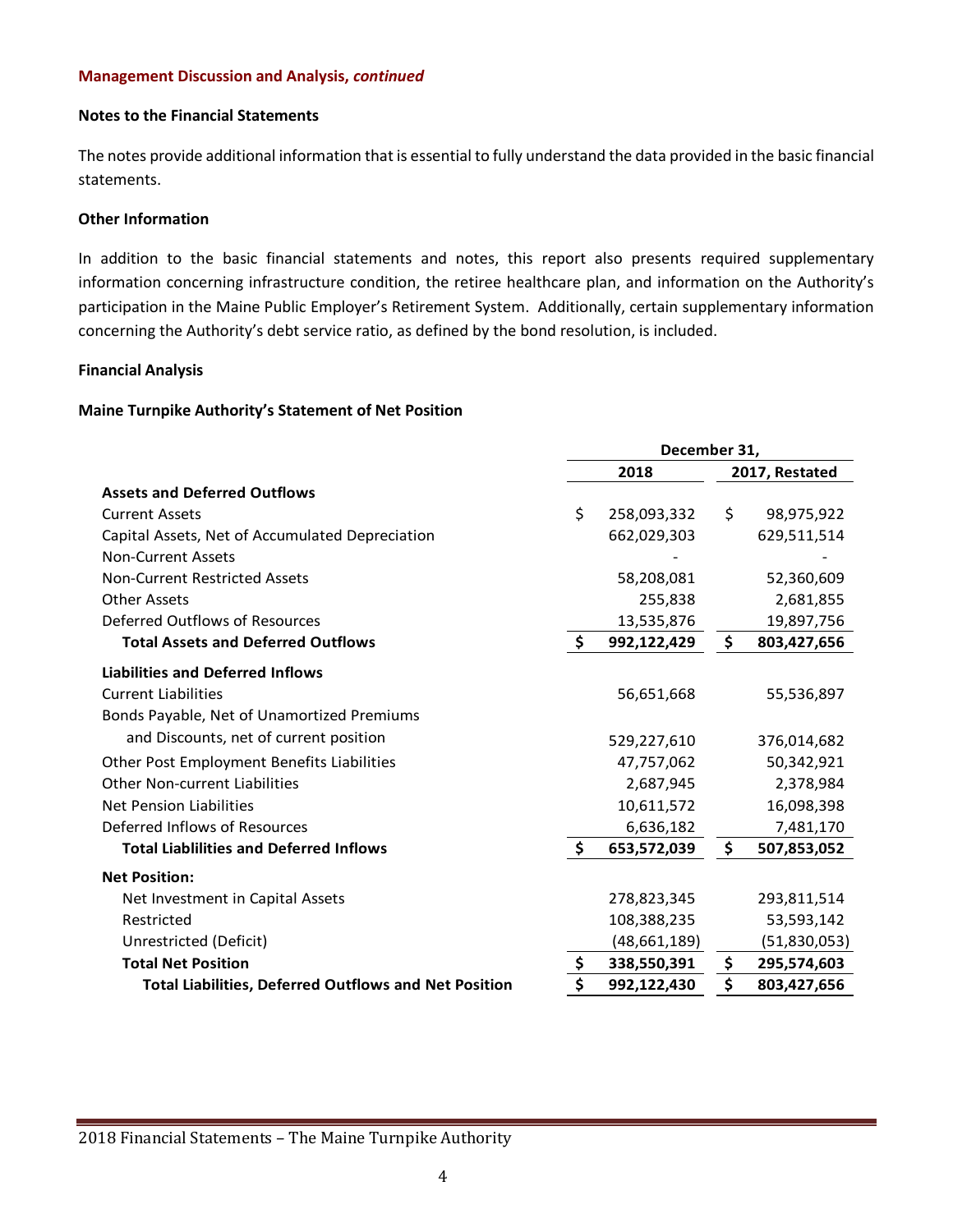As noted earlier, net position serves as an indicator of the Authority's overall financial position. In the case of the Authority, assets and deferred outflows exceeded liabilities and deferred inflows by \$338,550,390 at the close of 2018. This represents an increase of \$42,975,787 (15%) over the net position balance of \$295,574,604 as of December 31, 2017.

The largest portion of the Authority's net position reflects its net investment in capital assets (e.g., right-of-way, roads, bridges, toll equipment, etc.) less any related outstanding debt used to acquire those assets. The Authority uses these capital assets to provide service and consequently, these assets are not available for liquidating liabilities or for other spending. The net investment in Capital Assets was \$278,823,345 and \$293,811,514 as of December 31, 2018 and 2017, respectively.

Restricted net position is reserved for projects defined in the bond resolutions and applicable bond issue official statements. The Authority's restricted net position was \$108,388,235 and \$53,593,142 as of December 31, 2018 and 2017, respectively. The unrestricted net position for the year ended December 31, 2018 and December 31, 2017 are negative due to recording the net pension and OPEB liabilities.

### **The Maine Turnpike Authority's Changes in Net Position**

|                                 | For the Years Ended December 31, |             |                |             |  |
|---------------------------------|----------------------------------|-------------|----------------|-------------|--|
|                                 |                                  | 2018        | 2017, Restated |             |  |
| <b>Revenues:</b>                |                                  |             |                |             |  |
| Net Fare Revenues               | \$                               | 138,432,432 | \$             | 136,065,720 |  |
| <b>Concession Rental</b>        |                                  | 4,887,895   |                | 4,997,386   |  |
| Investment Income               |                                  | 5,268,861   |                | 1,168,282   |  |
| Miscellaneous                   |                                  | 1,925,414   |                | 1,947,370   |  |
| <b>Total Revenues</b>           | \$                               | 150,514,602 | \$             | 144,178,758 |  |
| <b>Expenses (Income):</b>       |                                  |             |                |             |  |
| Operations                      |                                  | 25,608,813  |                | 24,715,918  |  |
| Maintenance                     |                                  | 30,320,354  |                | 35,959,961  |  |
| Administrative                  |                                  | 2,413,827   |                | 2,440,987   |  |
| Depreciation                    |                                  | 9,477,831   |                | 7,717,213   |  |
| Preservation                    |                                  | 17,547,460  |                | 16,137,645  |  |
| <b>Interest Expense</b>         |                                  | 22,569,567  |                | 17,047,684  |  |
| Other                           |                                  | (399, 037)  |                | (595, 598)  |  |
| <b>Total Expenses</b>           | \$                               | 107,538,815 | \$             | 103,423,810 |  |
| <b>Changes in Net Position</b>  |                                  | 42,975,787  |                | 40,754,948  |  |
| Net Position, beginning of year | \$                               | 295,574,604 | \$             | 254,819,656 |  |
| Net Position, end of year       | \$                               | 338,550,390 | \$             | 295,574,604 |  |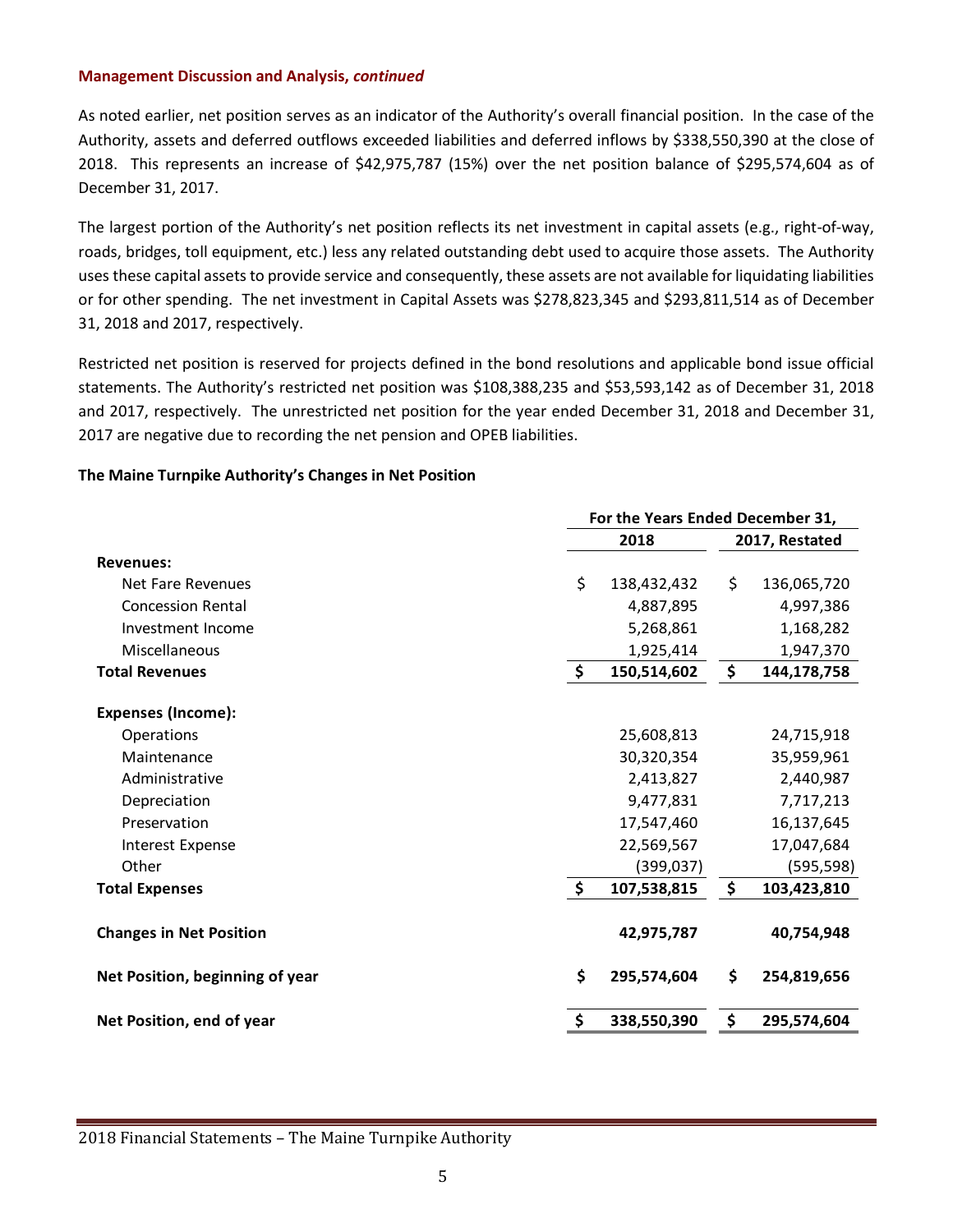The Authority's net fare revenues, which represent approximately 95% of all operating revenues, increased \$2,366,712 (1.7%) in 2018. The increase is due to an increase in traffic of 2.7% over the prior year. Concession Rental income decreased \$109,491 (2.2%) in 2018, due to an increase in days with winter storms and lower fuel sales volume due to fuel tank replacement at the Kennebunk southbound service plaza. Operations, Maintenance and Administrative expenses decreased \$4,773,872 (7.5%) in 2018. This decrease is mainly attributed to the inclusion of GASB 75 which requires to record the full liability of pension and Other Post Employment Benefits (OPEB) within the financial statements. The year over year reduction in pension liability was (\$5,009,087) and the reduction to the OPEB liability was (\$1,358,391). These reductions were offset by an increase in spending for Preservation expenses in 2018, compared to 2017. Preservation expenses increased \$1,409,815 (8.7%) in 2018 due to the expansion of the bridge repair and paving programs.

### **Capital Assets and Debt Administration**

### *Capital Assets*

The Authority's investment in capital assets as of December 31, 2018 amounted to \$757,052,007 of gross asset value with accumulated depreciation of \$95,022,704, leaving a net book value of \$662,029,302. Capital assets include right-of-way, roads, bridges, buildings, equipment and vehicles. Please see Note 3 of the financial statements for a schedule of changes in the Authority's capital assets.

Capital asset acquisitions are capitalized at cost. Acquisitions are funded through debt issuance and Authority revenues.

The Authority has been in the process of updating and modernizing its electronic toll system and toll facilities. The toll system, operational since 2004, is being replaced by Transcore's Infinity system. This project will upgrade each toll plaza location with improved traffic counting and video/image technology to continue the highly accurate data collection the Authority requires. Outdated toll booths, administrative buildings and access tunnels at each location are being replaced or rehabilitated. In 2018, the upgrades to Exit 103 (Gardiner – I295), Exit 75 (Auburn), Exit 44 (Scarborough – I295), and Exit 7 (York) began. The toll plazas at Exit 103 (Gardiner), Exit 44 (Scarborough) and Exit 7 (York) are being reconfigured to allow for an ORT (Open Road Tolling) Plaza, which allows patrons to travel through the plaza at highway speed in the center lanes or allow those that want to pay cash that option as well. Construction on Exit 44 (I-295) ORT conversion is anticipated to be completed in the fourth quarter of 2019. There is one remaining plaza that remains to be converted which is Exit 45 (Maine Mall). There were also several bridge rehabilitation projects in 2018. The Dutton Hill bridge rehabilitation was completed in 2018 and work began on the Exit 103 I-295 Bridge and Cummings Road bridge. Also, the Exit 44 ramp widening was completed. Lastly, the fuel system at the Kennebunk Service Plaza Southbound was completed which included the replacement of the fuel tanks, pumps and canopy. Kennebunk Northbound will be completed in 2019.

### *Modified Approach for Infrastructure Assets*

The Maine Turnpike Authority has elected to use the modified approach to infrastructure reporting. This means that, in lieu of reporting depreciation on infrastructure, the Authority reports the costs associated with maintaining the existing asset in good condition as preservation expense. Infrastructure assets include: roads, bridges, interchanges, tunnels, right of way, drainage, guard rails, and lighting systems associated with the road. Pursuant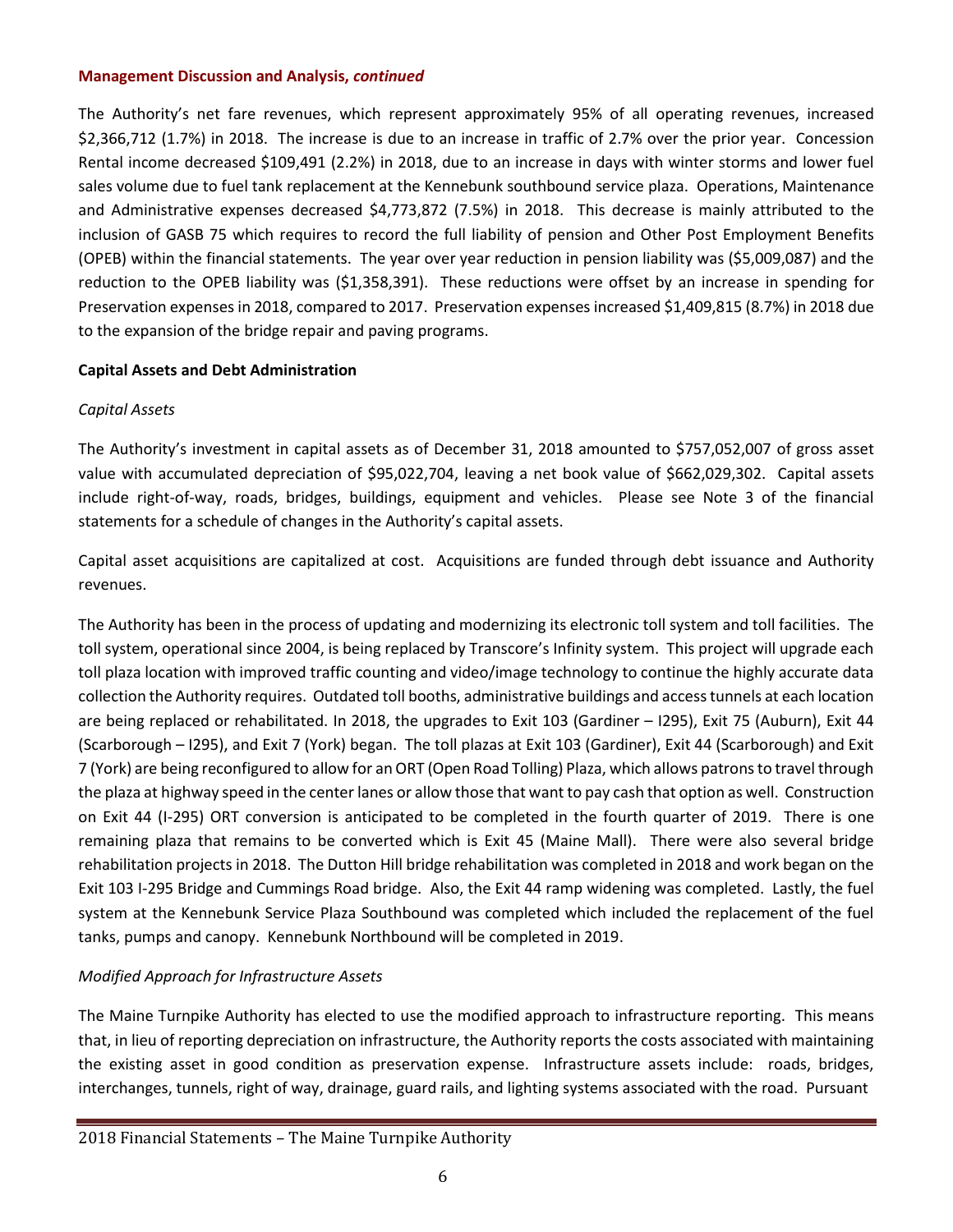to its bond covenants, the Authority maintains a reserve maintenance fund for these preservation expenses. For fiscal 2018, \$17,547,460 was spent for preservation compared to an estimated cost of \$19,751,440.

The roadways are rated on a 10-point scale, with 10 meaning that every aspect of the roadway is in new and perfect condition. The Authority's system as a whole is given an overall rating, indicating the average condition of all roadways operated by the Authority. The assessment of condition is made by visual inspection designed to reveal any condition that would reduce highway-user benefits below the maximum level of service. The Authority's policy is to maintain the roadway condition at a rating of 8 (generally good condition) or better. The results of the 2018 inspection states that the Maine Turnpike has been maintained in generally good condition and presents a favorable appearance, which is the same assessment the Authority received in 2017.

### *Long-term Debt*

The Authority has outstanding bonds payable of \$467,430,000 and \$27,555,000 for revenue and subordinated bonds, excluding unamortized bond discounts and premiums. Please see Note 6 of the financial statements for the annual principal payment requirements on revenue and subordinated bonds as of December 31, 2018.

The Authority has a cap, set by the Legislature, on the amount of revenue bonds that can be outstanding at any given time. The current bond cap is \$636,000,000, which was increased \$150,000,000 by the Legislature in 2018. As of December 31, 2018, outstanding revenue bonds were \$467,430,000, leaving \$168,570,000 available under the cap.

In February 2018, the Authority issued \$150,000,000 of revenue bonds maturing in 2047. Proceeds from the bonds will fund, along with cash from operations, the Authority's five-year capital improvement plan. The Authority last issued new debt (revenue bonds) in 2012 and has been funding its capital improvement program with cash generated from operations since then.

The Authority's current bond ratings are as follows:

| Fitch             | AA- |
|-------------------|-----|
| Moody's           | Aa3 |
| Standard & Poor's | AA- |

In 2018, Fitch, Standard & Poor's and Moody's reviewed the Authority's finances and each agency affirmed the Authority's ratings and gave a stable outlook.

### *Debt Service Reserve Fund*

The general bond resolution requires the Authority to fund the Debt Service Reserve Requirement with cash and investments or with a surety policy or letter of credit.

Currently, the Debt Service Reserve requirement is approximately \$19,976,858, which is fifty percent of maximum annual debt service (MADS). The debt service reserve requirement is fully funded with cash. The Authority has approximately \$6,650,000 of surety bonds in place, however, with the exception of Assured Guaranty (FSA), the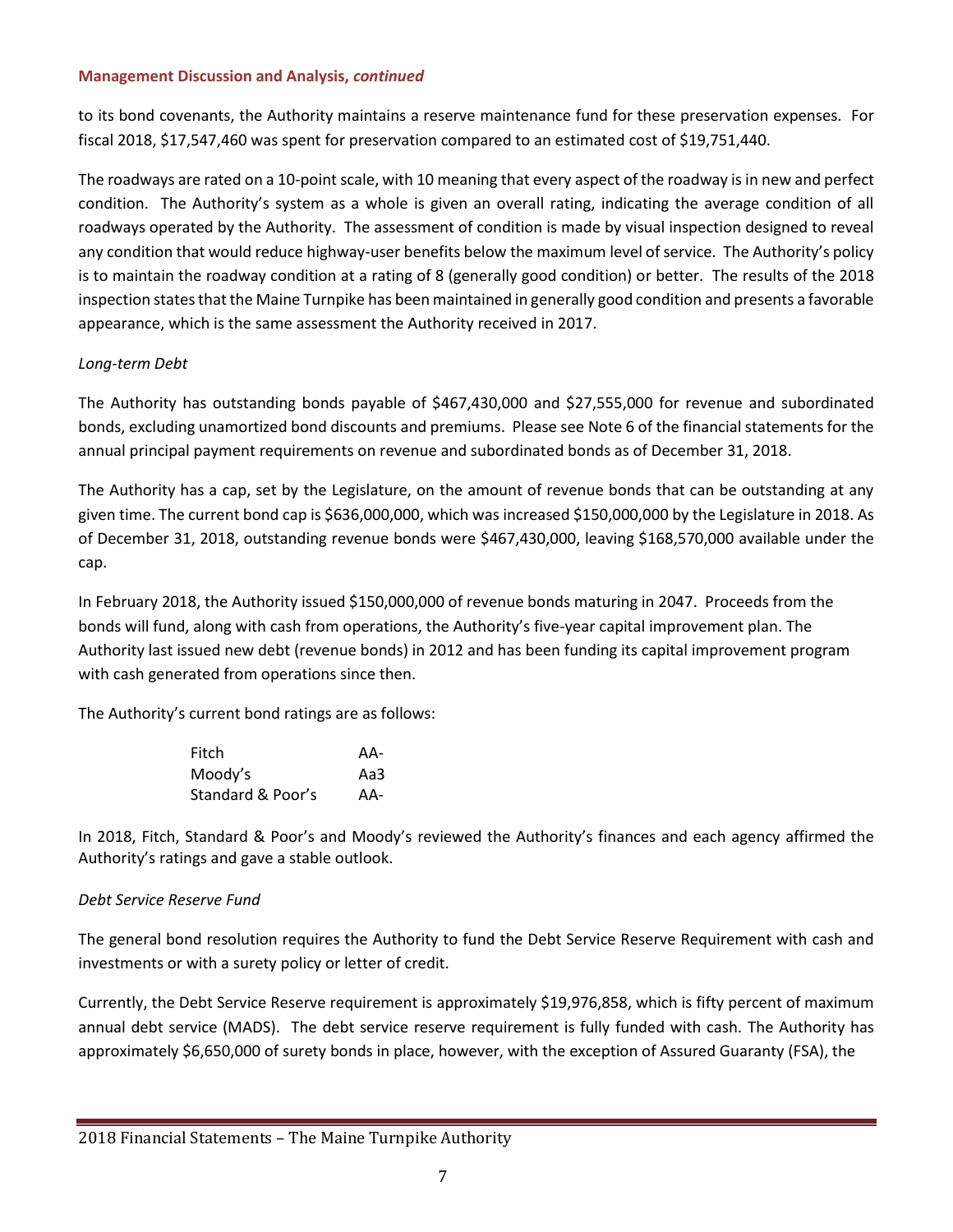sureties are rated lower than the Authority's bond ratings and therefore do not count towards the Debt Service Reserve requirement.

In 2014 FSA, now Assured Guaranty, was upgraded by Moody's and currently meets the debt service reserve fund requirements towards one half of MADS. The value of the Assured Guaranty sureties is approximately \$1,780,000.

Please see Note 7 of the Financial Statements for more discussion of the Debt Service Reserve Fund.

### **Budgetary Controls**

Each year the Maine Turnpike Authority presents their Operating, Reserve Maintenance and Capital budgets to the Transportation Committee and it is ultimately voted on by the State of Maine Legislature. The Authority has made several decisions which have resulted in significant reductions to preceding budgets that have been received very positively by the Committee and the Legislature. More importantly, actual expenses have begun to prove that these decisions have positively affected the Authority's outcome without negatively impacting the mission of the Authority which is to provide a safe and efficient highway operated at a reasonable cost.

### **Requests for Information**

This financial report is designed to provide a general overview of the Authority's finances for all those with an interest in its finances. Questions concerning any of the information provided in this report or request for additional financial information should be addressed to the Chief Financial Officer, Maine Turnpike Authority, 2360 Congress Street, Portland, ME 04102; or email your questions to *[info@maineturnpike.com.](mailto:info@maineturnpike.com)*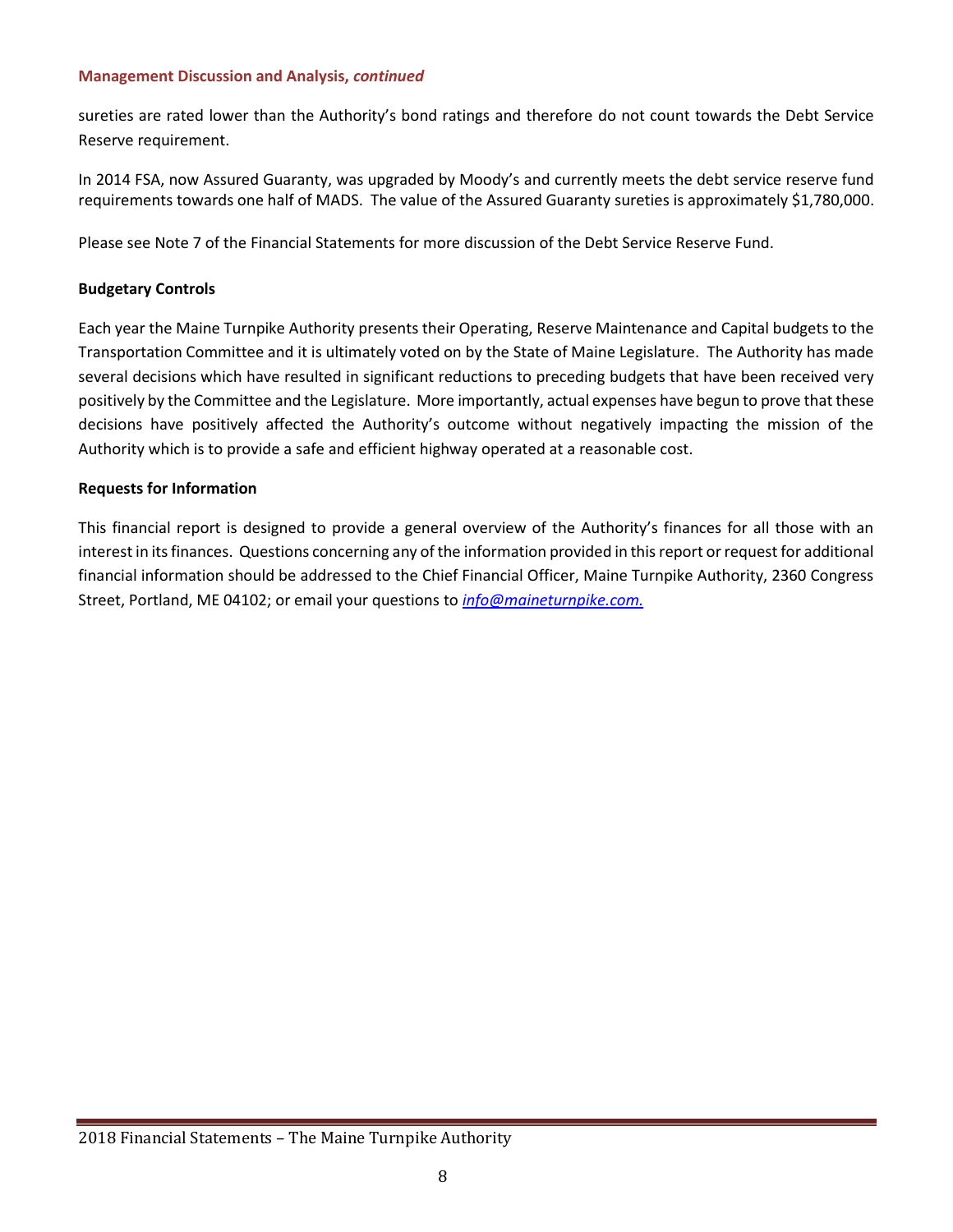### **STATEMENTS OF NET POSITION**

|                                                               | December 31,      |                   |  |  |  |
|---------------------------------------------------------------|-------------------|-------------------|--|--|--|
| <b>ASSETS AND DEFERRED OUTFLOWS OF RESOURCES</b>              | 2018              |                   |  |  |  |
| <b>Current Assets:</b>                                        |                   |                   |  |  |  |
| Cash and Equivalents                                          | \$<br>24,749,563  | \$<br>9,833,333   |  |  |  |
| Restricted Cash and Equivalents to meet                       |                   |                   |  |  |  |
| current restricted liabilities                                | 107,609,105       | 28,796,307        |  |  |  |
| <b>Investments - Short Term</b>                               |                   | 12,984,840        |  |  |  |
| <b>Restricted Investments - Short Term</b>                    | 116,998,064       | 39,194,642        |  |  |  |
| Accounts Receivable and Accrued Interest Receivable           | 5,530,280         | 5,505,192         |  |  |  |
| Inventory                                                     | 1,520,142         | 1,150,997         |  |  |  |
| <b>Other - Current Assets</b>                                 | 1,686,178         | 1,510,611         |  |  |  |
| <b>Total Current Assets</b>                                   | 258,093,332       | 98,975,922        |  |  |  |
| <b>Non-Current Assets:</b>                                    |                   |                   |  |  |  |
| <b>Restricted Assets</b>                                      |                   |                   |  |  |  |
| <b>Cash and Equivalents</b>                                   | 57,691,506        | 45,927,839        |  |  |  |
| Investments - Long Term                                       |                   | 6,202,463         |  |  |  |
| Accounts Receivable and Accrued Interest Receivable           | 516,575           | 230,307           |  |  |  |
| <b>Total Restricted Assets</b>                                | 58,208,081        | 52,360,609        |  |  |  |
| <b>Other Assets</b>                                           |                   |                   |  |  |  |
| Prepaid Bond Insurance - Net                                  | 255,837           | 311,855           |  |  |  |
| <b>MDOT Prepaid Transfer</b>                                  |                   | 2,370,000         |  |  |  |
| <b>Total Other Assets</b>                                     | 255,837           | 2,681,855         |  |  |  |
| <b>Capital Assets not being Depreciated:</b>                  |                   |                   |  |  |  |
| Land and Infrastructure                                       | 526,663,398       | 520,926,385       |  |  |  |
| <b>Construction in Progress</b>                               | 52,625,748        | 23,839,887        |  |  |  |
| <b>Capital Assets net of Accumulated Depreciation:</b>        |                   |                   |  |  |  |
| Property and Equipment                                        | 82,740,157        | 84,745,242        |  |  |  |
| <b>Total Capital Assets - Net of Accumulated Depreciation</b> | 662,029,303       | 629,511,514       |  |  |  |
| <b>Total Non-Current Assets</b>                               | 720,493,221       | 684,553,978       |  |  |  |
| <b>TOTAL ASSETS</b>                                           | 978,586,553       | 783,529,900       |  |  |  |
| <b>Deferred Outflows of Resources:</b>                        |                   |                   |  |  |  |
| Deferred Loss on Refunding Bonds                              | 10,171,833        | 11,259,153        |  |  |  |
| <b>Deferred Pension Outflows</b>                              | 3,075,233         | 8,597,725         |  |  |  |
| Deferred Other Post Employment Benefit Outflows               | 288,810           | 40,878            |  |  |  |
| <b>Total Deferred Outflows of Resources</b>                   | 13,535,876        | 19,897,756        |  |  |  |
| <b>Total Assets and Deferred Outflows of Resources</b>        | \$<br>992,122,429 | \$<br>803,427,656 |  |  |  |
|                                                               |                   |                   |  |  |  |

## *See independents auditor's report. The accompanying notes are an integral part of these financial statements.*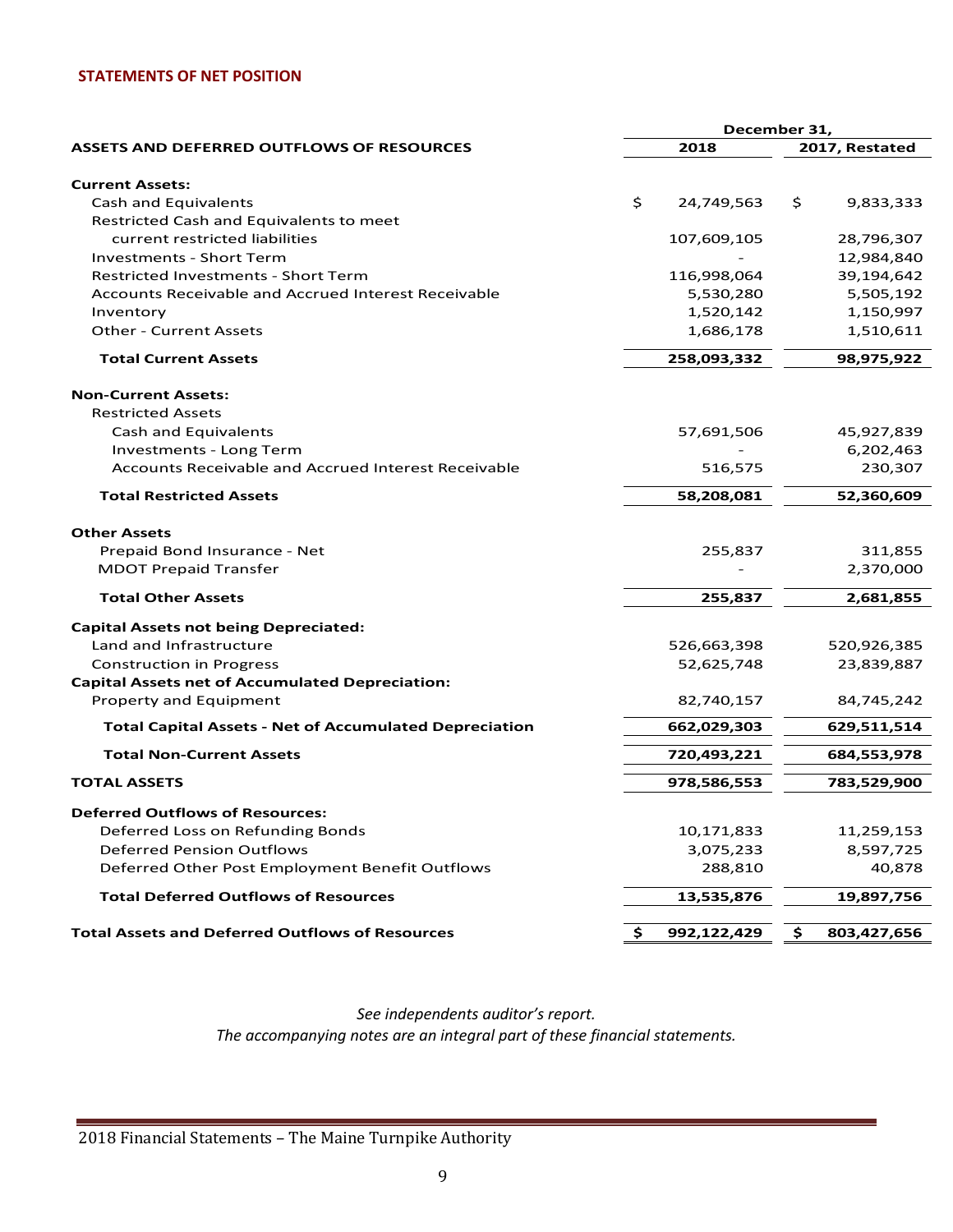### **STATEMENTS OF NET POSITION,** *continued*

|                                                                   |    |               |    | December 31,   |  |  |  |
|-------------------------------------------------------------------|----|---------------|----|----------------|--|--|--|
| LIABILITIES, DEFERRED INFLOWS OF RESOURCES AND NET POSITION       |    | 2018          |    | 2017, Restated |  |  |  |
|                                                                   |    |               |    |                |  |  |  |
| <b>Current Liabilities Payable from Unrestricted Assets:</b>      |    |               |    |                |  |  |  |
| Accounts, Contracts and Retainage Payable                         | \$ | 4,510,422     | \$ | 4,146,536      |  |  |  |
| Accrued Salary, Vacation and Sick Leave Payable                   |    | 3,478,434     |    | 3,082,055      |  |  |  |
| <b>Unearned Fare Revenue</b>                                      |    | 11,216,932    |    | 10,357,497     |  |  |  |
| <b>Unearned Concession Rentals</b>                                |    | 346,121       |    | 254,167        |  |  |  |
| <b>Total Current Liabilities Payable from Unrestricted Assets</b> |    | 19,551,909    |    | 17,840,255     |  |  |  |
| <b>Current Liabilities Payable from Restricted Assets:</b>        |    |               |    |                |  |  |  |
| Accounts, Contracts and Retainage Payable                         |    | 10,000,603    |    | 8,018,551      |  |  |  |
| Accrued Salary, Vacation and Sick Leave Payable                   |    | 272,355       |    | 242,289        |  |  |  |
| Bond Interest Payable                                             |    | 11,333,071    |    | 8,291,602      |  |  |  |
| Current Portion of Revenue Bonds and Subordinated Debt Payable    |    | 14,945,000    |    | 20,640,000     |  |  |  |
| <b>Other Current Liabilities</b>                                  |    | 548,730       |    | 504,200        |  |  |  |
| <b>Total Current Liabilities Payable from Restricted Assets</b>   |    | 37,099,759    |    | 37,696,642     |  |  |  |
| <b>Total Current Liabilities</b>                                  |    | 56,651,668    |    | 55,536,897     |  |  |  |
| <b>Non-current Liabilities:</b>                                   |    |               |    |                |  |  |  |
| Long-term Revenue Bonds and Subordinated Debt Payable             |    | 529,227,610   |    | 376,014,682    |  |  |  |
| Other Post Employment Benefits Liabilities                        |    | 47,757,062    |    | 50,342,921     |  |  |  |
| Other Non-current Liabilities                                     |    | 2,687,945     |    | 2,378,984      |  |  |  |
| Net Pension Liability                                             |    | 10,611,572    |    | 16,098,398     |  |  |  |
| <b>Total Non-current Liabilities</b>                              |    | 590,284,189   |    | 444,834,985    |  |  |  |
| <b>Total Liabilities</b>                                          |    | 646,935,856   |    | 500,371,882    |  |  |  |
| <b>Deferred Inflows of Resources:</b>                             |    |               |    |                |  |  |  |
| <b>Deferred Pension Inflows</b>                                   |    | 2,977,882     |    | 7,033,415      |  |  |  |
| Deferred Other Post Employment Benefit Inflows                    |    | 3,658,300     |    | 447,755        |  |  |  |
| <b>Total Liabilities and Deferred Inflows of Resources</b>        |    | 653,572,038   |    | 507,853,052    |  |  |  |
| <b>Net Position:</b>                                              |    |               |    |                |  |  |  |
| Net Investment in Capital Assets                                  |    | 278,823,345   |    | 293,811,514    |  |  |  |
| Restricted                                                        |    | 108,388,235   |    | 53,593,142     |  |  |  |
| Unrestricted (Deficit)                                            |    | (48,661,189)  |    | (51,830,053)   |  |  |  |
| <b>Total Net Position</b>                                         |    | 338,550,391   |    | 295,574,603    |  |  |  |
| Total Liabilities, Deferred Inflows of Resources and Net Position |    | \$992,122,430 |    | \$803,427,656  |  |  |  |

*See independents auditor's report. The accompanying notes are an integral part of these financial statements.*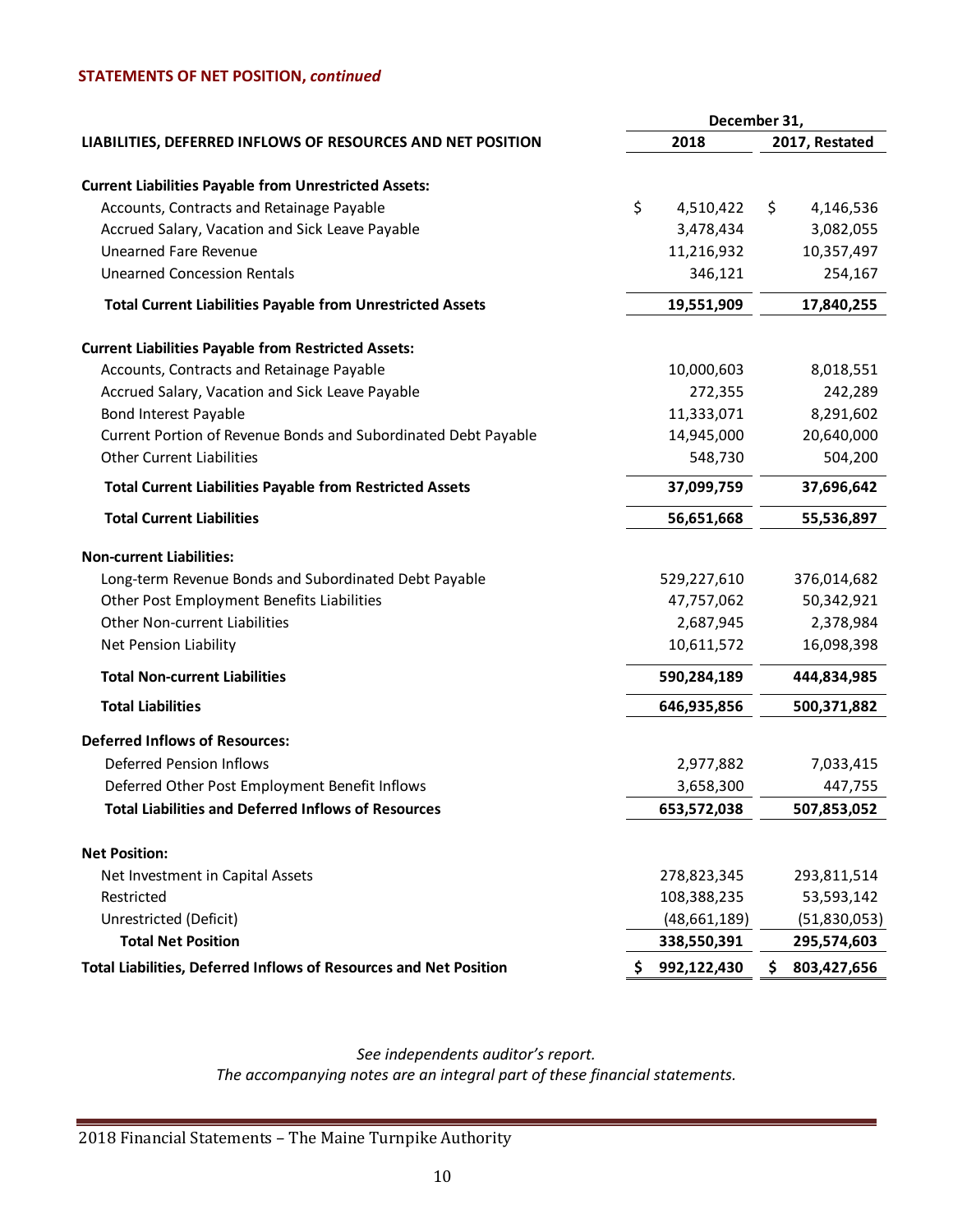### **STATEMENTS OF REVENUES, EXPENSES AND CHANGES IN NET POSITION**

|                                               | For the Years Ended December 31, |                   |  |  |
|-----------------------------------------------|----------------------------------|-------------------|--|--|
|                                               | 2018                             | 2017, Restated    |  |  |
| <b>REVENUES</b>                               |                                  |                   |  |  |
| <b>Operating Revenue:</b>                     |                                  |                   |  |  |
| Net Fare Revenue                              | \$<br>138,432,432                | \$<br>136,065,720 |  |  |
| <b>Concession Rentals</b>                     | 4,887,895                        | 4,997,385         |  |  |
| Miscellaneous                                 | 1,925,414                        | 1,947,370         |  |  |
| <b>Total Operating Revenues</b>               | 145,245,741                      | 143,010,475       |  |  |
| <b>Interest Income</b>                        |                                  |                   |  |  |
| Revenue Fund                                  | 373,331                          | 113,142           |  |  |
| Reserve Maintenance Fund                      | 1,254,813                        | 420,927           |  |  |
| <b>Improvement Account</b>                    | 258,077                          | 97,909            |  |  |
| Interchange Account                           | 207,272                          | 97,197            |  |  |
| Maine Department of Transportation Account    | 61,853                           | 33,292            |  |  |
| <b>Total Interest Income</b>                  | 2,155,346                        | 762,467           |  |  |
| <b>Total Revenues</b>                         | 147,401,087                      | 143,772,942       |  |  |
| <b>EXPENSES</b>                               |                                  |                   |  |  |
| <b>Operating Expenses:</b>                    |                                  |                   |  |  |
| Operations                                    | 25,608,813                       | 24,715,918        |  |  |
| Maintenance                                   | 30,320,354                       | 35,959,961        |  |  |
| Administration                                | 2,413,827                        | 2,440,987         |  |  |
| Depreciation                                  | 9,477,831                        | 7,717,213         |  |  |
| Reserve Maintenance - Preservation            | 17,547,460                       | 16,137,645        |  |  |
| <b>Total Operating Expenses</b>               | 85,368,285                       | 86,971,724        |  |  |
| <b>Net Operating Income</b>                   | 62,032,803                       | 56,801,218        |  |  |
| <b>Non-Operating Revenue/(Expenses):</b>      |                                  |                   |  |  |
| Investment Income                             | 3,113,515                        | 405,816           |  |  |
| Loss on Sale and Disposal of Capital Assets   | (76, 573)                        | (122, 945)        |  |  |
| Interest Expense                              | (22, 569, 567)                   | (17,047,684)      |  |  |
| <b>Bond Issuance Cost</b>                     | (1, 130, 987)                    |                   |  |  |
| <b>Bond Insurance Amortization</b>            | (56, 017)                        | (88, 436)         |  |  |
| <b>Bond Premium/Discount Amortization</b>     | 5,119,934                        | 4,322,934         |  |  |
| Deferred Loss on Refunding Amortization       | (1,087,320)                      | (1, 240, 955)     |  |  |
| <b>MDOT Prepaid Transfer Amortization</b>     | (2,370,000)                      | (2, 275, 000)     |  |  |
| <b>Total Non-Operating Revenue/(Expenses)</b> | (19,057,015)                     | (16,046,270)      |  |  |
| <b>Change in Net Position</b>                 | 42,975,787                       | 40,754,948        |  |  |
| Net Position at beginning of year             | 295,574,604                      | 254,819,656       |  |  |
| Net Position at end of year                   | \$<br>338,550,390                | \$<br>295,574,604 |  |  |

*See independents auditor's report. The accompanying notes are an integral part of these financial statements.*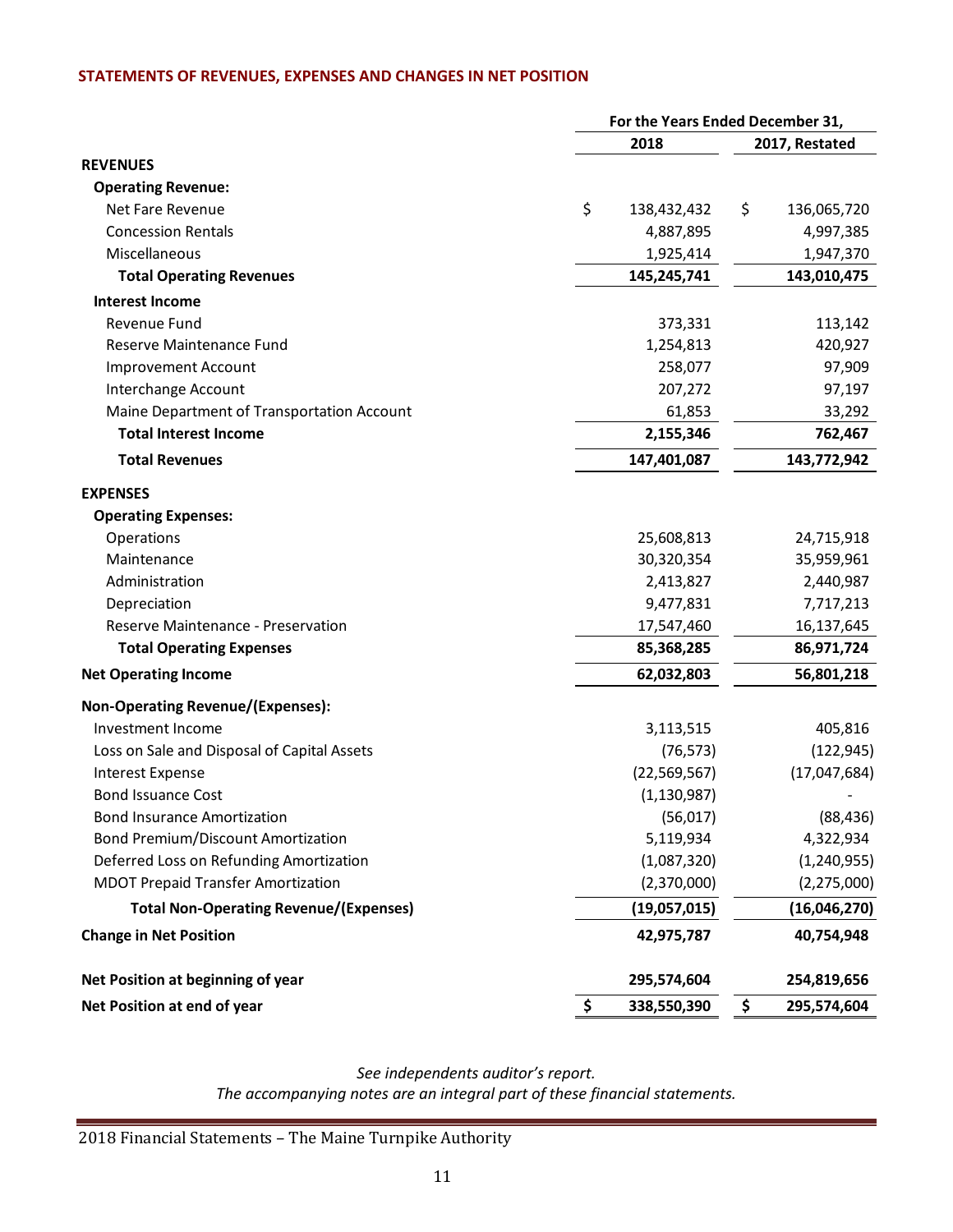### **STATEMENTS OF CASH FLOWS**

|                                                                 | For the Years Ended December 31, |                |    |                |  |  |
|-----------------------------------------------------------------|----------------------------------|----------------|----|----------------|--|--|
|                                                                 |                                  | 2018           |    | 2017, Restated |  |  |
| <b>Operating Activities:</b>                                    |                                  |                |    |                |  |  |
| Cash Received from Tolls/Customers                              | \$                               | 178,427,694    | \$ | 175,400,967    |  |  |
| <b>Cash Payments to Suppliers</b>                               |                                  | (87, 163, 901) |    | (81, 456, 083) |  |  |
| Cash Payments to Employees                                      |                                  | (24, 317, 122) |    | (24,074,971)   |  |  |
| <b>Net Cash Provided by Operating Activities</b>                |                                  | 66,946,671     |    | 69,869,913     |  |  |
| <b>Capital and Related Financing Activities:</b>                |                                  |                |    |                |  |  |
| Acquisition and Construction of Capital Assets                  |                                  | (39,052,232)   |    | (33, 175, 044) |  |  |
| Proceeds from Issuance of Revenue Bonds                         |                                  | 172,545,571    |    |                |  |  |
| Payments for Bond Issuance Expenses                             |                                  | (1, 196, 657)  |    |                |  |  |
| Interest Paid on Revenue Bonds                                  |                                  | (18, 195, 798) |    | (16,088,865)   |  |  |
| Payment of Principal on Revenue Bonds                           |                                  | (18, 270, 000) |    | (17, 555, 000) |  |  |
| <b>Interest Paid on Subordinated Debt Bonds</b>                 |                                  | (1,332,300)    |    | (1,423,300)    |  |  |
| Payment of Principal on Special Obligation Bonds                |                                  | (2,370,000)    |    | (2, 275, 000)  |  |  |
| Net Cash Provided by (Used in) Capital and Financing Activities |                                  | 92,128,584     |    | (70, 517, 209) |  |  |
| <b>Investing Activities:</b>                                    |                                  |                |    |                |  |  |
| Purchase of Investments                                         |                                  | (82,682,898)   |    | (10,000,000)   |  |  |
| Proceeds from Sales and Maturities of Investments               |                                  | 24,057,485     |    | 8,046,463      |  |  |
| <b>Interest Received</b>                                        |                                  | 5,042,854      |    | 1,369,381      |  |  |
| <b>Net Cash Used in Investing Activities</b>                    |                                  | (53,582,560)   |    | (584, 156)     |  |  |
| Net Increase (Decrease) in Cash and Equivalents                 |                                  | 105,492,695    |    | (1,231,452)    |  |  |
| Cash and Equivalents at Beginning of Year                       |                                  | 84,557,479     |    | 85,788,931     |  |  |
| Cash and Equivalents at End of Year                             | \$                               | 190,050,174    | \$ | 84,557,479     |  |  |
| Cash and Equivalents - Unrestricted                             | \$                               | 24,749,563     | \$ | 9,833,333      |  |  |
| Restricted Cash and Equivalents - Current                       |                                  | 107,609,105    |    | 28,796,307     |  |  |
| Restricted Cash and Equivalents - Non-Current                   |                                  | 57,691,506     |    | 45,927,839     |  |  |
|                                                                 | \$                               | 190,050,174    | \$ | 84,557,479     |  |  |

*See independents auditor's report. The accompanying notes are an integral part of these financial statements.*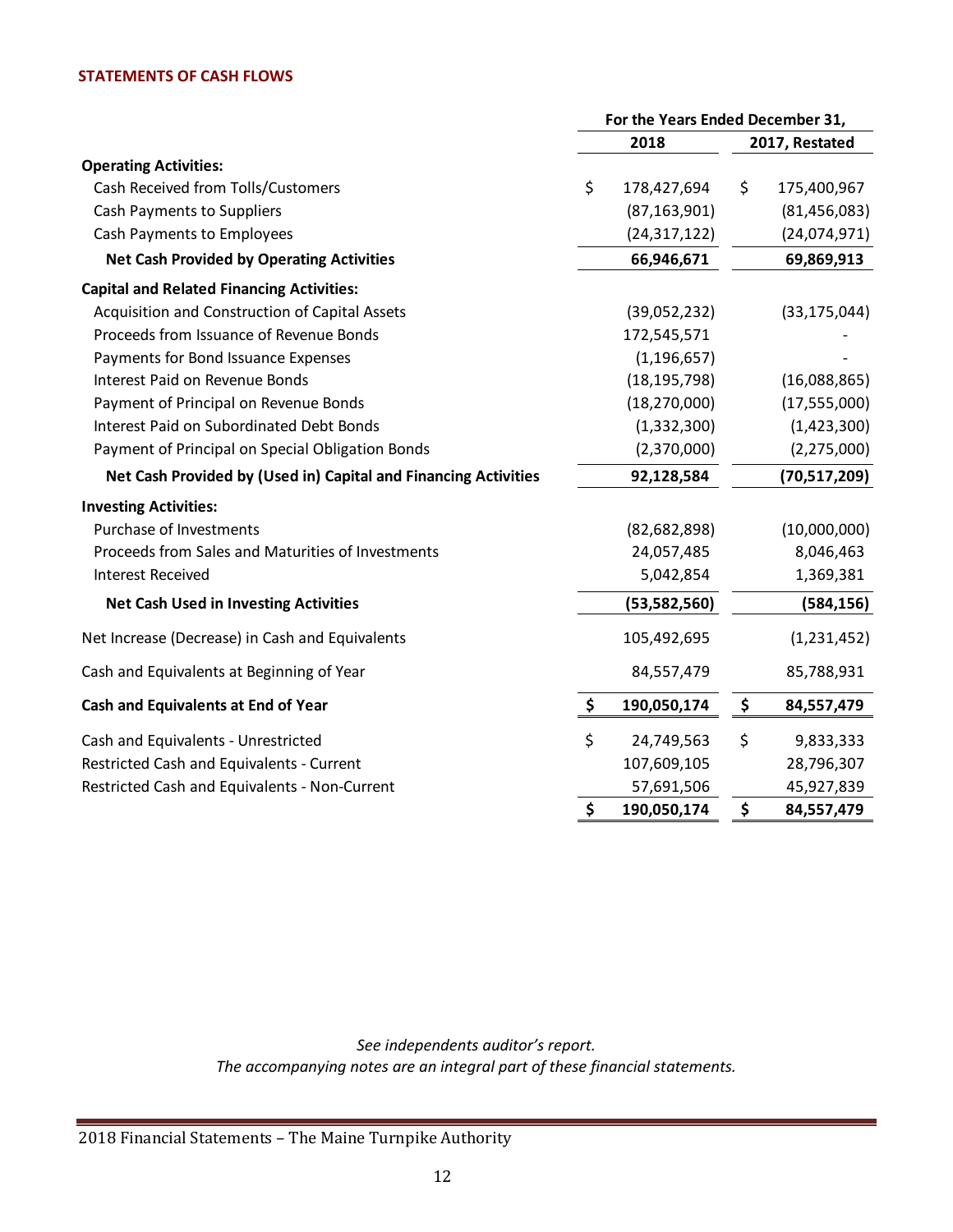### **STATEMENTS OF CASH FLOWS,** *continued*

|                                                                                            | For the Years Ended December 31, |               |    |                |  |
|--------------------------------------------------------------------------------------------|----------------------------------|---------------|----|----------------|--|
|                                                                                            |                                  | 2018          |    | 2017, Restated |  |
| Reconciliation of Net Operating Income to Net Cash Provided by                             |                                  |               |    |                |  |
| <b>Operating Activities:</b>                                                               |                                  |               |    |                |  |
| <b>Income from Operations</b>                                                              | \$                               | 62,032,803    | \$ | 56,801,218     |  |
| Adjustments to Reconcile Operating Income to Net Cash<br>provided by Operating Activities: |                                  |               |    |                |  |
| Depreciation                                                                               |                                  | 9,477,831     |    | 7,717,213      |  |
| Interest (Income)/Expense Included in Operating Revenue                                    |                                  | (2, 155, 346) |    | (762, 467)     |  |
| <b>Changes in Assets and Liabilities:</b>                                                  |                                  |               |    |                |  |
| <b>Accounts Receivable</b>                                                                 |                                  | (75, 787)     |    | (123, 713)     |  |
| <b>Prepaid Accounts</b>                                                                    |                                  | (175, 568)    |    | 330,237        |  |
| Inventory                                                                                  |                                  | (369, 145)    |    | 138,574        |  |
| Accounts, Contracts and Retainage Payable                                                  |                                  | 70,284        |    | 972,648        |  |
| <b>OPEB Liability</b>                                                                      |                                  | 783,631       |    | 2,787,625      |  |
| Net Pension Liability and Deferred Inflows/Outflows                                        |                                  | (4,019,867)   |    | 989,220        |  |
| Unearned Toll and Concession Revenue                                                       |                                  | 951,390       |    | 740,535        |  |
| Accrued Salary, Vacation and Sick Leave Payable                                            |                                  | 426,445       |    | 278,823        |  |
| <b>Net Cash Provided by Operating Activities</b>                                           | \$                               | 66,946,671    | \$ | 69,869,913     |  |

*See independents auditor's report. The accompanying notes are an integral part of these financial statements.*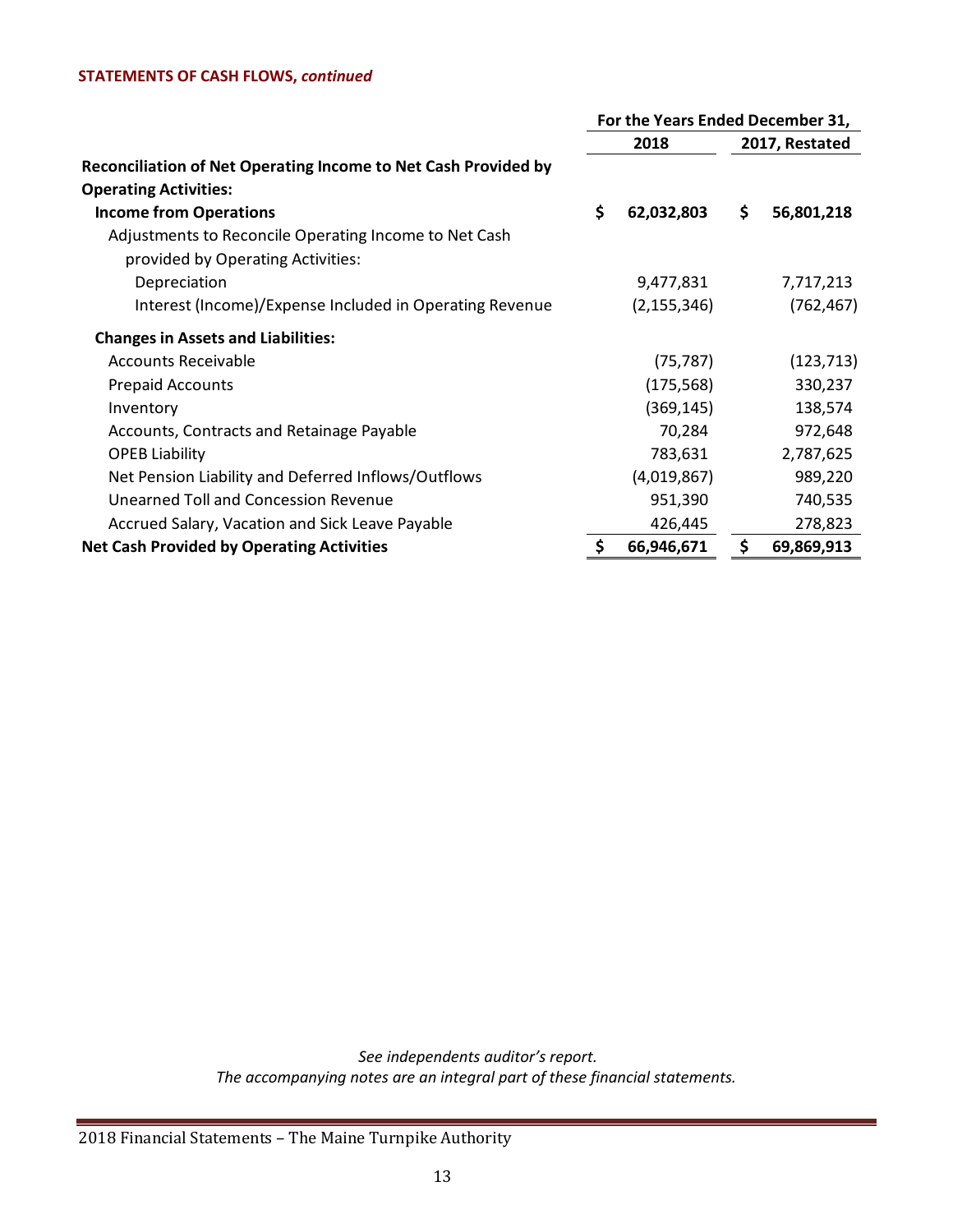**Notes to Financial Statements For the Years Ended December 31, 2018 and 2017**

### **Note 1 – Summary of Organization and Significant Accounting Policies and Procedures**

**Reporting Entity –** The Maine Turnpike Authority (the Authority) is a body corporate and politic created by an act of the Legislature of the State of Maine, Chapter 69 of the Private and Special Laws of 1941 as amended, authorized and empowered to construct, maintain and operate a turnpike at such a location as shall be approved by the State Highway Commission and to issue turnpike revenue bonds of the Authority, payable solely from revenues of the Authority. Under the provisions of the Act, turnpike revenue bonds and interest thereon shall not be deemed debt or liability or a pledge of the faith and credit of the State of Maine.

During 1982, the Legislature of the State of Maine, Chapter 595 of the Public Laws of the State of Maine 1982, authorized an act to amend the Maine Turnpike Authority Statutes. This act states that the Maine Turnpike Authority shall continue in existence until such a time as the Legislature shall provide for termination and all outstanding indebtedness of the Authority shall be repaid or an amount sufficient to repay that indebtedness shall be set aside in trust.

In evaluating the Authority as a reporting entity, management has addressed all potential component units for which the Authority may be financially accountable and, as such, should be included within the Authority's financial statements. In accordance with Governmental Accounting Standards Board (GASB) Statement No. 14 as amended by GASB Statement No. 61, the Authority is financially accountable if it appoints a voting majority of the organization's governing board and (1) it is able to impose its will on the organization or (2) there is a potential for the organization to provide specific financial benefits to or impose specific financial burdens on the Authority. Additionally, the Authority is required to consider other organizations for which the nature and significance of their relationship with the Authority are such that exclusion would cause the reporting entity's financial statements to be misleading. Based on the application of these criteria, there are no other entities that should be included as part of these financial statements.

Under these standards, the Authority is considered to be a component unit of the State of Maine.

**Basis of Accounting** – The Governmental Accounting Standards Board (GASB) is the standard-setting body for governmental accounting and financial reporting. The GASB periodically updates its codification of the existing Governmental Accounting and Financial Reporting Standards which, along with subsequent GASB pronouncements (standards and interpretations), constitute GAAP for governmental units. GAAP also includes guidance from the American Institute of Certified Public Accountants in the publication entitled, State and Local Governments. The Authority prepares its financial statements on the accrual basis of accounting in accordance with accounting principles generally accepted in the United States of America for governmental proprietary funds, which are similar to those for private business enterprises. Accordingly, revenues are recorded when earned and expenses are recorded when incurred. Proprietary funds distinguish operating revenues and expenses from non-operating activity. Operating revenues arise from providing goods or services to outside parties for a fee. The intent of the governing body is that the operating costs, including administration and depreciation, of providing goods or services to the general public on a continuing basis be financed or recovered primarily through user charges. Revenues and expenses that are not derived directly from operations are reported as non-operating revenues and expenses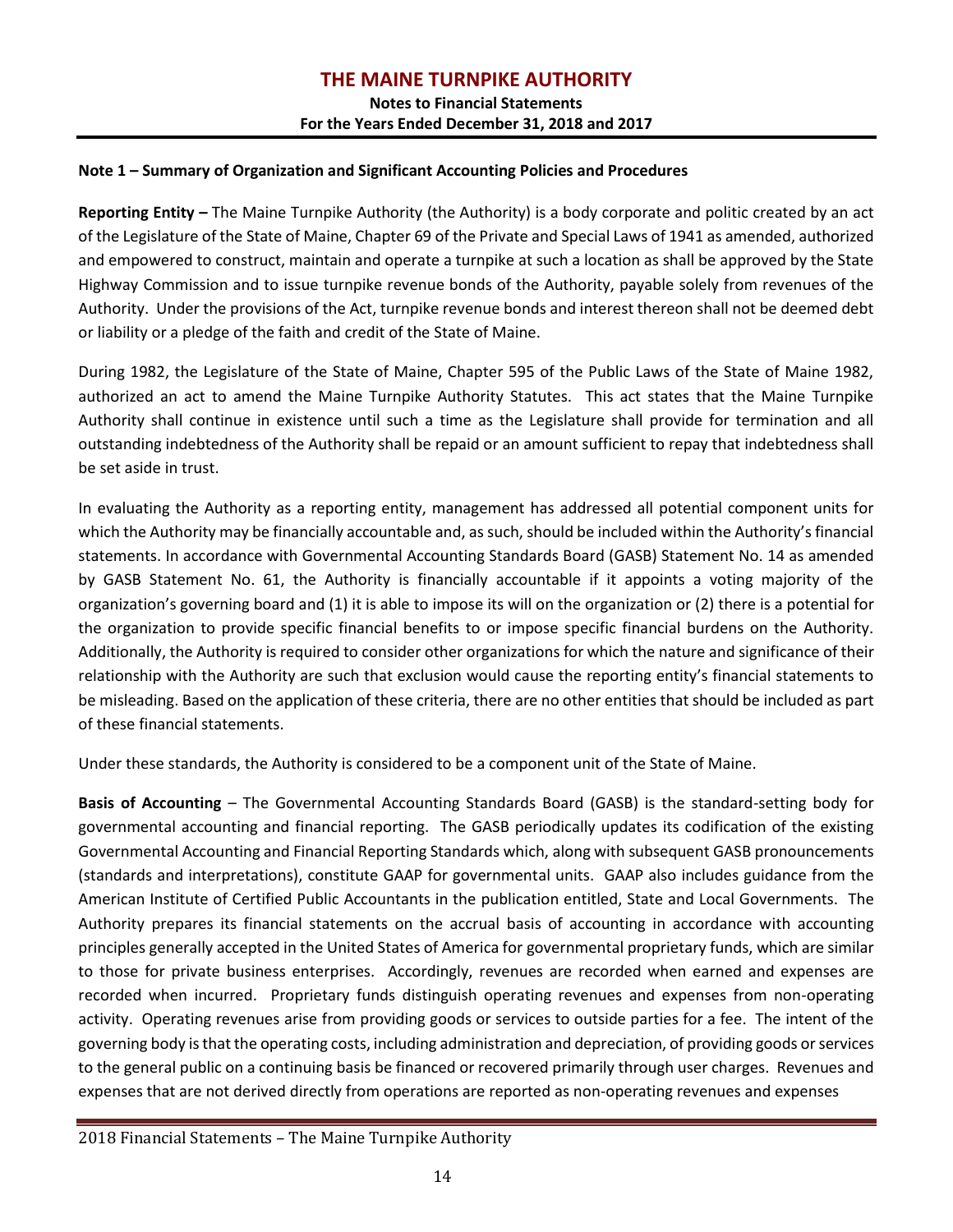### **Note 1 – Summary of Organization and Significant Accounting Policies and Procedures,** *continued*

**Operating Revenues and Expenses –** The Authority's operating revenues and expenses consist of revenues earned and expenses incurred relating to the operation and maintenance of its System. Operating revenues for fares are recognized as the vehicles pass through the toll system. Prepayments on account are recorded as deferred fare revenue. Concession rental income is recognized based on the terms of the rental agreements. Net fare revenue is net of credit card fees of \$2,492,440 and \$2,383,238 for 2018 and 2017, respectively.

**Non-operating revenues** – Non-operating revenues consists of the amortization of bond premiums and discounts realized on previously issued debt, investment income earned and non-operating accounts and gains or loss from the sale of capital assets.

**Interest Income on Operating Accounts** – Interest income generated from on-going operations is included in operating revenue.

**Cash and Equivalents** – For purposes of the statements of cash flow, demand deposit accounts with commercial banks, and cash invested in short-term investments with original maturities of three months or less from the date of acquisition are considered cash equivalents.

**Investments** – Investments are carried at fair value. Accrued interest paid upon the purchase of investments is recognized as interest income in the period it is earned.

**Fair Value Measurements** - Fair value is the price that would be received to sell an asset or paid to transfer a liability in an orderly transaction between market participants at the measurement date. In determining fair value, the Authority uses various methods, including market, income and cost approaches. Based on these approaches, the Authority often utilizes certain assumptions that market participants would use in pricing the asset or liability, including assumptions about risk and/or the risks inherent in the inputs to the valuation technique. These inputs can be readily observable, market corroborated, or generally unobservable inputs. The Authority utilizes valuation techniques that maximize the use of observable inputs and minimize the use of unobservable inputs. Based on the observability of the inputs used in the valuation techniques, the Authority is required to provide the following information according to the fair value hierarchy. The fair value hierarchy ranks the quality and reliability of the information used to determine fair values. Financial assets and liabilities carried at fair value will be classified and disclosed in one of the following three categories:

- Level 1 Quoted prices for identical assets and liabilities traded in active exchange markets, such as the New York Stock Exchange.
- Level 2 Observable inputs other than Level 1 including quoted prices for similar assets or liabilities, quoted prices in less active markets, or other observable inputs that can be corroborated by observable market data.
- Level 3 Unobservable inputs supported by little or no market activity for financial instruments whose value is determined using pricing models, discounted cash flow methodologies, or similar techniques, as well as instruments for which the determination of fair value requires significant management judgment or estimation.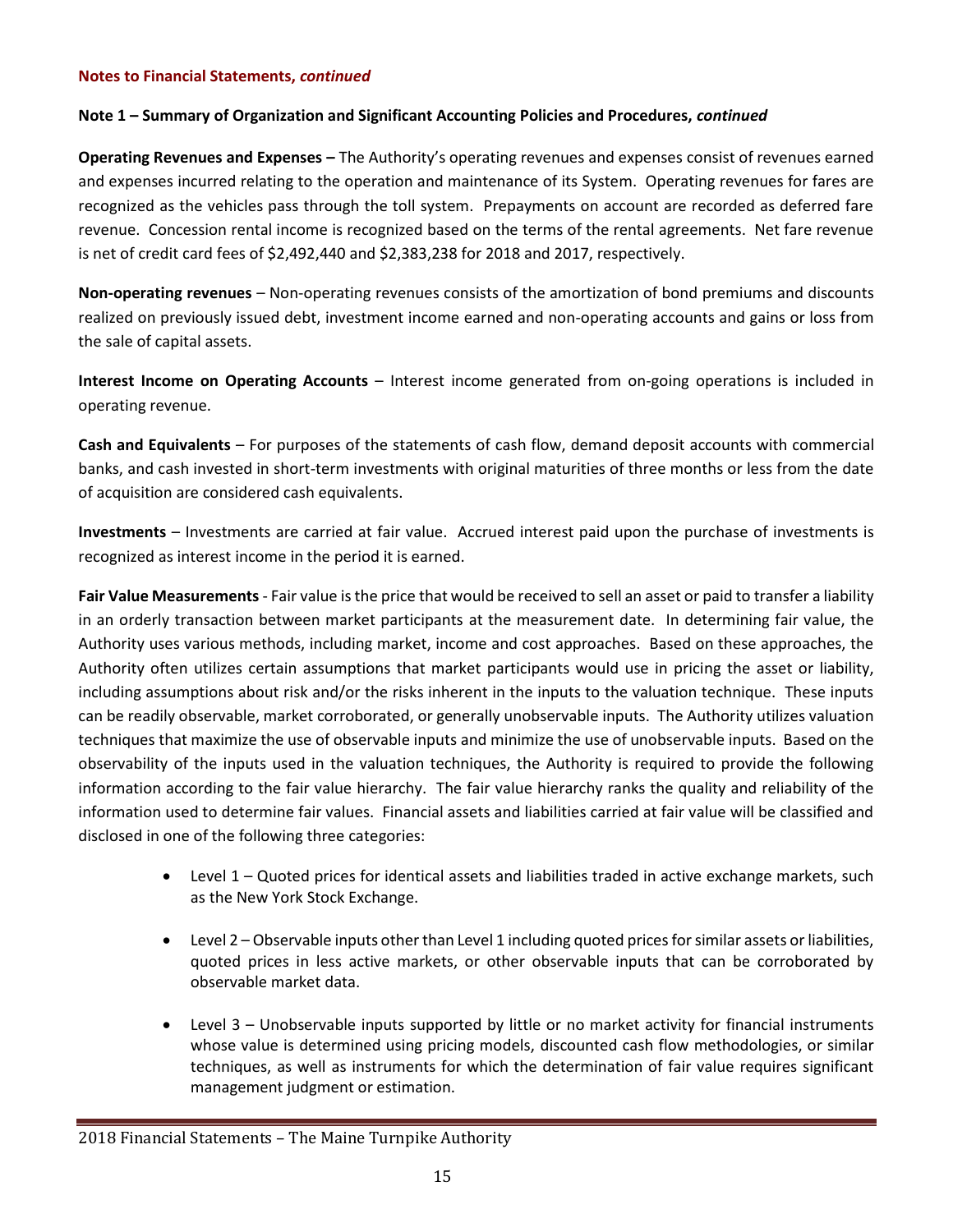### **Note 1 – Summary of Organization and Significant Accounting Policies and Procedures,** *continued*

In determining the appropriate levels, the Authority performs a detailed analysis of the assets and liabilities. At each reporting period, all assets and liabilities for which the fair value measurement is based on significant unobservable inputs are classified as Level 3.

**Accounts Receivable** – Accounts receivable consists primarily of toll revenues due from commercial accounts and other tolling agencies. The Authority obtains surety bonds to cover commercial accounts receivable. Management believes that all accounts receivable as of December 31, 2018 and 2017 are fully collectable. Therefore, no allowance for doubtful accounts was recorded.

**Inventory –** Inventory consists of EZ Pass transponders, salt and fuel for MTA vehicles. The EZ Pass transponders will be sold to customers and are valued using the First-In First-Out (FIFO) method. Salt and vehicle fuel, to be used in operations, are valued using a weighted average method. Inventory items are carried at the lower of cost or market.

**Other Assets –** Expenses that benefit more than one reporting period are charged to Prepaid Expenses and expensed over its service period. Examples include insurance premiums, software site licenses and service contracts. In 1996 the Authority issued the Series 1996 special obligation bonds to fund various projects for the Maine Department of Transportation (MaineDOT). The proceeds were recorded as a prepaid expense amortized over the life of the debt service of the bonds. The bonds were refunded in 1998 and again in 2008. The prepaid expense was fully amortized in 2018.

**Restricted Assets –** Restricted assets of the Authority represent bond proceeds designated for construction, and other monies required to be restricted for debt service, operations, maintenance, renewal and replacement.

**Capital Assets –** All capital assets are recorded on the balance sheet at historical cost. Capital assets are included in one of the following categories: Infrastructure; Land and Land Improvements; Buildings; Vehicles; Toll System; Computer and Other Equipment; Intangible Assets; and Construction in Progress.

Costs to acquire additional capital assets, and to replace existing assets or otherwise prolong their useful lives, are capitalized for toll equipment, buildings, toll facilities, other related costs and furniture and equipment. The Authority has elected to use the modified approach to infrastructure reporting. This means that, in lieu of reporting depreciation on infrastructure, the Authority reports as preservation expense the costs associated with maintaining the existing road in good condition. Infrastructure assets include roads, bridges, interchanges, tunnels, right of way, drainage, guardrails, and lighting systems associated with the road.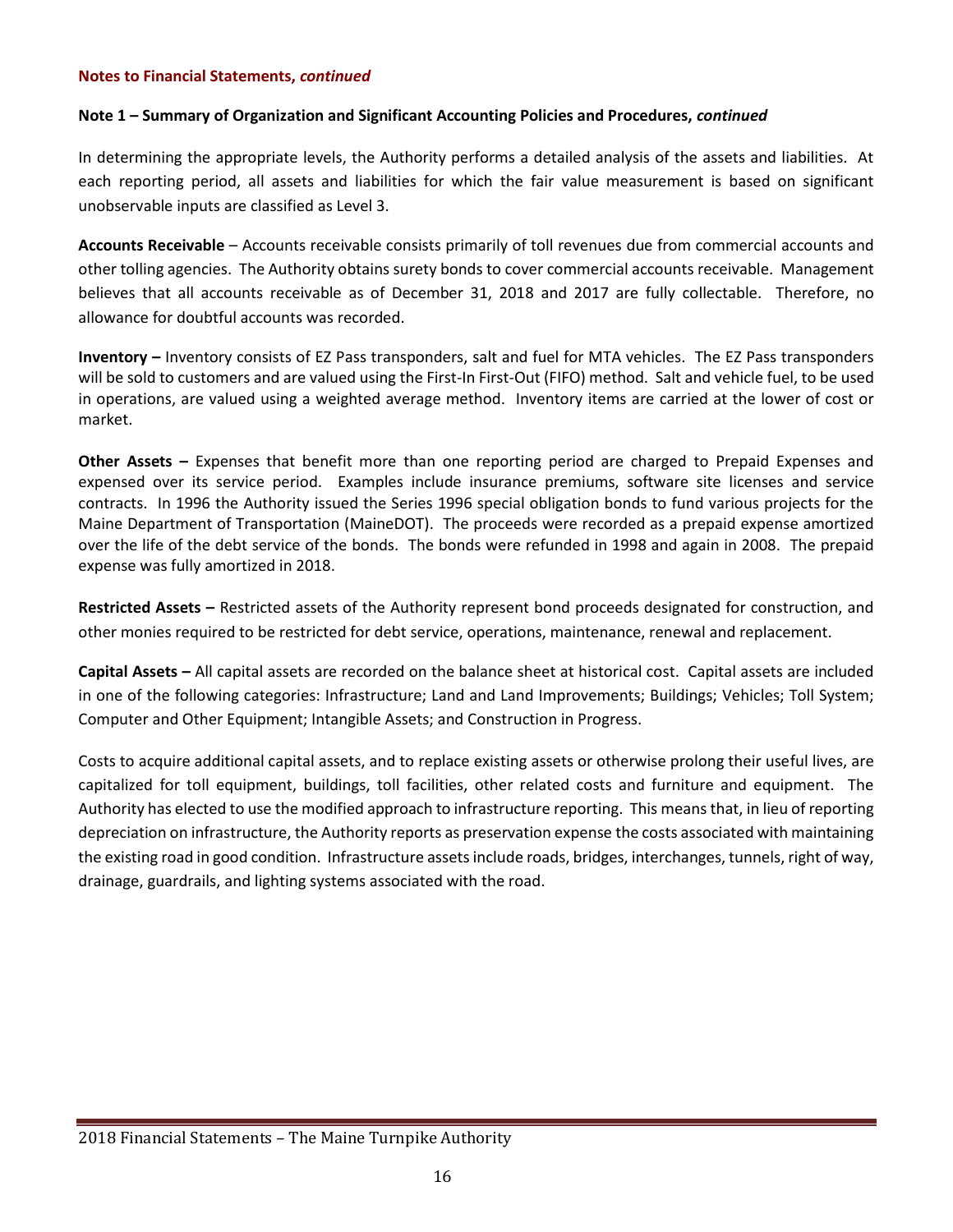### **Note 1 – Summary of Organization and Significant Accounting Policies and Procedures,** *continued*

Depreciation of toll equipment, buildings, toll facilities, other related costs, signs, software and furniture and equipment is computed using the straight-line method, using the full-month convention, over the estimated useful lives of the assets as follows:

| <b>Buildings</b>                     | $30 - 50$ years |
|--------------------------------------|-----------------|
| <b>Building Improvements</b>         | $15 - 20$ years |
| Land Improvements (exhaustible)      | 15 years        |
| <b>Toll Equipment</b>                | $5 - 10$ years  |
| <b>Furniture and Fixtures</b>        | $5 - 15$ years  |
| Software                             | $3 - 10$ years  |
| Computers, Printers and IT Equipment | $3 - 5$ years   |
| Other Equipment (incl. Vehicles)     | $5 - 20$ years  |

The following minimum capitalization thresholds for capitalizing fixed assets are as follows:

| Land and Improvements (non-exhaustible) | S |           |
|-----------------------------------------|---|-----------|
| Land Improvements (exhaustible)         | Ś | 5,000     |
| <b>Buildings and Improvements</b>       | Ś | 25,000    |
| Machinery/Equipment/Vehicles            | ς | 5,000     |
| Computers, Printers & IT Equipment      | ς | 5,000     |
| Software                                | ς | 10,000    |
| Infrastructure                          |   | \$100,000 |

Under the modified approach, infrastructure assets are considered to be "indefinite lived" assets; that is, the assets themselves will last indefinitely and are, therefore, not depreciated. Costs related to maintenance, renewal and replacement for these assets are not capitalized, but instead are considered to be period costs and are included in preservation expense.

Construction in Progress represents costs incurred by the Authority for in-process activities designed to expand, replace, or extend the lives of existing property and equipment.

**Retainage Payable –** Retainage payable represents amounts billed to the Authority by contractors for which payment is not due pursuant to retained percentage provisions in construction contracts until substantial completion of performance by contractor and acceptance by the Authority.

**Accrued Vacation and Sick Leave Payable –** Accrued vacation and sick leave payable includes accumulated vacation pay and vested sick pay.

**Accrued Salaries Payable –** Accrued salaries payable includes salary and wage expense incurred at the end of the period but not paid until the following period, which amounted to \$699,789 and \$605,105 for the years ended December 31, 2018 and 2017, respectively, and are included on the statement of net position under Accrued Salary, Vacation and Sick Leave Payable.

**Unearned Toll Revenue –** The Authority offers a prepaid balance program which allows patrons to carry a balance on their account for future toll expenses. This balance is reduced by each trip through the tolls and can be increased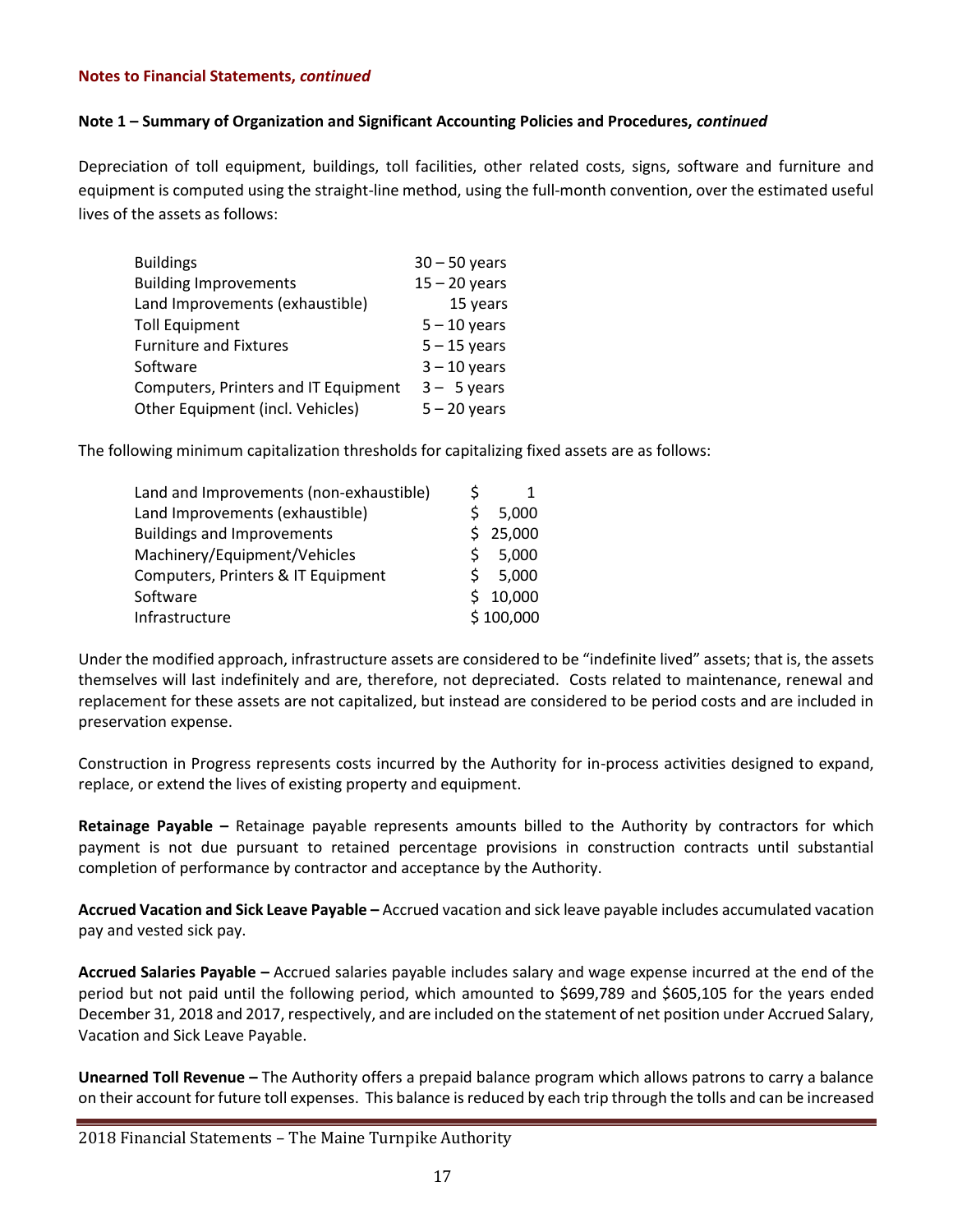### **Note 1 – Summary of Organization and Significant Accounting Policies and Procedures,** *continued*

by the patron at any time but also includes a minimum balance set by the Authority. The Authority offers a Volume Discount Plan for passenger vehicles for which revenue is earned based on the vehicle passing through the toll system. Any amount remaining in the patrons account is accounted for as unearned revenue.

**Bond Premium, Discount and Issuance Costs –** Bond premiums and discounts associated with the issuance of bonds are amortized using the effective interest rate method over the life of the bonds. Bond issuance costs such as bond insurance are amortized using the straight-line method over the life of the bonds. Other bond issuance costs, such as consulting, legal and underwriter fees are expensed in the period they are incurred.

**Refunded Bonds –** The Authority defeased certain bonds in 2004, 2008, 2012, 2014 and 2015 by placing cash received from the advanced refunding into an irrevocable escrow account to provide for all future debt service payments on the defeased bonds. Accordingly, the trust account assets and the liability for the defeased bonds are not included in the Authority's balance sheets.

**Deferred Outflows of Resources -** In addition to assets, the statement of net position will sometimes report a separate section for *deferred outflows of resources*. This separate financial statement element, *deferred outflows of resources*, represents a consumption of net position that apples to a future period(s) and so will not be recognized as an outflow of resources (expense) until then. The Authority has two items that qualifies for reporting in this category. The first is a deferred charge on refunding results from the difference in the carrying value of refunded debt and its reacquisition price. This amount is deferred and amortized over the shorter of the life of the refunded or refunding debt. The second deferred charge relates to recognition of the net pension liability and can include: the differences between expected and actual experience, change in assumptions, the net difference between projected and actual earnings on pension plan investments, and changes between the Authority's contributions and proportionate share of contributions, and also Authority contributions subsequent to the measurement date.

**Deferred Inflows of Resources -** In addition to liabilities, the statement of net position will sometimes report a separate section for *deferred inflows of resources.* This separate financial statement element, *deferred inflows of resources*, represents an acquisition of net position that applies to a future period(s) and so will not be recognized as an inflow of resources (revenue) until that time. The deferred inflows of resources recognized on the statement of net position and balance sheet relate to the net pension liability, which include the net difference between projected and actual earnings on pension plan investments and changes in proportion and differences between the Authority's contributions.

**Use of Estimates –** The preparation of basic financial statements in conformity with generally accepted accounting principles requires management to make estimates and assumptions that affect the reported amounts of assets and liabilities and disclosure for contingent assets and liabilities at the date of the basic financial statements, and reported amounts of the revenues and expenditures/expenses during the fiscal year. Actual results could vary from estimates that were used.

**Use of Restricted/Unrestricted Net Position –** When an expense is incurred for purposes for which both restricted and unrestricted assets are available, the Authority's policy is to apply restricted net position first.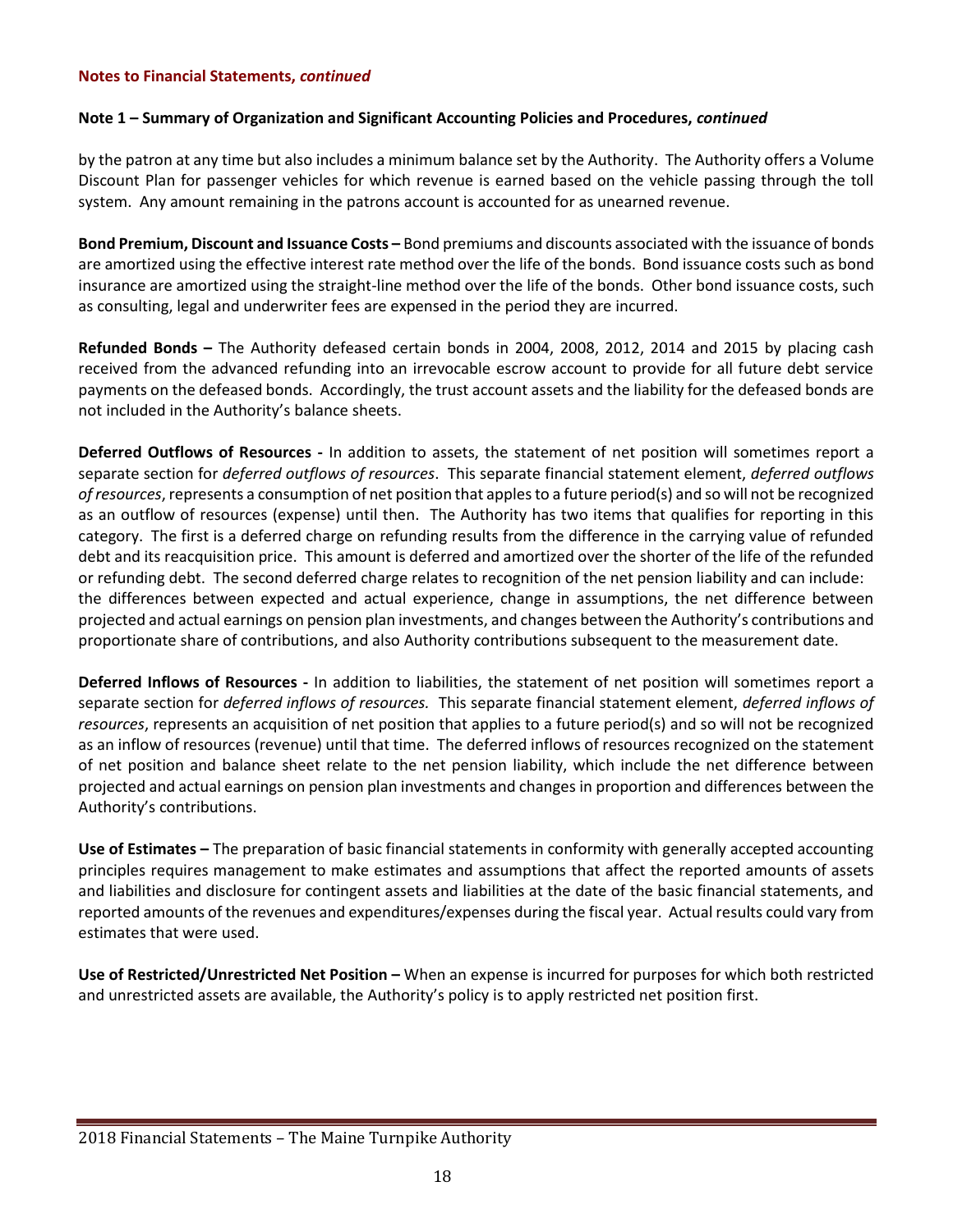### **Note 1 – Summary of Organization and Significant Accounting Policies and Procedures,** *continued*

**Recent Accounting Pronouncements –** In June 2015, the GASB issued GASB Statement No. 75, Accounting and Financial Reporting for Postemployment Benefit Plan Other Than Pension Plans (OPEB). This statement improves accounting and financial reporting for OPEB. This statement replaces GASB Statement No. 45 and establishes standards for recognizing and measuring liabilities, deferred outflows of resources, deferred inflows of resources, and expense. The new statement is effective for periods beginning after June 15, 2017, and was implemented during 2018.

In June 2017, the GASB issued GASB 87, *Leases.* This new standard will provide users of the financial statements a more accurate picture of the assets and the long-term financial obligations of governments that lease. Lessees will recognize a lease liability and an intangible asset representing the lessee's right to use the leased asset and lessors will recognize a lease receivable and a deferred inflow of resources. The new leasing standard will apply for fiscal years beginning after December 15, 2019.

### **Note 2 – Deposits and Investments**

### *Deposits*

*Custodial Credit Risk-Authority Deposits:* For deposits, custodial credit risk is the risk that in the event of a bank failure, the Authority's deposits may not be returned to it. As of December 31, 2018, the Authority reported deposits of \$6,402,003 with bank balances of \$6,483,251. The entire balance of \$6,483,251 was covered by the F.D.I.C. As of December 31, 2017, the Authority reported deposits of \$346,922 with bank balances of \$460,016. The entire balance of \$460,016 was covered by the F.D.I.C.

#### *Investments*

At December 31, 2018, the Authority had the following investments and maturities:

|                                    | <b>Fair Value</b> | Less Than 1 Year | 1-5 Years                | <b>More Than 5 Years</b> |
|------------------------------------|-------------------|------------------|--------------------------|--------------------------|
| <b>Money Market</b>                | 112,769,800       | 112,769,800      | $\overline{\phantom{a}}$ | ٠                        |
| U.S. Government Securities         | 7,117,045         | 7,117,045        | $\overline{\phantom{0}}$ | $\overline{\phantom{0}}$ |
| U.S. Government Obligations        | 4,228,264         | 4,228,264        | $\overline{\phantom{0}}$ | $\overline{\phantom{0}}$ |
| Federated Treasury Obligation Fund | 176,531,536       | 176,531,536      | $\overline{\phantom{a}}$ | $\overline{\phantom{0}}$ |
| <b>Total Investments</b>           | 300,646,645       | 300,646,645      | -                        | $\overline{\phantom{0}}$ |

At December 31, 2017, the Authority had the following investments and maturities:

|                                    | <b>Fair Value</b> | <b>Less Than 1 Year</b> | 1-5 Years | More Than 5 Years |
|------------------------------------|-------------------|-------------------------|-----------|-------------------|
| Money Market                       | 31,356,387        | 31,356,387 \$           |           | $-S$              |
| <b>U.S. Government Securities</b>  | 11,427,484        | 11,427,484              |           |                   |
| U.S. Government Obligations        | 27,025,558        | 20,823,095              | 6,202,463 |                   |
| Federated Treasury Obligation Fund | 72,783,073        | 72,783,073              |           |                   |
| <b>Total Investments</b>           | 142,592,502       | 136,390,039             | 6,202,463 |                   |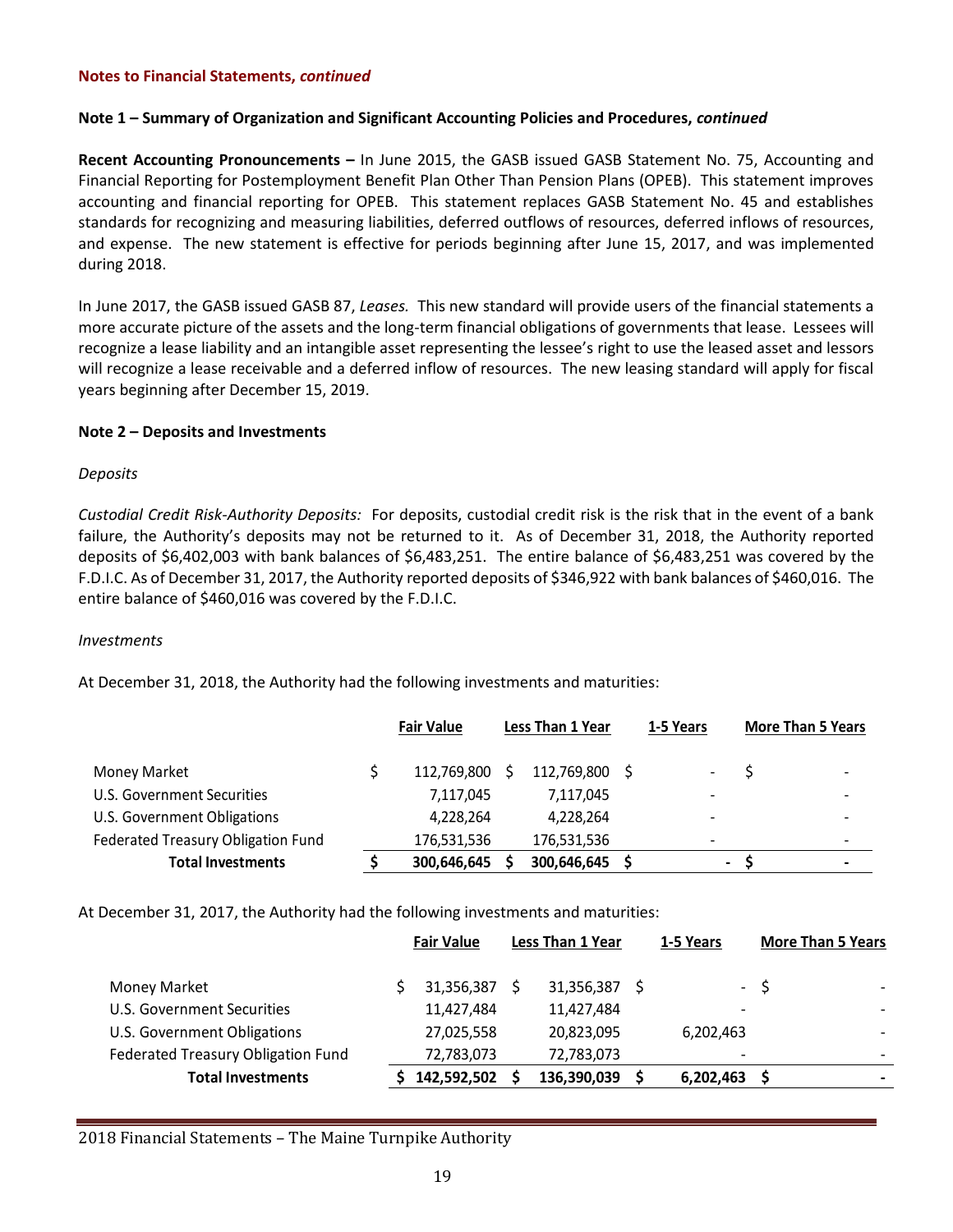### **Note 2 – Deposits and Investments,** *continued*

Deposits and investments are as follows:

|                                       | 2018        | 2017        |
|---------------------------------------|-------------|-------------|
| <b>Deposits</b>                       | 6.402.003   | 346.922     |
| Investment                            | 300,646,235 | 142,592,502 |
| <b>Total Deposits and Investments</b> | 307,048,238 | 142,939,424 |

Deposits and investments have been reported as follows in the financial statements:

|                                                    |   | 2018        | 2017            |
|----------------------------------------------------|---|-------------|-----------------|
| Cash and Equivalents                               | S | 24,749,563  | \$<br>9,833,333 |
| <b>Current Restricted Cash and Equivalents</b>     |   | 107,609,105 | 28,796,307      |
| Noncurrent Restricted Cash and Equivalents         |   | 57,691,506  | 45,927,839      |
| <b>Investments - Short Term</b>                    |   |             | 12,984,840      |
| <b>Current Restricted Investments - Short Term</b> |   | 116,998,064 | 39,194,642      |
| Investments - Long Term                            |   |             |                 |
| Restricted Investments - Long Term                 |   |             | 6,202,463       |
| <b>Total Deposits and Investments</b>              |   | 307,048,238 | 142,939,424     |

### *Fair Value*

Fair Values of Assets measured on a recurring basis at December 31 are as follows:

|                                     | <b>Total</b> | Level 1                  | Level 2                  | Level 3 |
|-------------------------------------|--------------|--------------------------|--------------------------|---------|
| <b>December 31, 2018</b>            |              |                          |                          |         |
| Cash Equivalents                    | 6,402,003    | 6,402,003                |                          |         |
| <b>Money Market</b>                 | 112,769,800  | 112,769,800              | $\overline{\phantom{0}}$ |         |
| <b>U.S. Government Securities</b>   | 7,117,045    | 7,117,045                |                          |         |
| U.S. Government Obligations         | 4,228,264    | 4,228,264                |                          |         |
| Federated Treasury Obligations Fund | 176,531,126  | $\overline{\phantom{0}}$ | 176,531,126              |         |
|                                     | 307,048,238  | 130,517,112              | 176,531,126              | ۰       |

|                                            | Total       | Level 1                  | Level <sub>2</sub>           | Level 3                  |  |
|--------------------------------------------|-------------|--------------------------|------------------------------|--------------------------|--|
| December 31, 2017                          |             |                          |                              |                          |  |
| Cash Equivalents                           | 346,922     | 346,922                  |                              |                          |  |
| <b>Money Market</b>                        | 31,356,387  | 31,356,387               | $\qquad \qquad \blacksquare$ | $\overline{\phantom{0}}$ |  |
| U.S. Government Securities                 | 11,427,484  | 11,427,484               |                              |                          |  |
| U.S. Government Obligations                | 27,025,558  | 27,025,558               |                              |                          |  |
| <b>Federated Treasury Obligations Fund</b> | 72,783,073  | $\overline{\phantom{a}}$ | 72,783,073                   | $\overline{\phantom{a}}$ |  |
|                                            | 142,939,424 | 70,156,351               | \$72,783,073                 | - S                      |  |

There were no assets classified Level 3 as of December 31, 2018 or December 31, 2017.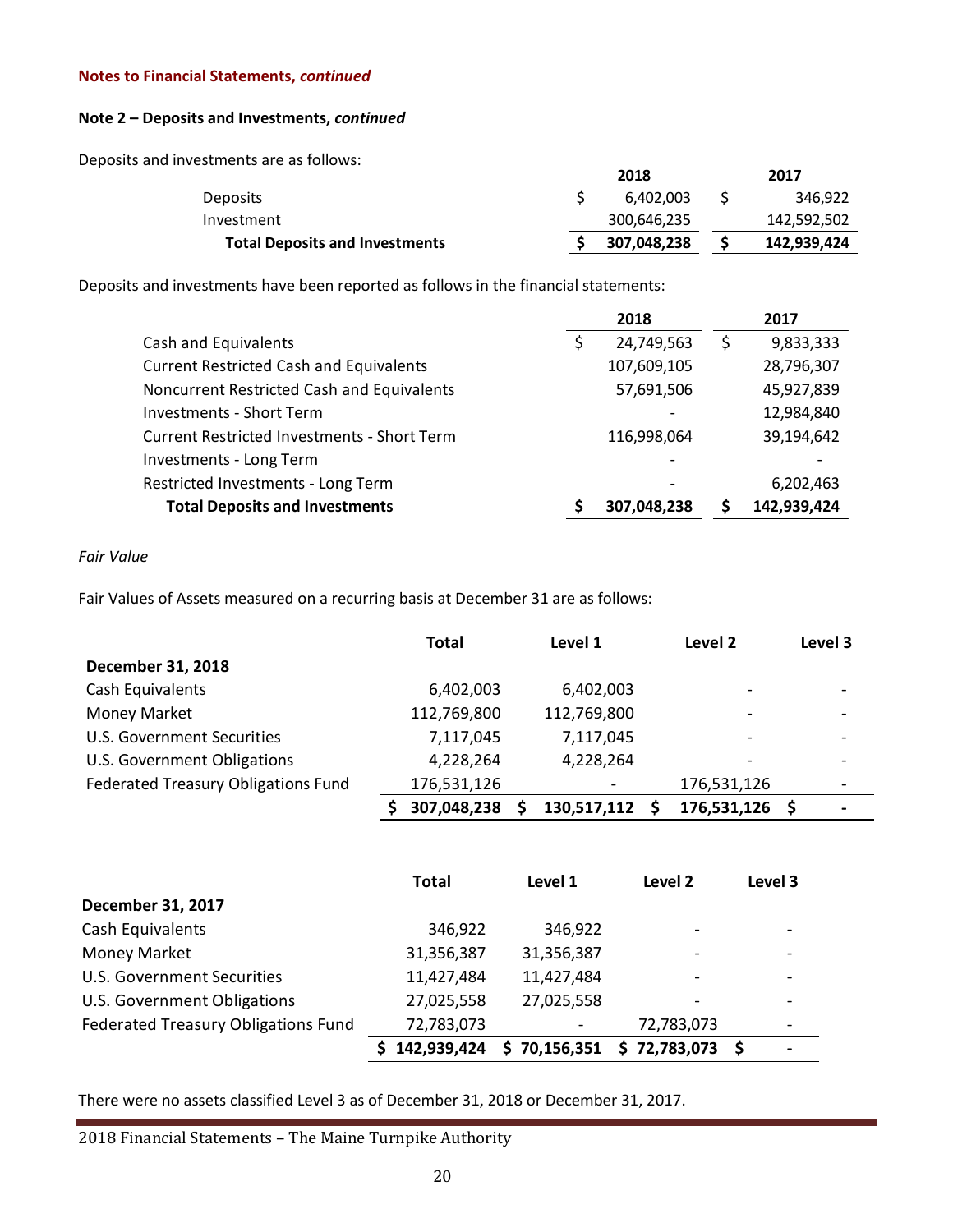### **Note 2 – Deposits and Investments,** *continued*

*Interest Rate Risk:* The Authority's policy for investment rate risk is as follows: Portfolio maturities will provide for stability of income and reasonable liquidity; liquidity will be assured through practices ensuring that the next disbursement date is covered through maturities to be staggered to avoid undue concentration in a specific maturity sector.

Maturities selected will provide investments or marketable securities which can be sold to raise cash in a day's notice without loss of principal; and, risks of market price volatility will be controlled through maturity diversification such that aggregate price losses on instruments with maturities exceeding one year shall not be greater than coupon interest on investment income received from the balance of the portfolio.

*Credit Risk:* Maine statutes authorize the Authority to invest in obligations of the U.S. Treasury and U.S. agencies and repurchase agreements. The Authority does not have a formal policy related to credit rate risk. The Federal Treasury Obligations Fund is a money market fund and is rated AAAm by Standard & Poors.

*Custodial credit risk: investments –* For investments, this is the risk that in the event of failure of the counterparty, the Authority will not be able to recover the value of its investments or collateral securities that are in possession of an outside party. The Authority is authorized to invest in: obligations of the U.S. government and its agencies provided they are full faith and credit obligations fully insured or collateralized certificates of deposit at commercial banks and savings and loan associations, repurchase agreements collateralized by U.S. Treasury or Agency securities; and money market mutual funds whose portfolios consist of government securities.

The Authority's investment policy is to attain a market rate of return considered reasonable under generally accepted market principles throughout budgetary and economic cycles while preserving and protecting capital in the overall portfolio thus ensuring prudent use of public funds and preservation of the public's trust. The standard of prudence to be used by investment officials shall be the "prudent investor" standard and shall be applied in the context of managing the overall portfolio. All security transactions, including collateral for repurchase agreements, entered into by the MTA shall be conducted on a "delivery vs. payment" basis. Securities will be held by a third party custodian, or Trust Department designated by the Executive Director, CFO, or Director of Finance and evidenced by safekeeping receipts.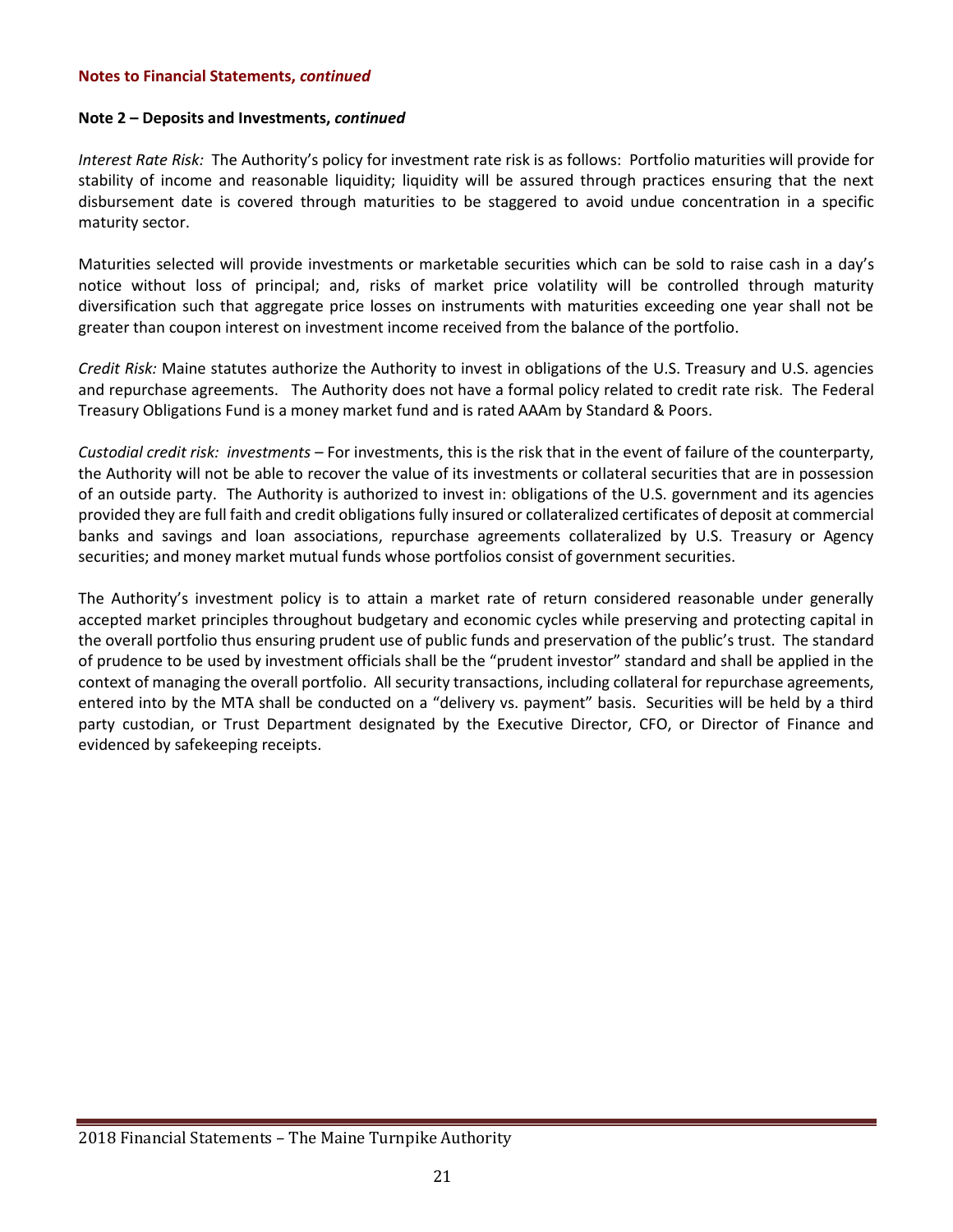### **Note 3 – Capital Assets**

A Summary of changes to capital assets for the year ended December 31, 2018 is as follows:

|                                                        |    | <b>Balance</b> |                  |                          |                  | <b>Balance</b> |
|--------------------------------------------------------|----|----------------|------------------|--------------------------|------------------|----------------|
|                                                        |    | 12/31/2017     | <b>Additions</b> | <b>Transfers</b>         | <b>Disposals</b> | 12/31/2018     |
| <b>Capitalized Assets Not Being Depreciated (cost)</b> |    |                |                  |                          |                  |                |
| Land                                                   | Ś  | 49,776,554     | 219,000          | 840,739                  | S                | 50,836,293     |
| Infrastructure                                         |    | 471,149,831    |                  | 4,742,592                | (65, 317)        | 475,827,106    |
| Construction in Progress                               |    | 23,839,887     | 39,269,879       | (10, 484, 019)           |                  | 52,625,747     |
| <b>Total Capital Assets Not Being Depreciated</b>      |    | 544,766,272    | 39,488,879       | (4,900,688)              | (65, 317)        | 579,289,146    |
| Capitalized Assets Being Depreciated (cost)            |    |                |                  |                          |                  |                |
| Land Improvements (exhaustible)                        |    | 17,274,513     |                  | 2,372,411                |                  | 19,646,924     |
| <b>Buildings</b>                                       |    | 69,043,007     |                  | 36,037                   | (36, 964)        | 69,042,080     |
| Machinery and Equipment                                |    | 85,319,190     | 2,783,789        | 2,492,240                | (1,521,363)      | 89,073,856     |
| <b>Total Capital Assets Being Depreciated</b>          |    | 171,636,710    | 2,783,789        | 4,900,688                | (1,558,327)      | 177,762,860    |
| Less Accumulated Depreciation for:                     |    |                |                  |                          |                  |                |
| Land Improvements (exhaustible)                        |    | (8,475,041)    | (794, 135)       |                          |                  | (9, 269, 176)  |
| <b>Buildings</b>                                       |    | (29, 221, 198) | (2, 275, 774)    |                          | 27,004           | (31, 469, 968) |
| Machinery and Equipment                                |    | (49,195,229)   | (6,407,923)      | $\overline{\phantom{a}}$ | 1,319,592        | (54, 283, 560) |
| <b>Total Accumulated Depreciation</b>                  |    | (86,891,468)   | (9,477,832)      | ۰                        | 1,346,596        | (95,022,704)   |
| <b>Total Capital Assets Being Depreciated, net</b>     |    | 84,745,242     | (6,694,043)      | 4,900,688                | (211,731)        | 82,740,156     |
| <b>Total Capital Assets</b>                            | \$ | 629,511,514    | 32,794,836       |                          | (277,048) \$     | 662,029,302    |

A Summary of changes to capital assets for the year ended December 31, 2017 is as follows:

|                                                        | <b>Balance</b>   |                  |                  |                  | <b>Balance</b> |
|--------------------------------------------------------|------------------|------------------|------------------|------------------|----------------|
|                                                        | 12/31/2016       | <b>Additions</b> | <b>Transfers</b> | <b>Disposals</b> | 12/31/2017     |
| <b>Capitalized Assets Not Being Depreciated (cost)</b> |                  |                  |                  |                  |                |
| Land                                                   | \$<br>46,286,032 | 63,501           | 3,427,021        | - \$             | 49,776,554     |
| Infrastructure                                         | 459,037,798      |                  | 12,397,952       | (285, 919)       | 471,149,831    |
| <b>Construction in Progress</b>                        | 29,094,724       | 29,645,749       | (34,900,586)     |                  | 23,839,887     |
| <b>Total Capital Assets Not Being Depreciated</b>      | 534,418,554      | 29,709,250       | (19,075,613)     | (285, 919)       | 544,766,272    |
| <b>Capitalized Assets Being Depreciated (cost)</b>     |                  |                  |                  |                  |                |
| Land Improvements (exhaustible)                        | 13,662,441       |                  | 3,642,280        | (30, 208)        | 17,274,513     |
| <b>Buildings</b>                                       | 68,154,199       |                  | 1,324,047        | (435, 239)       | 69,043,007     |
| Machinery and Equipment                                | 70,054,773       | 3,072,449        | 14,109,286       | (1, 917, 318)    | 85,319,190     |
| <b>Total Capital Assets Being Depreciated</b>          | 151,871,413      | 3,072,449        | 19,075,613       | (2,382,765)      | 171,636,710    |
| Less Accumulated Depreciation for:                     |                  |                  |                  |                  |                |
| Land Improvements (exhaustible)                        | (7,893,445)      | (611, 804)       |                  | 30,208           | (8,475,041)    |
| <b>Buildings</b>                                       | (27,416,499)     | (2,228,956)      |                  | 424,257          | (29, 221, 198) |
| Machinery and Equipment                                | (46,191,698)     | (4,876,453)      |                  | 1,872,922        | (49, 195, 229) |
| <b>Total Accumulated Depreciation</b>                  | (81,501,642)     | (7, 717, 213)    |                  | 2,327,387        | (86,891,468)   |
| <b>Total Capital Assets Being Depreciated, net</b>     | 70,369,771       | (4,644,764)      | 19,075,613       | (55, 378)        | 84,745,242     |
| <b>Total Capital Assets</b>                            | 604,788,325      | 25,064,486       |                  | (341,297) \$     | 629,511,514    |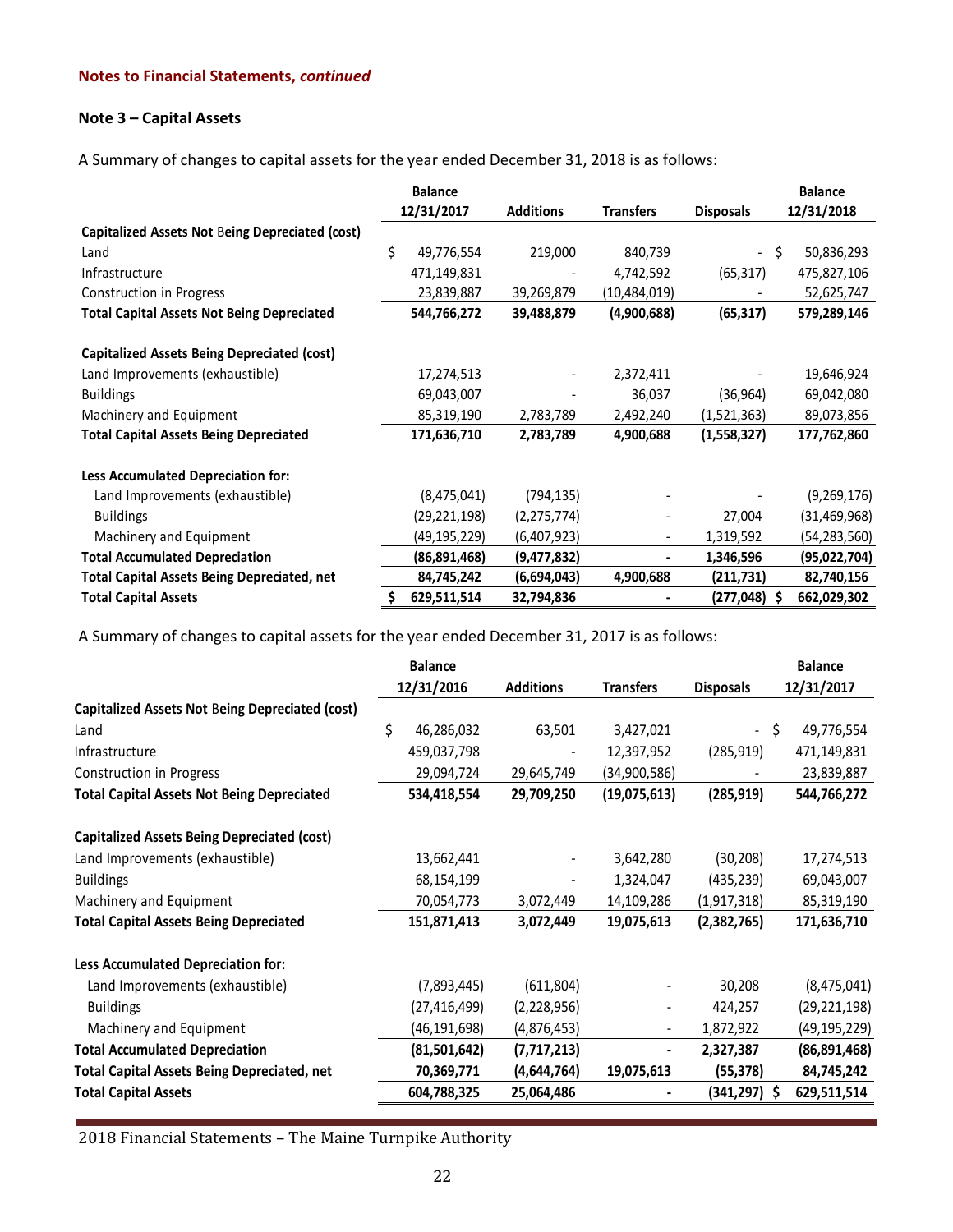### **Note 4 – Letter of Credit**

The Authority has a \$20 million letter of credit with Bangor Savings Bank which expires on December 31, 2019. It is secured under the General Resolution solely by the Authority's Revenues (as defined therein) on a subordinated basis to the Authority's outstanding bonds and additional bonds to be issued on a senior basis, all in accordance with the Resolution. There was no outstanding balance on the letter of credit as of December 31, 2018 and 2017.

### **Note 5 – Net Position**

Net position represents the difference between assets, deferred outflows of resources, liabilities and deferred inflows of resources. Net investment in capital assets, consists of capital assets, net of accumulated depreciation, reduced by the outstanding balances of bonds and adding back any unspent proceeds. Net position is reported as restricted when there are limitations imposed on their use either through the enabling legislations or through external restrictions imposed by creditors, grantors or laws or regulations of other governments. The Authority's net investment in capital assets was calculated as follows:

|                                               | <b>Years Ended December 31,</b> |                 |  |               |
|-----------------------------------------------|---------------------------------|-----------------|--|---------------|
|                                               |                                 | 2018            |  | 2017          |
| Capital Assets                                |                                 | 757,052,007     |  | 716,402,982   |
| <b>Unspent Bond Proceeds</b>                  |                                 | 84,224,042      |  |               |
| <b>Accumulated Depreciation</b>               |                                 | (95,022,704)    |  | (86,891,468)  |
| Bonds Payable                                 |                                 | (467, 430, 000) |  | (335,700,000) |
| <b>Total Net Investment In Capital Assets</b> |                                 | 278,823,345     |  | 293,811,514   |

### **Note 6 – Long-term Debt**

#### **Revenue Bonds Payable**

The Authority issues revenue bonds from time to time for the purpose of financing capital improvements and new projects. As of December 31, 2018, the Authority had the following outstanding bonds:

- \$115,050,000 of Series 2004 Revenue Bonds, issued in October 2004, to pay a portion of the costs of various turnpike projects and to advance refund a portion of the principal amount of the Series 1994, 1997 and 2000 bonds.
- \$45,885,000 of Series 2008 Refunding Revenue Bonds, issued in May 2008, to advance refund principal amounts of the Series 1998 Refunding Bonds, which was called in July 2008.
- \$50,000,000 of Series 2009 Revenue Bonds, issued in February 2009, to pay a portion of the costs of various turnpike projects.
- \$68,990,000 of Series 2012A Revenue Bonds, issued in March 2012, to pay a portion of the costs of various turnpike projects.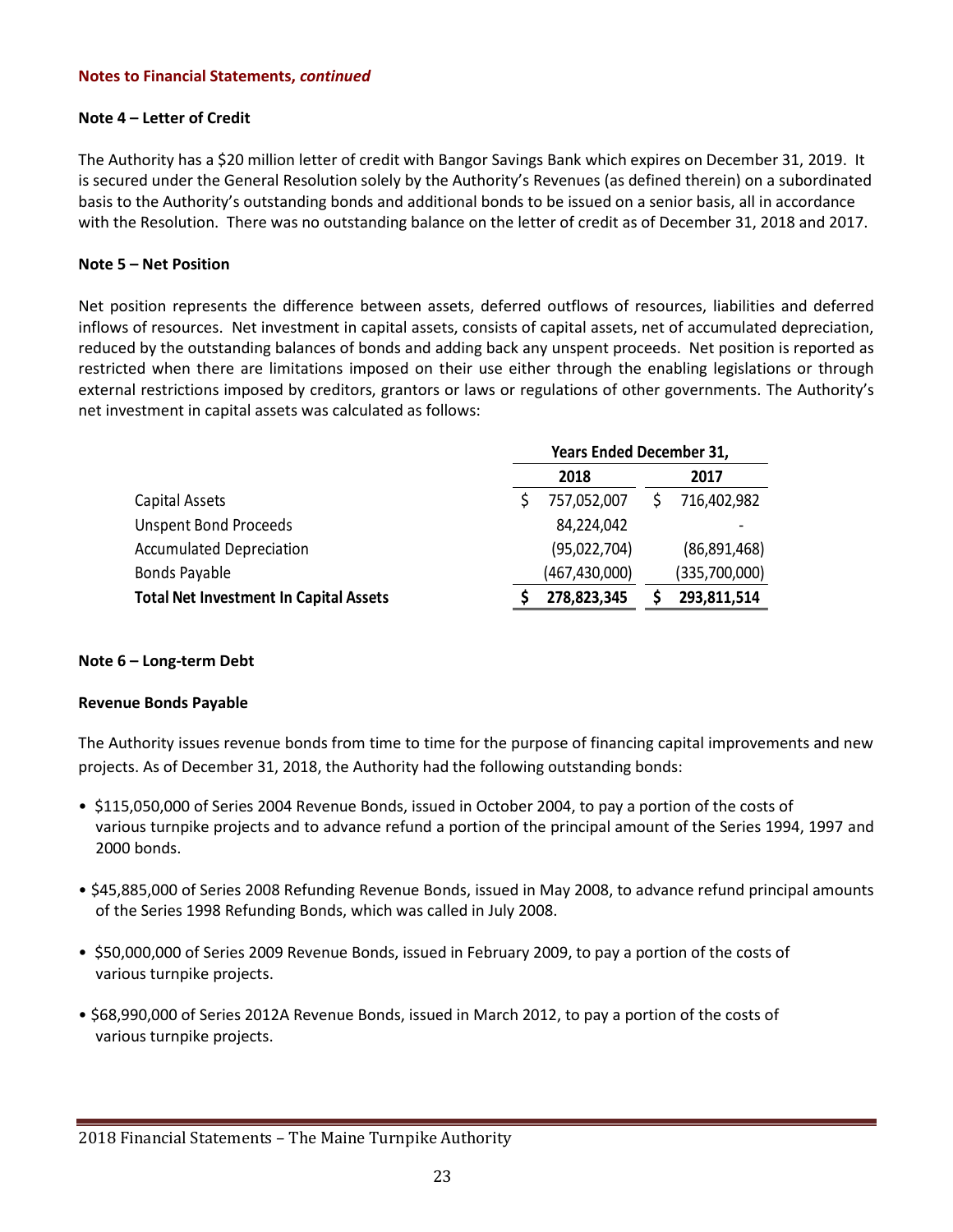### **Note 6 – Long-term Debt,** *continued*

### **Revenue Bonds Payable,** *continued*

- \$84,240,000 of Series 2012B Revenue Refunding Bonds. The proceeds from the bonds were used to advance refund all of the Series 2003 Bonds maturing in the years 2014 through 2033, and a portion of the Series 2004 Bonds maturing in the years 2022 through 2030, in the outstanding principal amount of \$87,055,000.
- \$39,715,000 of Series 2014 Revenue Refunding Bonds, issued in July 2014. The proceeds from the bonds were used to advance refund a portion of principal amounts of the Series 2004 maturing in the years 2015 through 2020 and Series 2007 maturing in the years 2018 through 2024, in the outstanding principal amount of \$43,765,000.
- \$144,875,000 of Series 2015 Revenue Refunding Bonds, issued in April 2015. The proceeds from the bonds were used to refund the principal amounts of the Series 2005 Bonds maturing in the years 2016 through 2030; Series 2007 Bonds maturing in the years 2025 through 2035; and Series 2009 Bonds maturing 2020 through 2038
- \$150,000,000 of Series 2018 Revenue Refunding Bonds, issued in February 2018, to pay a portion of the costs of various turnpike projects.

Interest on all bonds is payable semi-annually on January 1st and July 1st of each year. The bonds will mature on July 1st in the years and principal amounts noted below:

| <b>Issue</b>                       |  | <b>Amount Issued</b> | <b>Maturity Date</b> | <b>Interest Rate</b> |   | <b>Balance 12/31/2018</b> |
|------------------------------------|--|----------------------|----------------------|----------------------|---|---------------------------|
| Series 2004                        |  | 115,050,000          | 7/1/2005 - 2030      | 3.00-5.25 %          | Ś | 9,640,000                 |
| Series 2009                        |  | 50,000,000           | 7/1/2014 - 2038      | $3.00 - 6.00 %$      |   | 1,320,000                 |
| Series 2012 (A & B)                |  | 153,230,000          | 7/1/2014 - 2042      | 2.00-5.00 %          |   | 143,620,000               |
| Series 2014                        |  | 39,715,000           | 7/1/2015 - 2024      | $2.00 - 5.00 %$      |   | 17,975,000                |
| Series 2015                        |  | 144,875,000          | 7/1/2015 - 2038      | 2.00-5.00 %          |   | 144,875,000               |
| Series 2018                        |  | 150,000,000          | 7/1/2018 - 2047      | 4.00-5.00 %          |   | 150,000,000               |
| <b>Total Revenue Bonds Payable</b> |  |                      |                      |                      |   | 467,430,000               |

Requirements for the repayment of the outstanding revenue bonds are as follows:

| <b>Year Ending</b> | Principal              | <b>Interest</b> | <b>Total debt service</b> |
|--------------------|------------------------|-----------------|---------------------------|
|                    |                        |                 |                           |
| 2019               | 13,740,000             | 21,428,640      | 35,168,640                |
| 2020               | 14,750,000             | 20,749,715      | 35,499,715                |
| 2021               | 16,020,000             | 20,057,640      | 36,077,640                |
| 2022               | 17,050,000             | 19,281,890      | 36,331,890                |
| 2023               | 17,910,000             | 18,429,390      | 36,339,390                |
| $2024 - 2028$      | 122,590,000            | 77,000,675      | 199,590,675               |
| 2029 - 2033        | 103,665,000            | 50,518,800      | 154,183,800               |
| 2034 - 2038        | 70,255,000             | 31,295,400      | 101,550,400               |
| 2039 - 2043        | 54,130,000             | 16,485,950      | 70,615,950                |
| 2044 - 2047        | 37,320,000             | 4,778,750       | 42,098,750                |
| <b>Totals</b>      | 467,430,000<br>\$<br>s | 280,026,850     | \$<br>747,456,850         |
|                    |                        |                 |                           |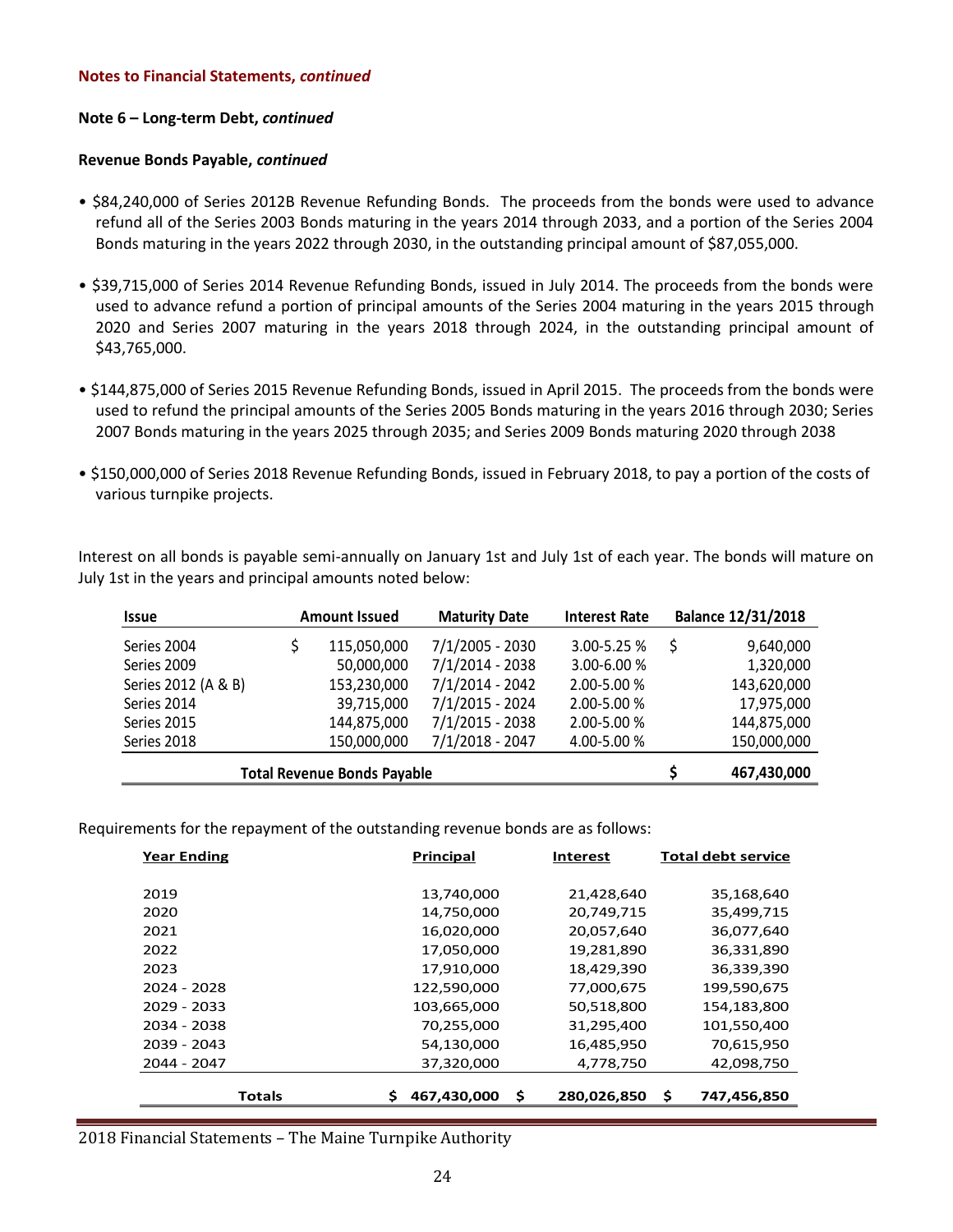### **Note 6 – Long-term Debt,** *continued*

### **Revenue Bonds Payable,** *continued*

A summary of changes in revenue bonds is as follows:

| <b>Issue</b>  | 12/31/2017               | <b>Additions</b> | <b>Reductions</b>        | 12/31/2018        |
|---------------|--------------------------|------------------|--------------------------|-------------------|
|               |                          |                  |                          |                   |
| Series 2004   | \$<br>12,535,000         | \$               | $(2,895,000)$ \$         | 9,640,000         |
| Series 2008   | 6,475,000                |                  | $(6,475,000)$ \$         |                   |
| Series 2009   | 2,595,000                |                  | $(1,275,000)$ \$         | 1,320,000         |
| Series 2012   | 145,700,000              |                  | $(2,080,000)$ \$         | 143,620,000       |
| Series 2014   | 23,520,000               |                  | (5,545,000) \$           | 17,975,000        |
| Series 2015   | 144,875,000              |                  | $\overline{\phantom{a}}$ | \$<br>144,875,000 |
| Series 2018   | $\overline{\phantom{a}}$ | 150,000,000      | $\overline{\phantom{a}}$ | \$<br>150,000,000 |
|               |                          |                  |                          |                   |
| <b>Totals</b> | \$<br>335,700,000        | \$150,000,000    | \$ (18, 270, 000) \$     | 467,430,000       |

### **Special Obligation Bonds Payable**

• \$27,555,000 of Series 2014 Special Obligation Bonds, issued in July 2014, to purchase a section of Interstate 95 in Kittery extending approximately 1.9 miles from the current southern end of the Turnpike to the abutment of the bridge over the Piscataqua River at the New Hampshire Border. This Kittery segment of the Interstate was maintained by the Authority under contract with Maine DOT and the Authority was reimbursed for the costs associated with upkeep of this section of the Interstate.

| <b>Issue</b> | <b>Amount Issued</b> | <b>Maturity Date</b>       | <b>Interest Rate</b> | Balance 12/31/2018 |  |
|--------------|----------------------|----------------------------|----------------------|--------------------|--|
|              |                      |                            |                      |                    |  |
| Series 2014  |                      | 27,555,000 7/1/2019 - 2034 | 3.00-5.00 %          | 27,555,000         |  |
|              |                      |                            |                      |                    |  |
|              | 27,555,000           |                            |                      |                    |  |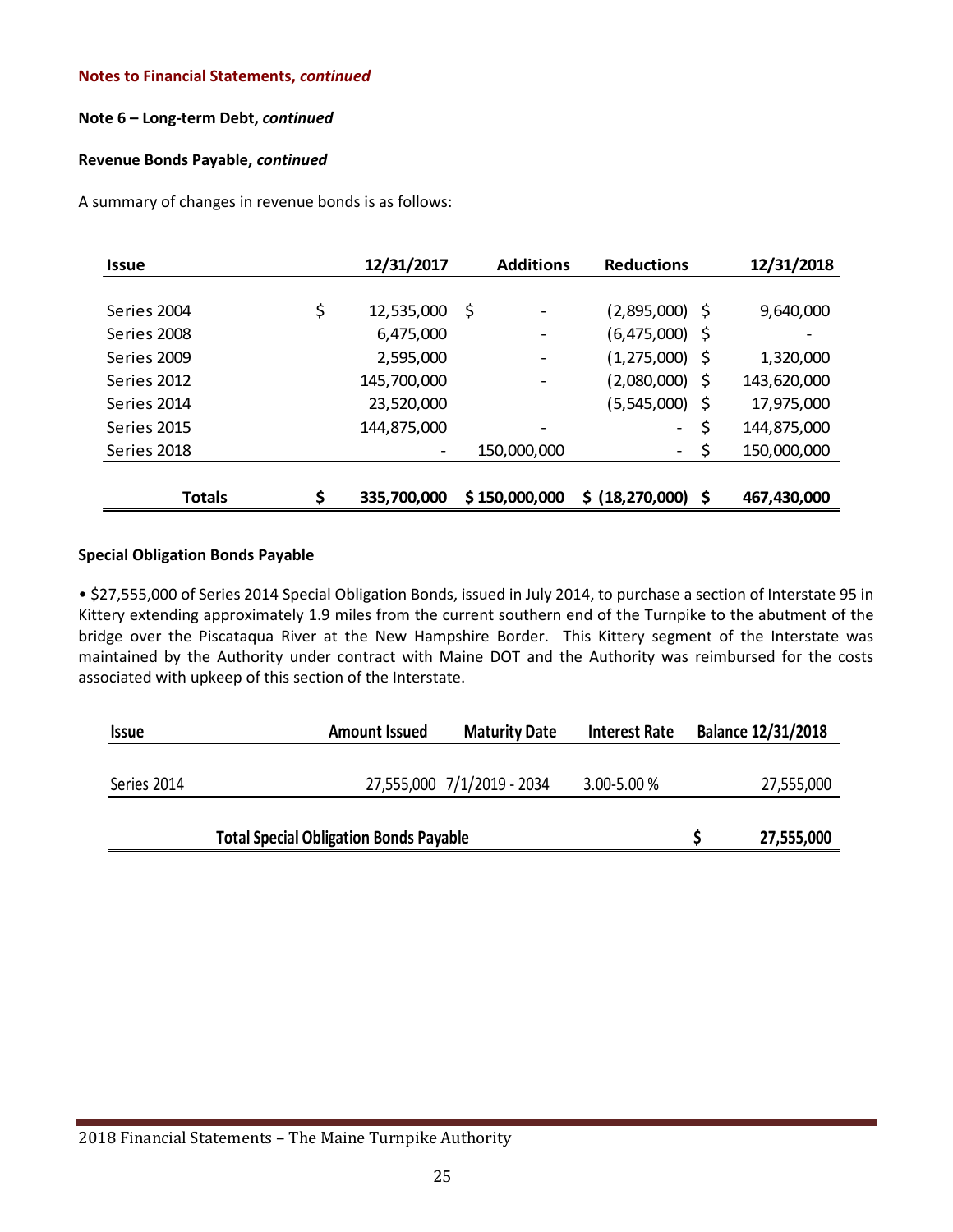### **Note 6 – Long-term Debt,** *continued*

### **Special Obligation Bonds Payable,** *continued*

Requirements for the repayment of the outstanding special obligation bonds are as follows:

| <b>Year Ending</b> | Principal               | <b>Interest</b>  |          | <b>Total Debt Service</b> |
|--------------------|-------------------------|------------------|----------|---------------------------|
|                    |                         |                  |          |                           |
| 2019               | \$<br>- \$<br>1,205,000 | 1,237,500        | -S       | 2,442,500                 |
| 2020               | 1,265,000               | 1,177,250        |          | 2,442,250                 |
| 2021               | 1,330,000               | 1,114,000        |          | 2,444,000                 |
| 2022               | 1,385,000               | 1,060,800        |          | 2,445,800                 |
| 2023               | 1,450,000               | 991,550          |          | 2,441,550                 |
| 2024 - 2028        | 8,355,000               | 3,862,950        |          | 12,217,950                |
| 2029 - 2033        | 10,240,000              | 1,973,150        |          | 12,213,150                |
| 2034               | 2,325,000               | 116,250          |          | 2,441,250                 |
|                    |                         |                  |          |                           |
| <b>Totals</b>      | \$<br>27,555,000        | \$<br>11,533,450 | <b>S</b> | 39,088,450                |

A summary of changes in special obligation bonds is as follows:

| <b>Issue</b> |               | 12/31/2017 | <b>Additions</b>         |    | <b>Reductions</b> | 12/31/2018 |
|--------------|---------------|------------|--------------------------|----|-------------------|------------|
|              |               |            |                          |    |                   |            |
| Series 2008  |               | 2,370,000  | $\overline{\phantom{a}}$ | S. | $(2,370,000)$ \$  |            |
| Series 2014  |               | 27,555,000 | $\overline{\phantom{a}}$ |    | -                 | 27,555,000 |
|              |               |            |                          |    |                   |            |
|              | <b>Totals</b> | 29,925,000 | $\blacksquare$           |    | (2,370,000)       | 27,555,000 |

Changes in Revenue and Special Obligation long-term liability for the year ended December 31, 2018, were as follows:

|                                    |             |                  |                    |             | Due within   |
|------------------------------------|-------------|------------------|--------------------|-------------|--------------|
| <b>Bond Type</b>                   | 12/31/2017  | <b>Additions</b> | <b>Reductions</b>  | 12/31/2018  | one year     |
|                                    |             |                  |                    |             |              |
| Revenue Bonds                      | 335,700,000 | 150,000,000      | \$ (18,270,000) \$ | 467,430,000 | \$13,740,000 |
| <b>Special Obligation Bonds</b>    | 29,925,000  |                  | (2,370,000)        | 27,555,000  | 1,205,000    |
| Subtotal                           | 365,625,000 | 150,000,000      | (20, 640, 000)     | 494,985,000 | 14,945,000   |
| Adjustment for Premium / Discounts | 31,029,682  | 23,277,861       | (5, 119, 934)      | 49,187,608  | $\,$         |
| Total                              | 396,654,682 | 173,277,861      | $(25,759,934)$ \$  | 544,172,608 | \$14,945,000 |
|                                    |             |                  |                    |             |              |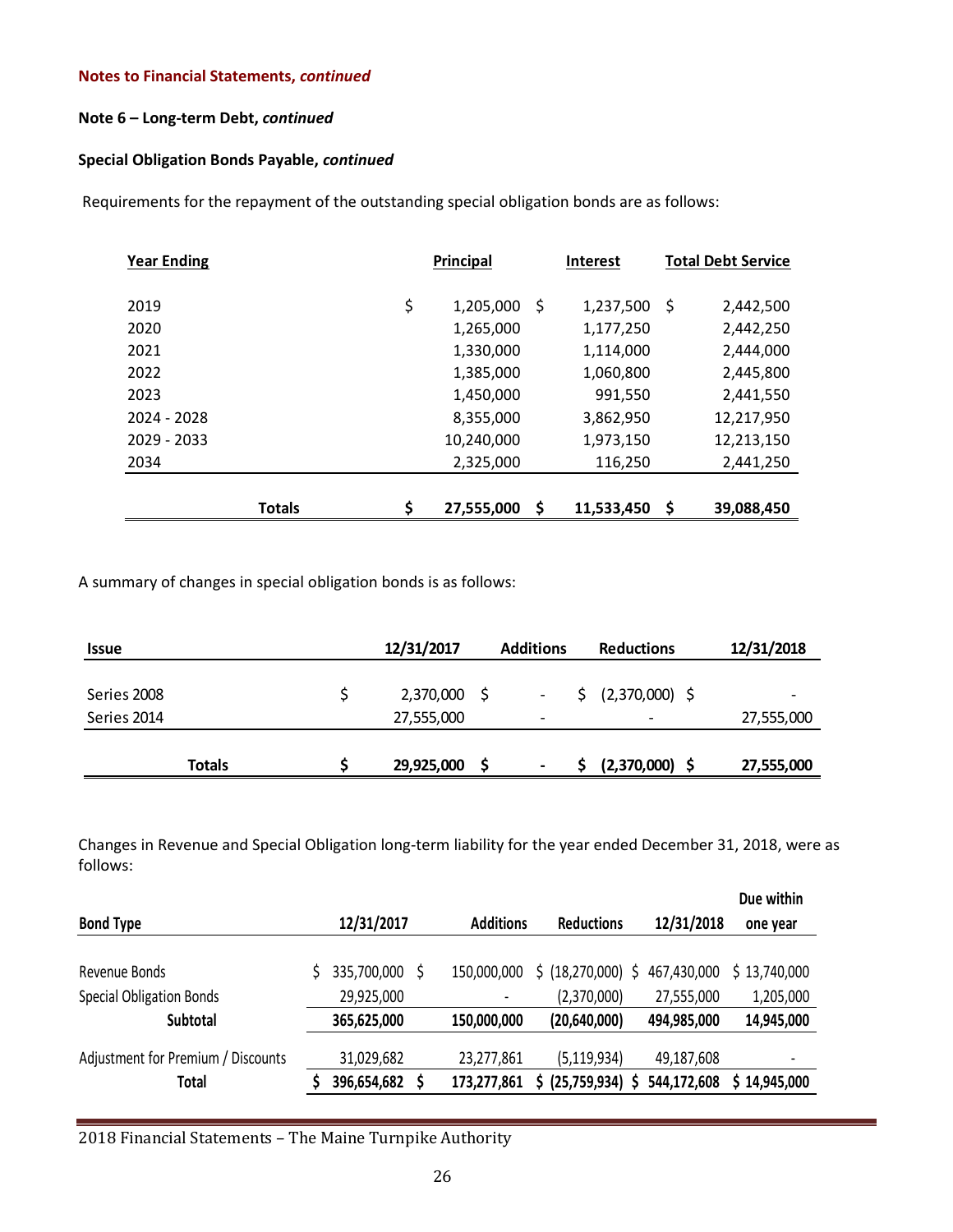### **Note 6 – Long-term Debt,** *continued*

Changes in Revenue and Special Obligation long-term liability for the year ended December 31, 2017, were as follows:

|                                    |             |                  |                            |             | Due within one           |
|------------------------------------|-------------|------------------|----------------------------|-------------|--------------------------|
| <b>Bond Type</b>                   | 12/31/2016  | <b>Additions</b> | <b>Reductions</b>          | 12/31/2017  | year                     |
|                                    |             |                  |                            |             |                          |
| Revenue Bonds                      | 353,255,000 |                  | (17,555,000)<br>Ŝ.         | 335,700,000 | 18,270,000               |
| <b>Special Obligation Bonds</b>    | 32,200,000  |                  | (2, 275, 000)              | 29,925,000  | 2,370,000                |
| Subtotal                           | 385,455,000 |                  | (19,830,000)               | 365,625,000 | 20,640,000               |
| Adjustment for Premium / Discounts | 35,352,616  |                  | (4,322,934)                | 31,029,682  | $\overline{\phantom{a}}$ |
| Total                              | 420,807,616 |                  | (24, 152, 934)<br><b>S</b> | 396,654,682 | 20,640,000<br>s          |

### **Note 7 – Debt Service Reserve Fund**

The general bond resolution requires the Authority to fund the Debt Service Reserve Requirement with cash and investments or with a surety policy or letter of credit. In order to satisfy this requirement, the Authority acquired surety policies issued by Financial Security Assurance, Inc (FSA) and AMBAC Assurance Corporation. The surety policies cover various series and terminate on various dates in the future. A summary of the surety policies purchased is as follows:

| <b>Debt Service Reserve</b>  |                            |                    |               |
|------------------------------|----------------------------|--------------------|---------------|
| <b>Fund Surety Policy</b>    |                            | <b>Termination</b> | Maximum       |
| Provider                     | <b>Series Availability</b> | Date               | <b>Amount</b> |
|                              |                            |                    |               |
| <b>Assured Guarantee/FSA</b> | 2004                       | July 1, 2021       | \$1,781,929   |
| Ambac                        | All Turnpike Revenue Bonds | July 1, 2030       | \$4,871,359   |

Each of the providers of the Debt Service Reserve Fund surety policies was rated Aaa by Moody's and AAA by Standard & Poor's (S&P) at the time of issuance of its respective policy. However, Ambac and FSA had been downgraded significantly as a result of their exposure to the 2008 sub-prime mortgage risk and did not maintain ratings by Moody's and S&P at least equal to the ratings on the Authority's outstanding revenue bonds.

Accordingly, the policy from Ambac, while still in effect, no longer qualify under the general bond resolution to meet the Debt Service Reserve Fund requirement. In 2017 FSA, now Assured Guaranty, was upgraded by Moody's and currently meets the debt service reserve fund requirements towards one half of MADS.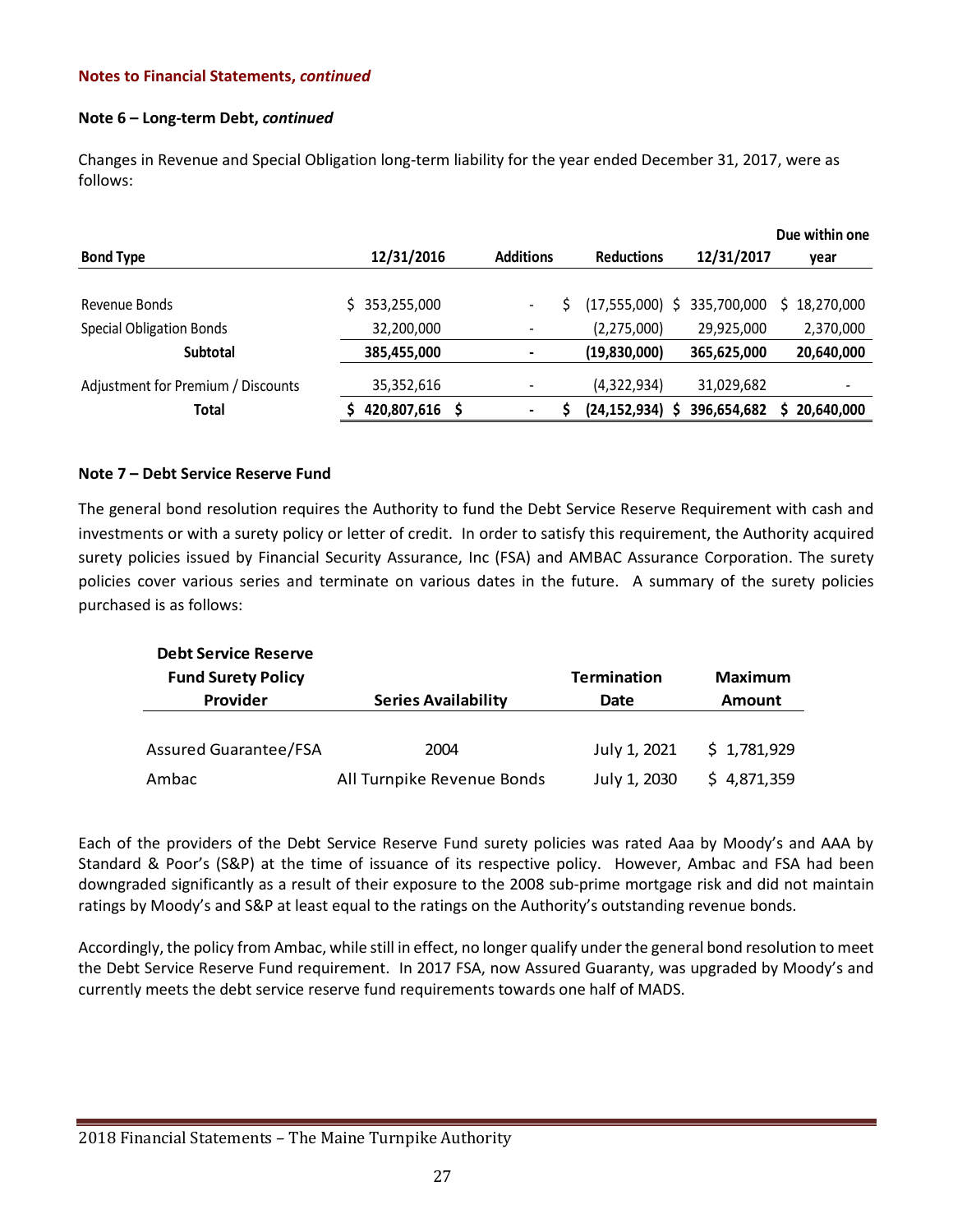### **Note 7 – Debt Service Reserve Fund,** *continued*

Currently, the Debt Service Reserve requirement is \$19,976,858, which is one half of maximum annual debt service (MADS). The debt service reserve fund is currently funded with a combination of cash and FSA/Assured Guaranty sureties.

### **Note 8 – Maine Public Employees Retirement System (MainePERS) – Consolidated Retirement Pension Plan**

### **Plan Descriptions**

The Authority contributes to the Maine Public Employees Retirement System, as part of the PLD Consolidated Plan (the Plan) which is a cost sharing multiple employer defined benefit pension plan. The Plan was established as the administrator of a public employee retirement system under the Laws of the State of Maine. The PLD Plan covers 304 participating employers. The Authority's full-time and permanent part-time employees are eligible to participate in the Plan.

Benefit terms are established by Maine statute, in the case of the PLD Consolidated Plan, an advisory group, also established by statute, reviews the terms of the Plan and periodically makes recommendations to the legislature to amend them. The Plan's retirement programs provide defined retirement benefits based on members' average final compensation and service credit earned as of retirement. Vesting (i.e., eligibility for benefits upon reaching qualification) occurs upon the earning of five years of service credit (effective October 1, 1999, the prior ten year requirement was reduced by legislative action to five years). In some cases, vesting occurs on the earning of one year of service credit immediately preceding retirement at or after normal retirement age. For PLD Plan members, normal retirement age is 60 for members hired before July 1, 2014. Normal retirement age is 65 for members hired on or after July 1, 2014. The monthly benefit of members who retire before normal retirement age by virtue of having at least 25 years of service credit is reduced by a statutorily prescribed factor for each year of age that a member is below her/his normal retirement age at retirement. The Plan also provides disability and death benefits which are established by statute for State employee members and by contract with other participating employers under applicable statutory provisions.

Upon termination of membership, members' accumulated employee contributions are refundable with interest, credited in accordance with statute. Withdrawal of accumulated contributions results in forfeiture of all benefits and membership rights. The annual rate of interest credited to members' accounts is set by the Plan's Board of Trustees and is currently 2.40%.

For the years ended December 31, 2018 and 2017, the Authority's total payroll for all employees was \$24,361,903 and \$24,130,708, respectively and total covered payroll was \$22,811,303 and \$22,246,620, respectively for the PLD Plan. Covered payroll refers to all compensation paid by the Authority to active employees covered by the Plan.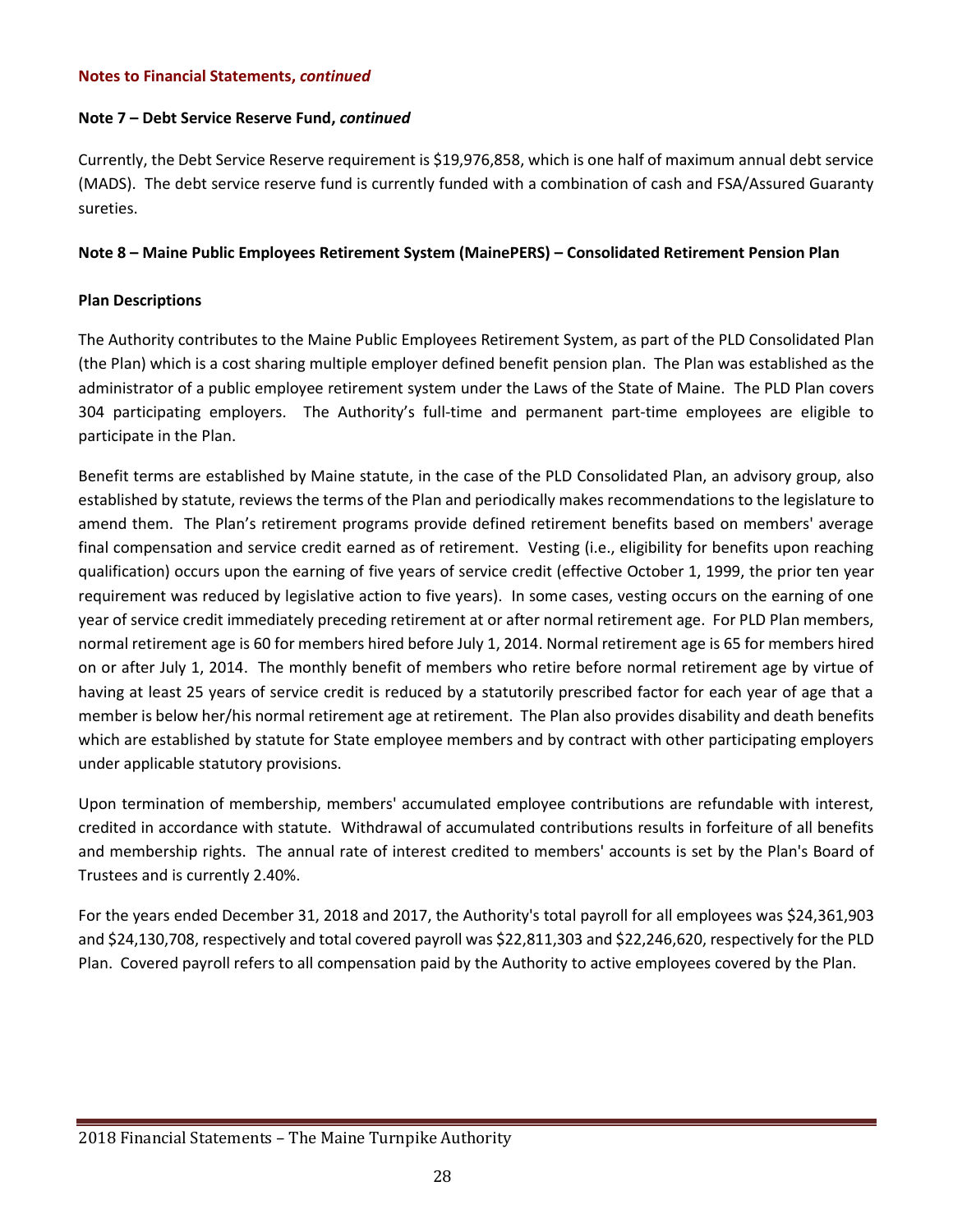**Note 8 – Maine Public Employees Retirement System (MainePERS) – Consolidated Retirement Pension Plan,** *continued*

### **Contributions**

The contribution requirements of the PLD Plan members are defined by law or the Plan's Board. Employees of the Authority are required to contribute 8.0% of covered compensation to the PLD Plan. The contributions are deducted from the employee's wages or salary and remitted by the Authority to the Plan on a monthly basis. Employer contribution rates are determined through actuarial valuations. The Authority's required contribution rate for the years ended December 31, 2018 and 2017, was between 9.6% and 10.0% of annual payroll, actuarially determined as an amount that, when combined with employee contributions, is expected to finance the costs of benefits earned by employees during the year, with an additional amount to finance any unfunded accrued liability. The Authority's contributions to the Plan for the years ended December 31, 2018 and 2017 were \$2,391,982 and \$2,285,861, respectively.

### **Pension Liabilities, Pension Expense, Deferred Outflows of Resources, and Deferred Inflows of Resources Related to Pensions**

At December 31, 2018 and 2017, the Authority reported a liability of \$10,611,572 and \$16,098,398, respectively for its proportionate share of the net pension liability. The net pension liability was measured as of June 30, 2018 and June 30, 2017, and the total pension liability used to calculate the net pension liability was determined by actuarial valuations as of these dates. The Authority's proportion of the net pension liability was based on a projection of the Authority's long-term share of contributions to the pension plan relative to the projected contributions of all participating entities, actuarially determined. At June 30, 2018, the Authority's proportion was 3.88%, which was a decrease of 0.05% from its proportion measured as of June 30, 2017. At June 30, 2017, the Authority's proportion was 3.93%, which was an increase of 0.162% from its proportion measured as of June 30, 2016.

For the years ended December 31, 2018 and 2017, the Authority recognized pension expense of (\$1,819,175) and \$3,008,876, respectively. At December 31, 2018, the Authority reported deferred outflows of resources and deferred inflows of resources related to pensions from the following sources: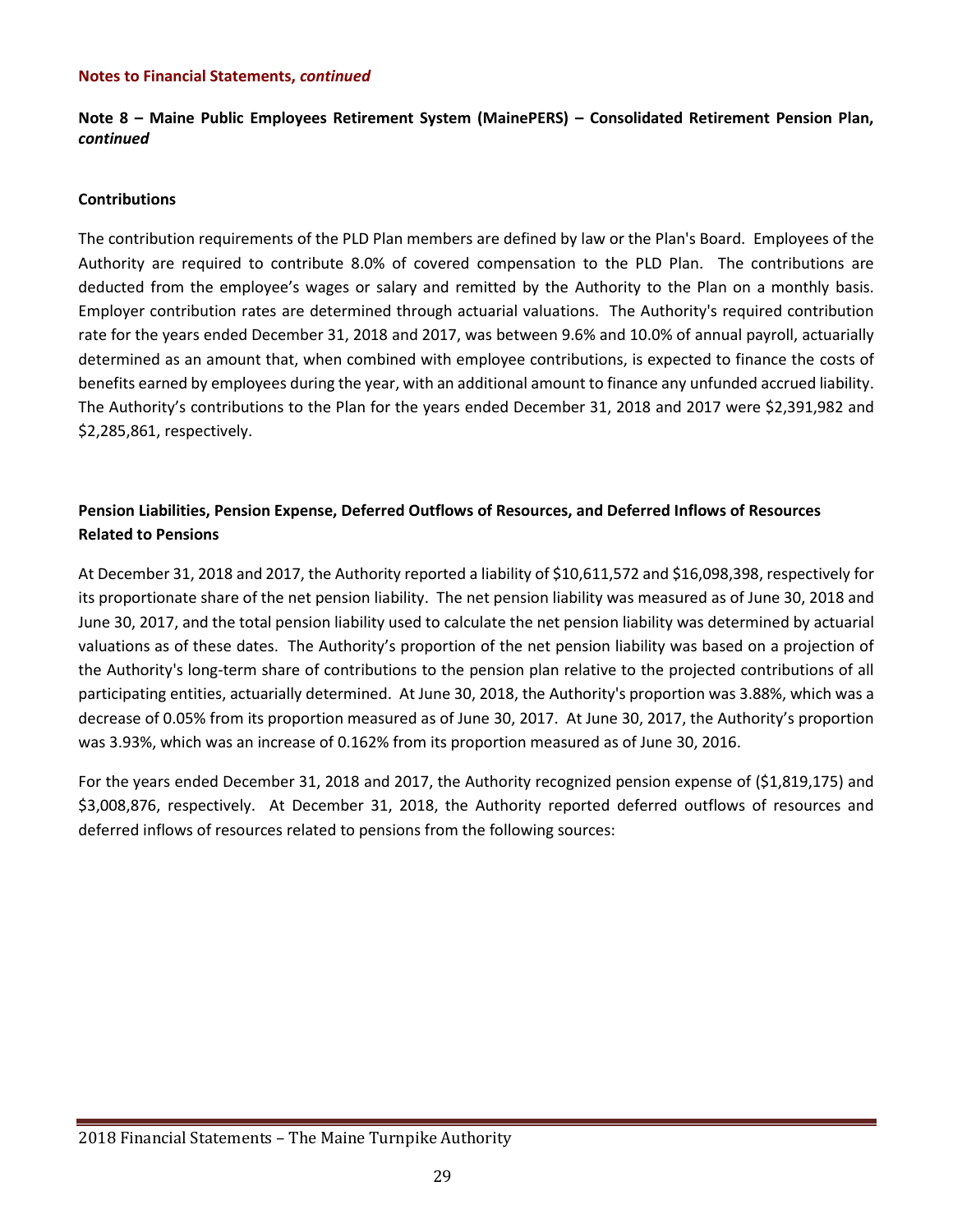**Note 8 – Maine Public Employees Retirement System (MainePERS) – Consolidated Retirement Pension Plan,** *continued*

### **December 31, 2018**

|                                                  |                          |   | <b>Deferred</b>  |
|--------------------------------------------------|--------------------------|---|------------------|
|                                                  | <b>Deferred Outflows</b> |   | Inflows of       |
|                                                  | of Resources             |   | <b>Resources</b> |
| Differences between expected and actual results  | \$<br>33,224             | S | 116,551          |
| Changes of assumptions                           | 1,693,679                |   |                  |
| Net difference between projected and actual      |                          |   |                  |
| earnings on Plan investments                     |                          |   | 2,562,272        |
| Changes in proportion and differences between    |                          |   |                  |
| contributions and proportionate share of         |                          |   |                  |
| contributions                                    | 251,482                  |   | 299,059          |
| Contributions subsequent to the measurement date | 1,096,848                |   |                  |
| Total                                            | 3,075,233                |   | 2.977.882        |

#### **December 31, 2017**

|                                                  | <b>Deferred</b><br>Outflows of<br><b>Resources</b> | <b>Deferred</b><br>Inflows of<br><b>Resources</b> |           |  |
|--------------------------------------------------|----------------------------------------------------|---------------------------------------------------|-----------|--|
| Differences between expected and actual results  | \$                                                 | \$                                                | 773,412   |  |
| Changes of assumptions                           | 1,369,872                                          |                                                   |           |  |
| Net difference between projected and actual      |                                                    |                                                   |           |  |
| earnings on Plan investments                     | 5,547,969                                          |                                                   | 5,990,635 |  |
| Changes in proportion and differences between    |                                                    |                                                   |           |  |
| contributions and proportionate share of         |                                                    |                                                   |           |  |
| contributions                                    | 640,663                                            |                                                   | 269,368   |  |
| Contributions subsequent to the measurement date | 1,039,221                                          |                                                   |           |  |
| Total                                            | 8,597,725                                          | S                                                 | 7.033.415 |  |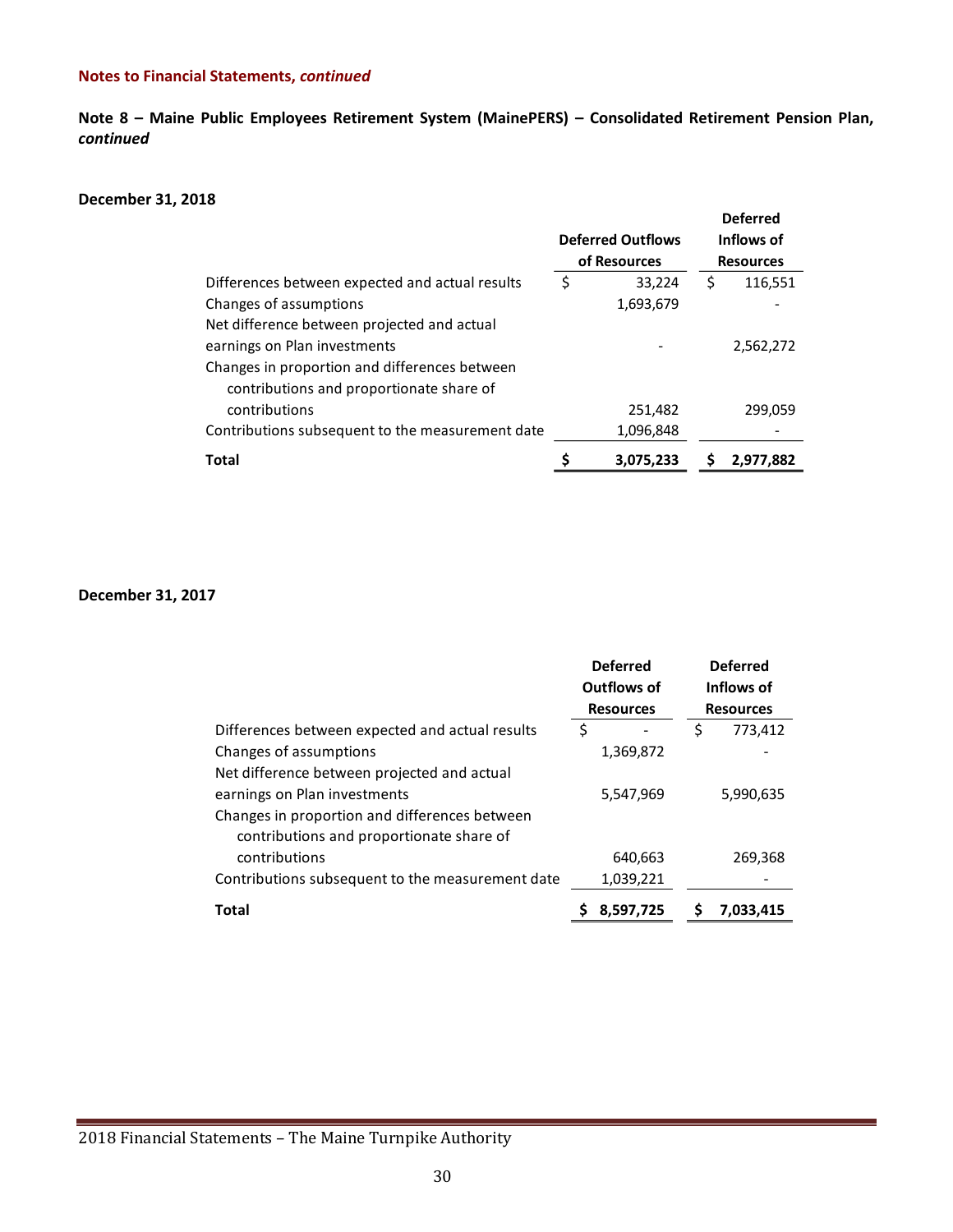### **Note 8 – Maine Public Employees Retirement System (MainePERS) – Consolidated Retirement Pension Plan,** *continued*

The \$1,096,848 of deferred outflows of resources as of December 31, 2018, resulting from the Authority's contributions subsequent to the measurement date will be recognized as a reduction of the net pension liability in the year ending December 31, 2019. The \$1,039,221 of deferred outflows of resources as of December 31, 2017, resulting from the Authority's contribution subsequent to the measurement date were recognized as a reduction of the net position liability in the year ended December 31, 2018. Other amounts reported as deferred outflows of resources and deferred inflows of resources will be netted and recognized in pension expense, (addition or (reduction) to expense) as follows:

### **Years ending December 31,**

| Total |   | (999, 497)  |
|-------|---|-------------|
| 2022  |   | (662, 234)  |
| 2021  |   | (1,743,102) |
| 2020  |   | (21,085)    |
| 2019  | S | 1,426,924   |
|       |   |             |

### **Actuarial Assumptions**

The total pension liability in the June 30, 2018 actuarial valuation was determined using the following actuarial assumptions, applied to all periods included in the measurement:

| Inflation                 | PLD Plan 2.75%, per annum                      |
|---------------------------|------------------------------------------------|
| Salary increases          | PLD Plan 2.75%-9.0%, per year                  |
| Investment rate of return | PLD Plan 6.75%, per annum, compounded annually |

Mortality rates were based on the RP-2014 Total Dataset Healthy Annuitant Mortality Table.

The actuarial assumptions used in the June 30, 2018 and June 30, 2017 valuations were based on the results of actuarial experience studies for the periods of June 30, 2012 to June 30, 2015.

The long-term expected rate of return on pension plan investments was determined using a building-block method in which best-estimate ranges of expected future real rates of return (expected returns, net of pension plan investment expense and inflation) are developed for each major asset class. These ranges are combined to produce the long-term expected rate of return by weighting the expected future real rates of return by the target asset allocation percentage and by adding expected inflation. The target allocation and best estimates of arithmetic real rates of return for each major asset class are summarized in the following table: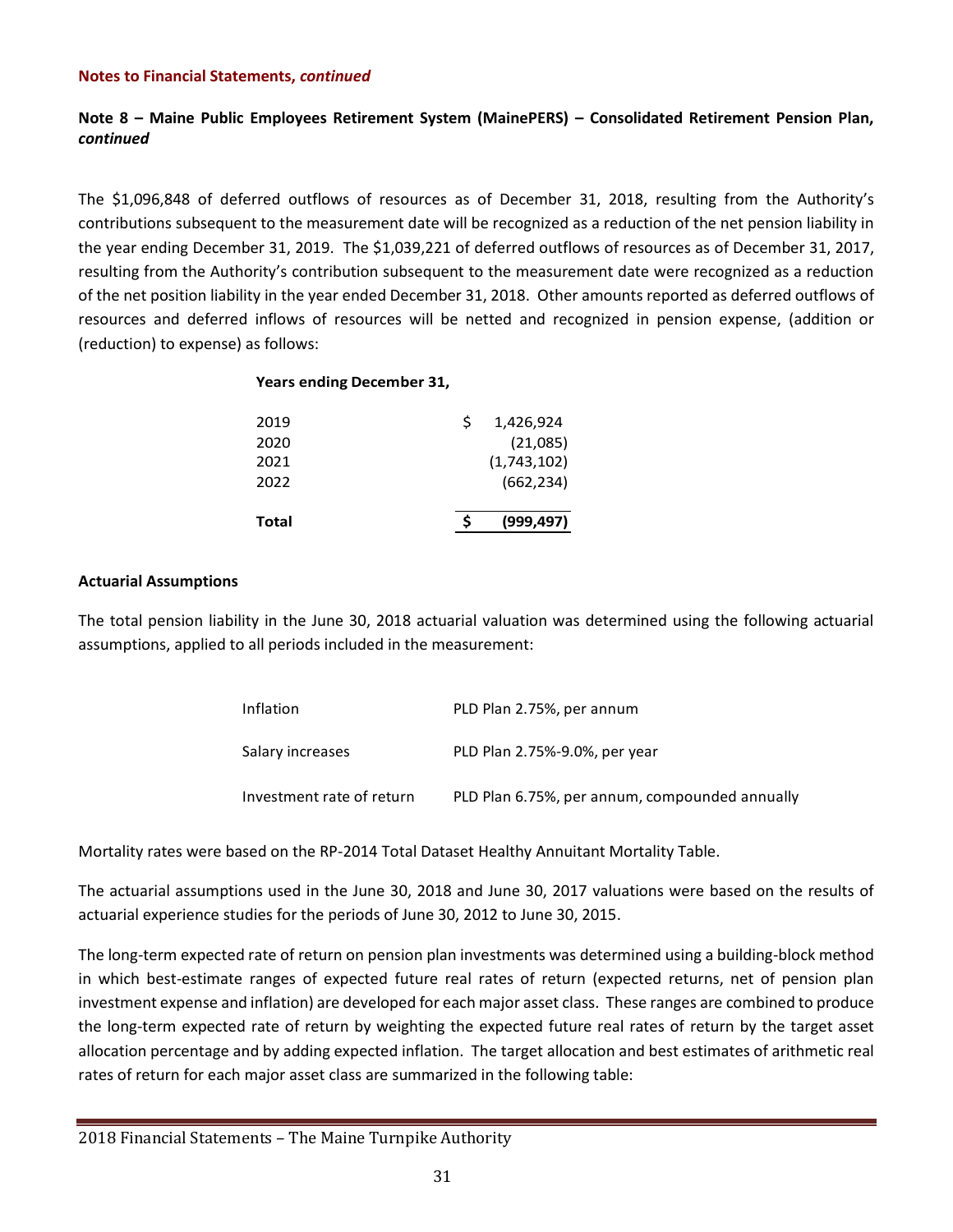**Note 8 – Maine Public Employees Retirement System (MainePERS) – Consolidated Retirement Pension Plan,** *continued*

### **Actuarial Assumptions - Continued**

|                           | <b>Target</b>     | Long-term             |
|---------------------------|-------------------|-----------------------|
|                           | <b>Allocation</b> | <b>Expected Real</b>  |
| <b>Asset Class</b>        | ℅                 | <b>Rate of Return</b> |
| <b>Public Equities</b>    | 30.0%             | 6.0%                  |
| U.S. Government           | 7.5%              | 2.3%                  |
| <b>Private Equity</b>     | 15.0%             | 7.6%                  |
| <b>Real Assets:</b>       |                   |                       |
| <b>Real Estate</b>        | 10.0%             | 5.2%                  |
| Infrastructure            | 10.0%             | 5.3%                  |
| Natural Resources         | 5.0%              | 5.0%                  |
| <b>Traditional Credit</b> | 7.5%              | 3.0%                  |
| Alternative Credit        | 5.0%              | 4.2%                  |
| Diversifiers              | 10.0%             | 5.9%                  |
| Total                     | 100.0%            |                       |

### **Discount Rate**

The discount rate used to measure the total pension liability was 6.75% for the PLD Plan. The projection of cash flows used to determine the discount rate assumed that employee contributions will be made at the current contribution rate and that contributions from employers will be made at contractually required rates, actuarially determined. Based on those assumptions, the Plan's fiduciary net position was projected to be available to make all projected future benefit payments of current plan members. Therefore, the long-term expected rate of return on Plan investments was applied to all periods of projected benefit payments to determine the total pension liability.

### **Sensitivity of the Proportionate Share of the Net Pension Liability to Changes in the Discount Rate**

The following presents the Authority's proportionate share of the net pension liability calculated using the discount rate of 6.75%, as well as what the Authority's proportionate share of the net pension liability would be if it were calculated using a discount rate that is 1-percentage-point lower (5.75%) or 1-percentage-point higher (7.75%) than the current rate:

|                       | <b>Discount</b><br>Rate |   | Authority's<br>proportionate<br>share of net<br>pension liability |
|-----------------------|-------------------------|---|-------------------------------------------------------------------|
| 1% decrease           | 5.750%                  | S | 25,010,066                                                        |
| Current discount rate | 6.750%                  |   | 10,611,572                                                        |
| 1% increase           | 7.750%                  |   | (2,847,069)                                                       |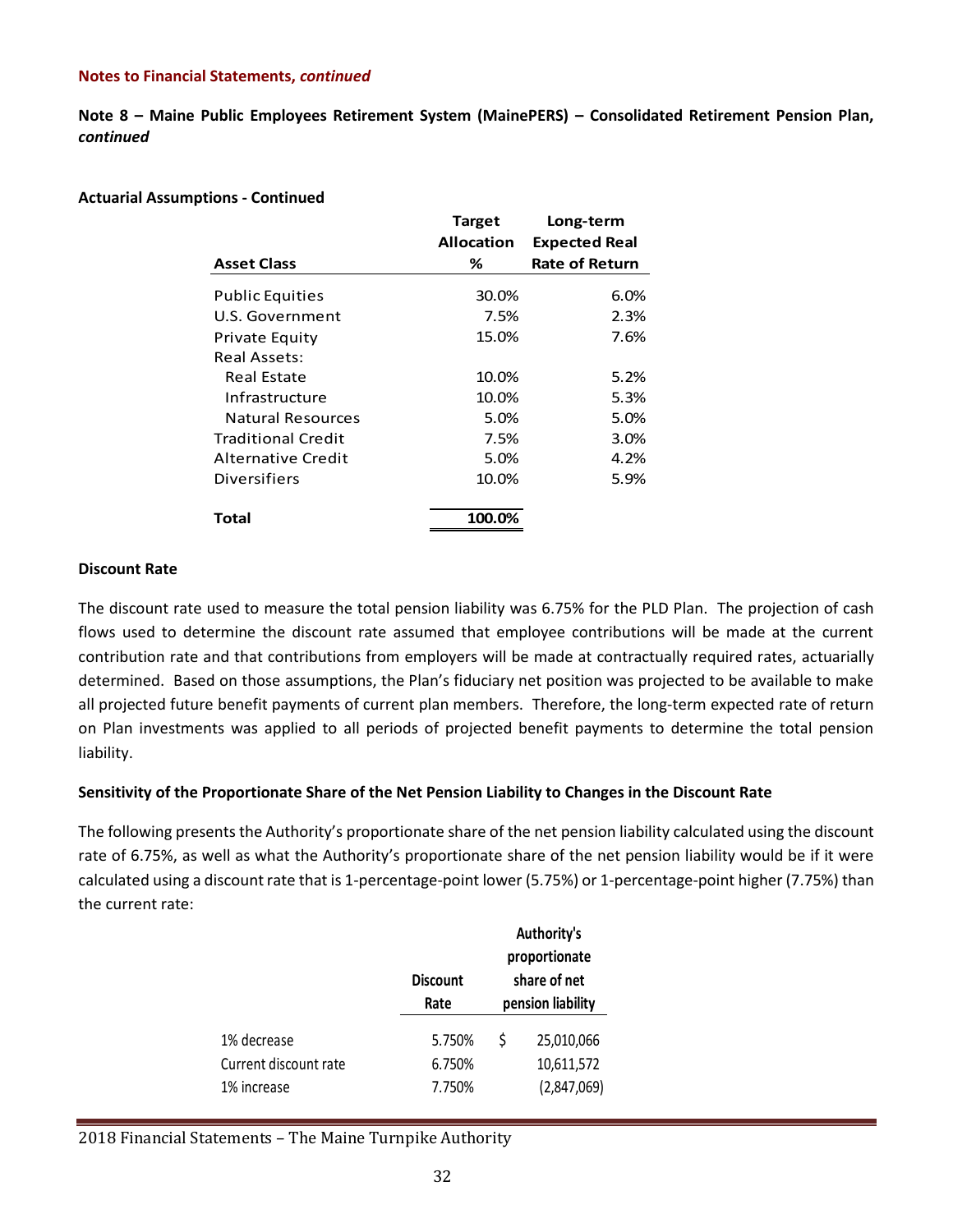### **Note 8 – Maine Public Employees Retirement System (MainePERS) – Consolidated Retirement Pension Plan,** *continued*

### **Plan Fiduciary Net Position**

Detailed information about the Plan's fiduciary net position is available in the separately issued Maine Public Employees Retirement System financial report.

### **Note 9 – Operating Lease**

In 2006, the Authority entered into lease agreements with HMS Host and CN Brown to operate its five service plazas on the Turnpike. The Authority entered into the arrangements as a means to provide services to users of the Turnpike in a more efficient, cost-effective manner. The terms of the agreements are as follows. The lease agreement with HMS Host is contingent based on sales however also provides a guaranteed minimum rent of \$3,317,649 or 85% of the previous year's rental, whichever is greater. In 2018, the monthly minimum rent payments increased from \$254,168 to \$276,471, which brought the annual minimum rent to \$3,317,649 up from \$3,050,000. In previous years the Authority has waived the minimum rent requirement for HMS Host, and has only required them to pay the contingent rent for any such years. In addition, the Authority received contingent rentals of \$575,765 and \$853,117 in 2018 and 2017, respectively. The lease agreement with CN Brown provides for contingent rent based on sales. The Authority received \$1,053,276 and \$1,082,988 in contingent rentals from CN Brown in 2018 and 2017, respectively.

On April 1<sup>st</sup>, 2018 the Authority entered into a lease agreement with Maine Crafts Association for an area located in the Authority's West Gardiner Service Plaza. The lease agreement is contingent based on gross sales however also provide a guaranteed minimum rent of \$800 per month from April 1, 2018 through March 31, 2023. The Authority received minimum rent of \$9,600 from Maine Crafts Association in 2018. There was contingent rent due the Authority for 2018 based on gross sales from Maine Crafts Association for a total of \$1,609.

Contingent rent for HMS host is 20% of sales for years 1-10, 21% of sales for years 11-20 and 22% of sales for years 21-30. Contingent rent for CN Brown is based on the gallons of gasoline and diesel fuel sold at a fuel rent factor of 8 cents per gallon, adjusted upward each year for the Consumer Price Index Change, plus 10% of the sales of other products, plus 5% of the sales of tobacco products and plus 2% of the amount received from the Lottery Commission. The Authority has retained the right to approve the activities of the lessees and also has established limits to the prices that can be charged to customers. Contingent rent for the Maine Crafts Association is 2% on all gross sales exceeding \$500,000, and 4% on all gross sales exceeding \$600,000.

The lease agreement with HMS Host requires \$8 million of capital improvements to be paid for by HMS Host, consisting of leasehold improvements, equipment and furnishings as approved by the Authority. \$4 million of these improvements must be incurred prior to December 31, 2017 and the remaining \$4 million must be incurred prior to December 31, 2027. If the required amount of \$8 million has not been reinvested by HMS Host by the end of the term, then the remainder of the sum shall be rebated to the Authority in cash. As of December 31, 2018, HMS Host has made investments in the facilities in excess of the \$4 million requirement.

The leased facilities are reported as capital assets of the Authority with a net book value of \$26,536,835 and \$27,885,048 as of December 31, 2018 and 2017, respectively.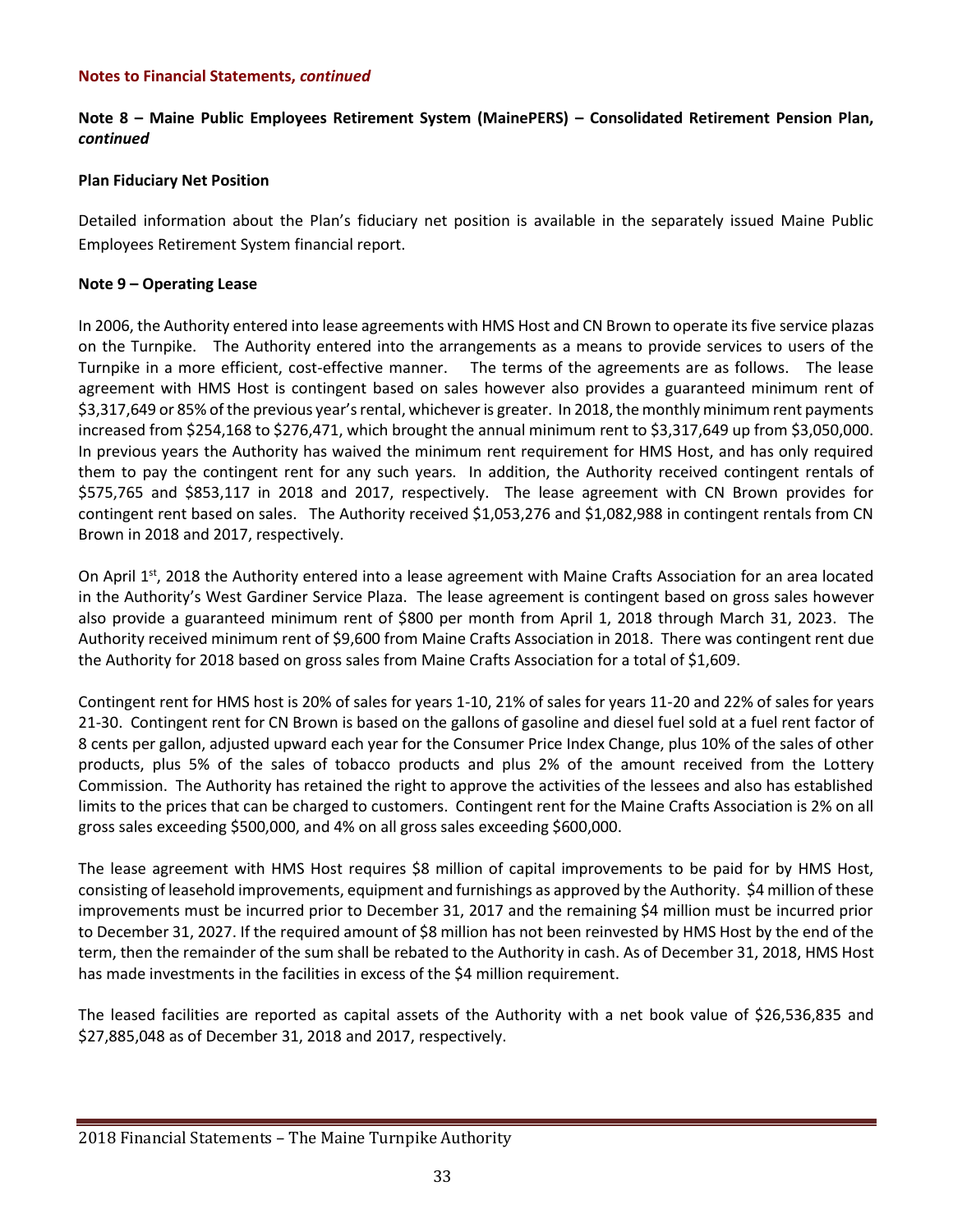### **Note 9 – Operating Lease,** *continued*

Future minimum rentals to be received under the HMS Host lease as of December 31, 2018 are as follows:

| 2019        | 3,317,649  |
|-------------|------------|
| 2020        | 3,317,649  |
| 2021        | 3,317,649  |
| 2022        | 3,317,649  |
| 2023        | 3,317,649  |
| 2024 - 2028 | 16,588,245 |
| 2029 - 2033 | 16,588,245 |
| 2034 - 2037 | 11,611,772 |
|             |            |
| Total       | 61.376.507 |

Future minimum rentals to be received under the Maine Crafts Association lease as of December 31, 2018 are as

|          | <b>Total</b> | 40,800<br>S |
|----------|--------------|-------------|
|          | 2023         | 2,400       |
|          | 2022         | 9,600       |
|          | 2021         | 9,600       |
|          | 2020         | 9,600       |
| follows: | 2019         | 9,600       |

### **Note 10 – POST EMPLOYMENT BENEFITS OTHER THAN PENSIONS (OPEB)**

### **Participating Local District Consolidated Plan – Retiree Group Life Insurance**

### *General Information*

*Plan description*. Employees are provided with OPEB through the Participating Local District Consolidated Plan – Retiree Group Life Insurance (PLD Plan), a cost-sharing multiple-employer defined benefit OPEB plan administered by the Maine Public Employees Retirement System (MainePERS). State of Maine Statutes grants the authority to establish and amend the benefit terms to the MainePERS Board of Trustees. MainePERS issues a publicly available financial report that can be obtained at [www.mainepers.org.](http://www.mainepers.org/)

*Benefits provided.* The Group Life Insurance Plan (the Plan) provides basic group life insurance benefits, during retirement, to retirees who participated in the Plan prior to retirement for a minimum of 10 years (the 10-year participation requirement does not apply to recipients of disability retirement benefits). The level of coverage in retirement is initially set to an amount equal to the retirees' average final compensation. The initial amount of basic life is then subsequently reduced at the rate of 15% per year to the greater of 40% of the initial amount or \$2,500.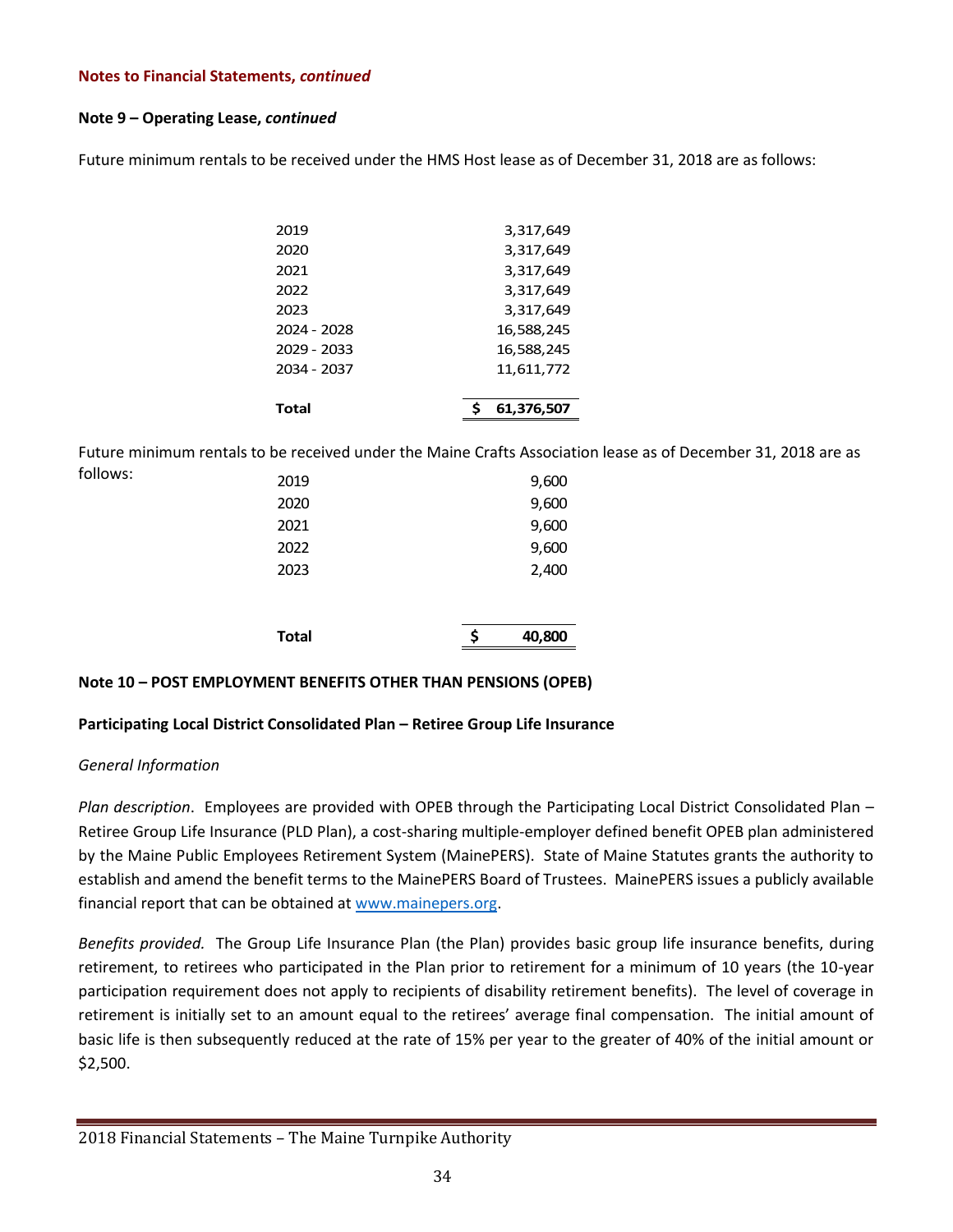### **Note 10 – POST EMPLOYMENT BENEFITS OTHER THAN PENSIONS (OPEB),** *continued*

*Contributions*. Premium rates are those determined by the System's Board of Trustees to be actuarially sufficient to pay anticipated claims. PLD employers are required to remit a premium of \$0.46 per \$1,000 of coverage for covered active employees, a portion of which is to provide a level of coverage in retirement. PLD employers with retired PLD employees continue to remit a premium of \$0.46 per \$1,000 of coverage per month during the postemployment retired period. Contributions to the OPEB plan from the Authority were \$87,138 for the year ended June 30, 2018 actuarial valuation. Employees are not required to contribute to the OPEB plan.

## **OPEB Liabilities, OPEB Expense, and Deferred Outflows of Resources and Deferred Inflows of Resources Related to OPEB**

At December 31, 2018 and 2017, the Authority reported a liability of \$1,645,671 and \$1,361,435, respectively for its proportionate share of the collective net OPEB liability. The collective net OPEB liability was measured as of June 30, 2018 and June 20, 2017, and the total OPEB liability used to calculate the collective net OPEB liability was determined by an actuarial valuation as of these dates. The Authority's proportion of the collective net OPEB liability was based on a projection of the Authority's long-term share of contributions to the OPEB plan relative to the projected contributions of all participating employers, actuarially determined. At June 30, 2018, the Authority's proportion was 8.1465%, which was a slight increase from its proportion measured as of June 30, 2017 (8.1418%).

For the years ended December 31, 2018 and 2017, the Authority recognized OPEB expense of \$70,975 and \$48,580, respectively. At December 31, 2018, the Authority's reported deferred outflows of resources and deferred inflows of resources related to OPEB from the following sources:

|                                                      | 2018 |                                                    |    |                                                   | 2017 |                                                    |   |                                                   |
|------------------------------------------------------|------|----------------------------------------------------|----|---------------------------------------------------|------|----------------------------------------------------|---|---------------------------------------------------|
|                                                      |      | <b>Deferred</b><br>Outflows of<br><b>Resources</b> |    | <b>Deferred</b><br>Inflows of<br><b>Resources</b> |      | <b>Deferred</b><br>Outflows of<br><b>Resources</b> |   | <b>Deferred</b><br>Inflows of<br><b>Resources</b> |
| Differences Between Expected and Actual Results      |      | 138.876                                            | \$ |                                                   | Ş    |                                                    | Ś |                                                   |
| <b>Changes of Assumptions</b>                        |      | 105,502                                            |    | 303,660                                           |      |                                                    |   | 379,357                                           |
| Net Difference Between Projected and Actual Earnings |      |                                                    |    |                                                   |      |                                                    |   |                                                   |
| on Plan Investments                                  |      |                                                    |    | 86,360                                            |      |                                                    |   | 65,178                                            |
| Changes in Proportion and Differences Between        |      |                                                    |    |                                                   |      |                                                    |   |                                                   |
| Contributions and Proportionate Share of             |      |                                                    |    |                                                   |      |                                                    |   |                                                   |
| Contributions                                        |      | 863                                                |    | 2,576                                             |      |                                                    |   | 3,220                                             |
| Contributions Subsequent to the Measurement Date     |      | 43,569                                             |    |                                                   |      |                                                    |   |                                                   |
| Total                                                |      | 288,810                                            |    | 392,596                                           |      |                                                    |   | 447,755                                           |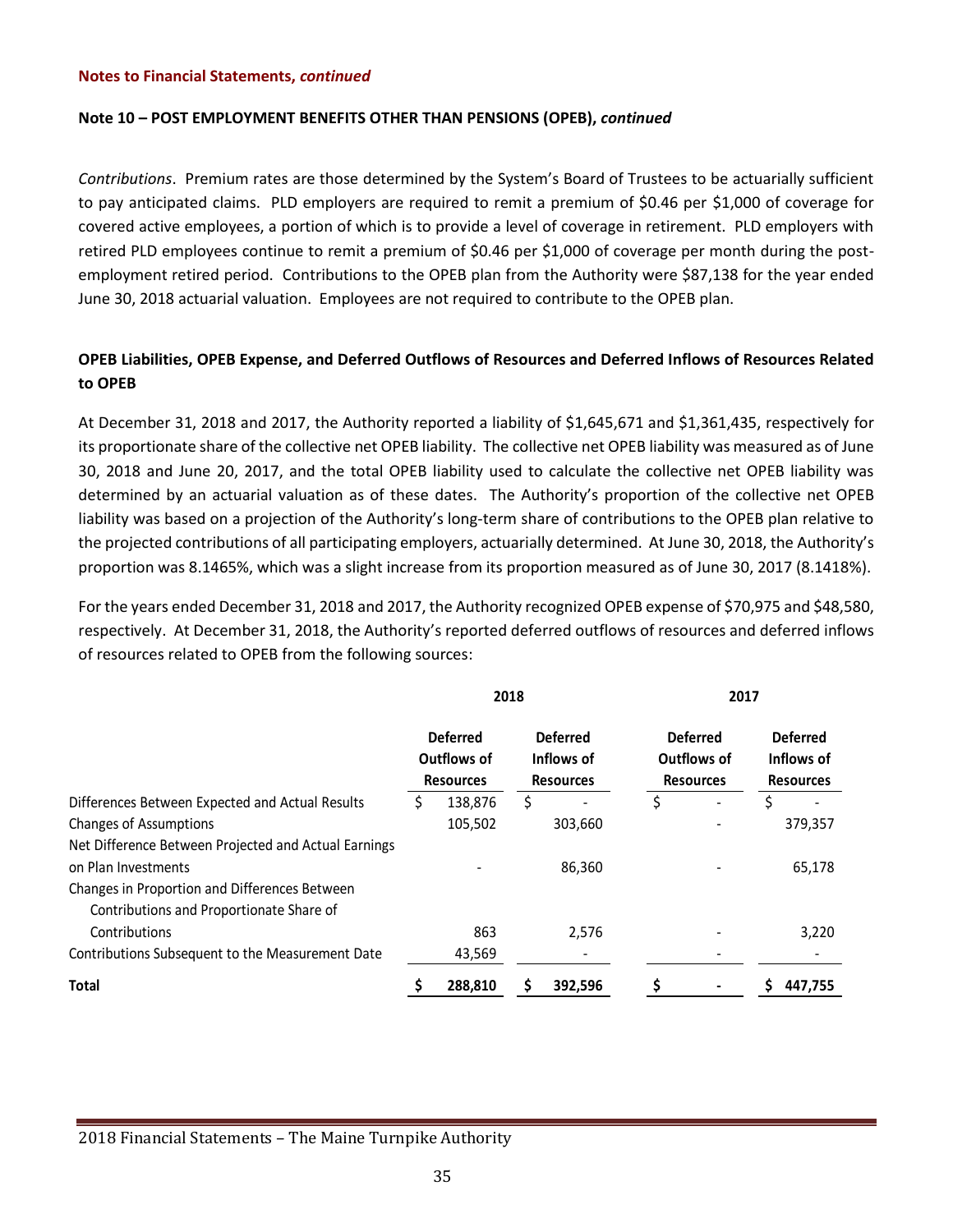### **Note 10 – POST EMPLOYMENT BENEFITS OTHER THAN PENSIONS (OPEB),** *continued*

### **Participating Local District Consolidated Plan – Retiree Group Life Insurance,** *continued*

Of the total amount reported as deferred outflows of resources related to OPEB, \$43,569 resulting from Authority contributions subsequent to the measurement date and before the end of the fiscal year will be included as a reduction of the collective net OPEB liability in the year ending December 31, 2019. Other amounts reported as deferred outflows of resources and deferred inflows of resources related to OPEB will be recognized in the Authority's OPEB expense, as follows:

### **Year Ended December 31,**

| <b>Total</b> | (147, 355)      |
|--------------|-----------------|
| 2023         | 49,049          |
| 2022         | (36, 873)       |
| 2021         | (53, 177)       |
| 2020         | (53, 177)       |
| 2019         | \$<br>(53, 177) |

Actuarial assumptions. The total OPEB liability was determined by an actuarial valuation as of June 30, 2018, using the following actuarial assumptions, applied to all periods included in the measurement, unless otherwise specified:

| Inflation                   | 2.75 percent                                    |
|-----------------------------|-------------------------------------------------|
| Salary increases            | 2.75%-9.00% including inflation                 |
| Investment rate of return   | 6.75% per annum, compounded annually            |
| Healthcare cost trend rates | Not applicable to the group life insurance plan |

For active members and non-disable retirees of the PLD Plan the RP2014 Total Dataset Healthy Annuitant Mortality Table, for males and females, is used. For all recipients of disability benefits, the RP2014 Total Dataset Disable Annuitant Mortality Table, for males and females, is used. These tables are adjusted by percentages ranging from 104% to 120% based on actuarially determined demographic differences.

The actuarial assumptions used in the June 30, 2018 and June 20, 2017valuations were based on the results of an actuarial experience study for the period from June 30, 2012 through June 30, 2015.

The long-term expected rate of return on OPEB plan investments was determined using a building-block method in which best-estimate ranges of expected future real rates of return (expected returns, net of OPEB plan investment expense and inflation) are developed for each major asset class. Those ranges are combined to produce the longterm expected rate of return by weighting the expected future real rates of return by the target asset allocation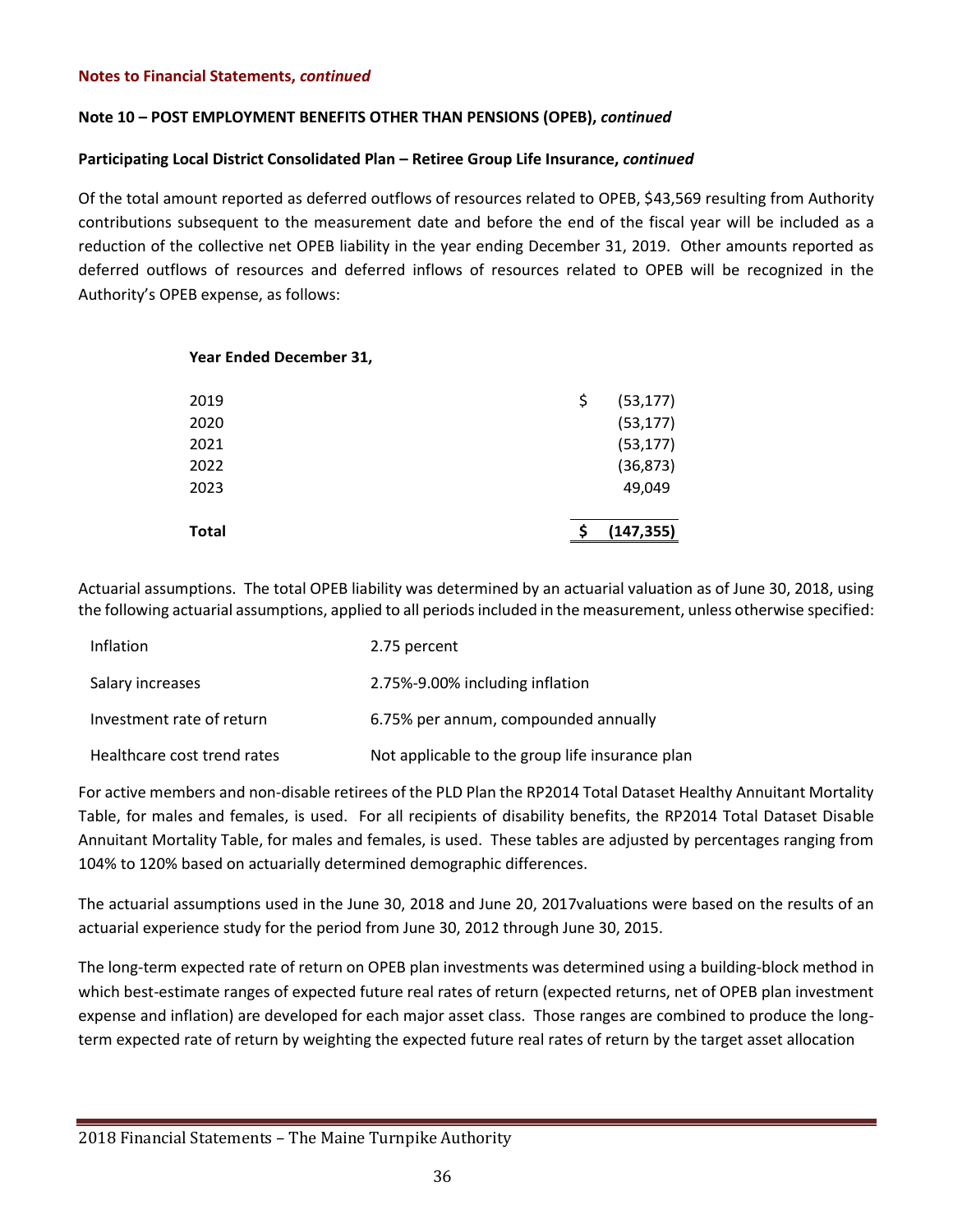### **Note 10 – POST EMPLOYMENT BENEFITS OTHER THAN PENSIONS (OPEB),** *continued*

### **Participating Local District Consolidated Plan – Retiree Group Life Insurance,** *continued*

percentage and by adding expected inflation. The target allocation and best estimates of arithmetical rates of return for each major asset class are summarized in the following table:

| <b>Asset Class</b>              | <b>Target</b><br><b>Allocation</b> | Long-Term<br><b>Expected Real</b><br><b>Rate of Return</b> |  |  |
|---------------------------------|------------------------------------|------------------------------------------------------------|--|--|
|                                 |                                    |                                                            |  |  |
| <b>Public Equities</b>          | 70%                                | 6.0%                                                       |  |  |
| Real Estate                     | 5%                                 | 5.2%                                                       |  |  |
| <b>Traditional Credit</b>       | 15%                                | 3.0%                                                       |  |  |
| <b>US Government Securities</b> | 10%                                | 2.3%                                                       |  |  |
|                                 |                                    |                                                            |  |  |
| Total                           | 100%                               |                                                            |  |  |

The discount rate used to measure the total OPEB liability for the PLD Plan was 5.13%, which is a blend of the assumed long-term expected rate of return of 6.75% and a municipal bond index rate of 3.87%, based on the Bond Buyer GO 20-Year Municipal Bond Index as of June 30, 2018. Projections of the Plan's fiduciary net position indicate that it is not expected to be sufficient to make projected benefit payments for current members beyond 2047. Therefore, the portion of future projected benefit payments after 2047 are discounted at the municipal bond index rate. The projection of cash flows used to determine the discount rate assumed that employer contributions will be made at contractually required rates, actuarially determined.

*Sensitivity of the Authority's proportionate share of the collective net OPEB liability to changes in the discount rate.* The following presents the Authority's proportionate share of the collective net OPEB liability, as well as what the Authority's proportionate share of the collective net OPEB liability would be if it were calculated using a discount rate that is 1-percentage-point lower (4.13%) or 1-percentage-point higher (6.13%) than the current discount rate:

|                                                                         | 1% Decrease<br>(4.13%) | <b>Discount Rate</b><br>(5.13%) | 1% Increase<br>(6.13%) |
|-------------------------------------------------------------------------|------------------------|---------------------------------|------------------------|
| Authority's Proportionate Share of<br>the Collective Net OPEB Liability | 2,174,178 \$           | 1,645,671 \$ 1,228,980          |                        |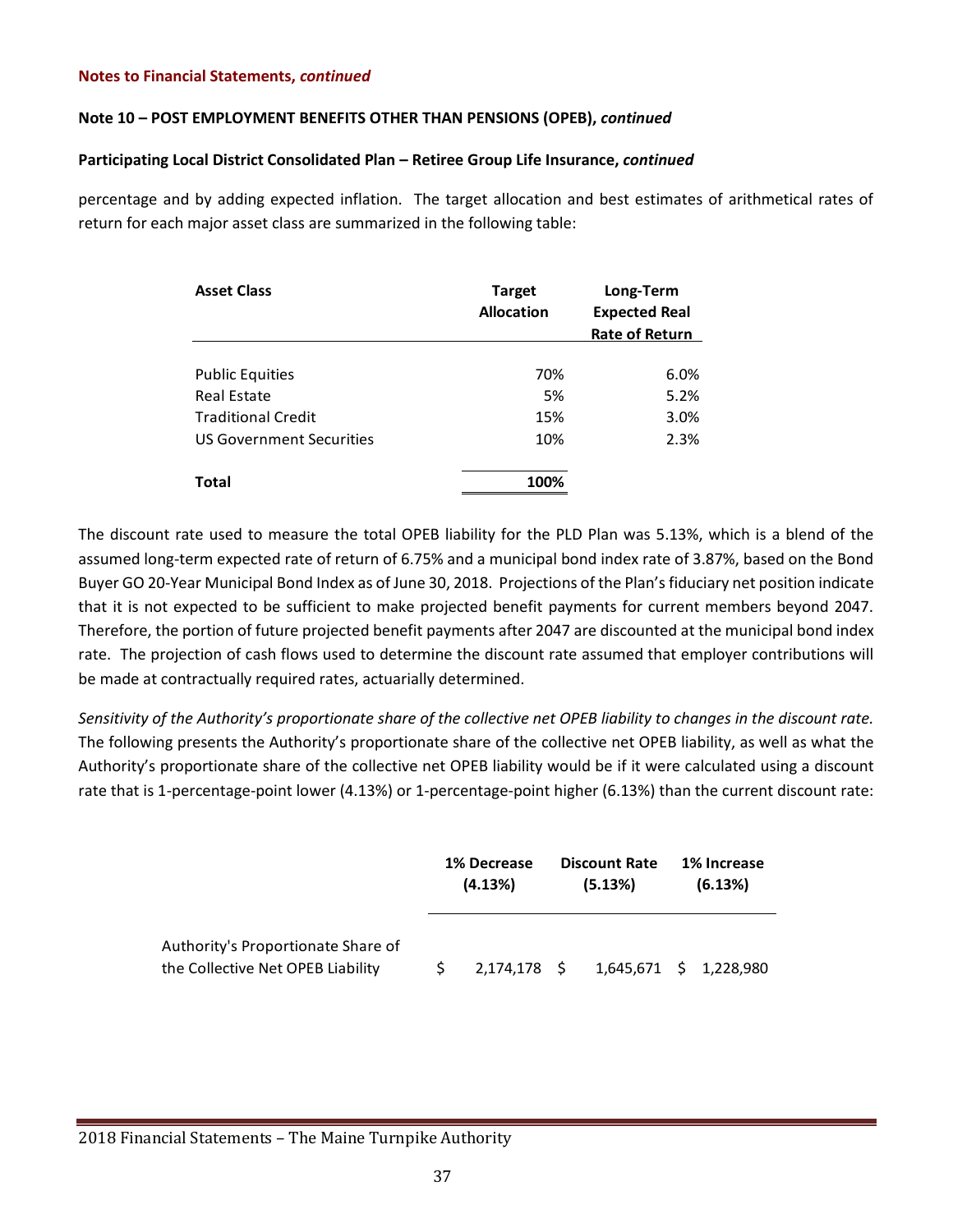### **Note 10 – POST EMPLOYMENT BENEFITS OTHER THAN PENSIONS (OPEB),** *continued*

## **Retiree Group Health Insurance Plan**

General Information

*Plan description.* In addition to providing pension benefits, the Authority provides health care benefits for certain retired employees. Eligibility to receive health care benefits follows the same requirements as MainePERS. Eligible retirees receive 100% paid health benefit coverage, Anthem POS plan until age 65 or Medicare Advantage plan at the age of 65. The Authority paid approximately \$1,417,849 of insurance contributions for approximately 284 retirees for the year end December 31, 2018. Benefit provisions are established and amended through negotiations between the Authority and the respective unions.

The Authority does not issue a separate financial report for its OPEB as the Authority does not fund an OPEB plan and operates on a pay-as-you-go basis. Employers fund their own benefits. No assets are accumulated in a trust that meets the criteria in paragraph 4 of GASB Statement 75.

*Benefits provided*. The Health Plan provides healthcare and life insurance benefits for retirees and their dependents. Authority employees with 1 year of continuous service and health plan participation at retirement are eligible to participate in the Health Plan. Retirees who are not eligible for Medicare retain coverage in the same group health plan as active employees. Retirees must pay for Medicare Part B coverage to be eligible to participate in the Statesponsored employer funded Companion Plan.

*Plan Membership.* At December 31, 2018, the following were covered by the benefit terms:

| Total                                      | 663 |
|--------------------------------------------|-----|
| Active Employees                           | 379 |
| Currently Receiving Benefit Payments       | 284 |
| <b>Inactive Employees or Beneficiaries</b> |     |

### **Total OPEB Liability**

The Authority's total OPEB liability of \$46,111,391 was measured as of December 31, 2018 and \$48,981,486 was measured as of December 31, 2017, and was determined by an actuarial valuation as of January 1, 2019.

*Actuarial assumptions and other inputs.* The total OPEB liability in the January 1, 2019 actuarial valuation was determined using the following actuarial assumptions and other inputs, applied to all periods included in the measurement, unless otherwise specified:

General inflation of 2.75% was used along with an aggregate payroll increase of 3.00%. Merit payroll increases, mortality, termination, disability and retirement assumptions relied on the MainePERS December 31, 2012 through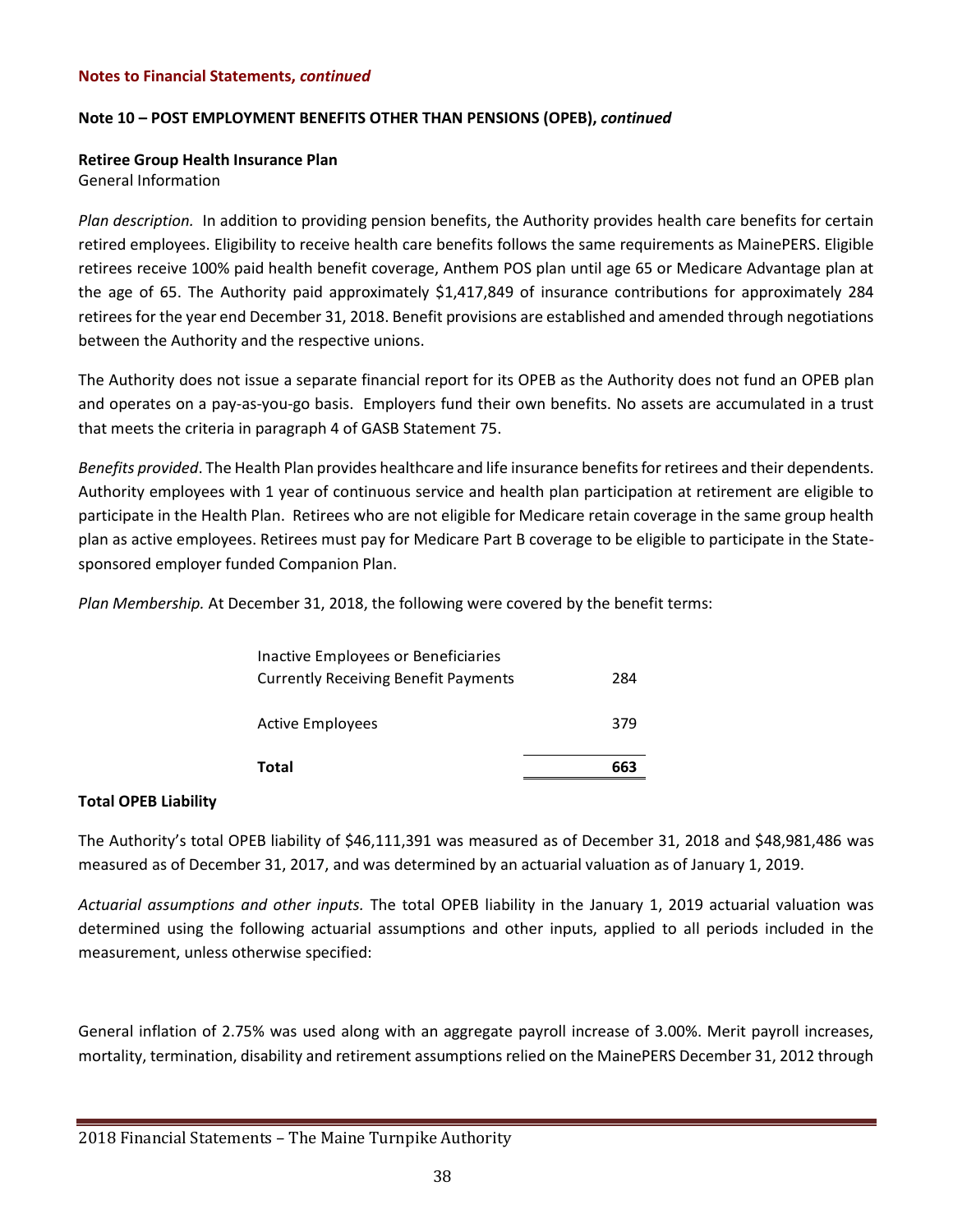### **Note 10 – POST EMPLOYMENT BENEFITS OTHER THAN PENSIONS (OPEB),** *continued*

### **Retiree Group Health Insurance Plan,** *continued*

June 30, 2015's experience study. Mortality rates were based on the RP-2014 Total Dataset Healthy Annuitant Mortality Table for Males or Females. The mortality improvement scale RPEC-2015 was modified to converge to an ultimate rate of 0.85% for ages 20 to 85 grading down to 0.00% for ages 111 to 120 with convergence to the ultimate rate in 2020.

The discount rate was based on high quality AA/Aa or higher bond yields in effect for 20-year, tax exempt general obligation municipal bonds using the Bond Buyer index.

The actuarial assumptions used in the January 1, 2019 valuation were based on the results of an actuarial experience study, conducted by the MainePERS Consolidated Plan for Participating Local Districts, for the period July 1, 2012 through June 30, 2015.

### **Changes in the Total OPEB Liability**

|                                                    | <b>Total OPEB</b><br>Liability |
|----------------------------------------------------|--------------------------------|
| Balance as of December 31, 2017                    | \$<br>48,981,486               |
| Changes for the Year:                              |                                |
| Service Cost                                       | 1,500,957                      |
| Interest                                           | 1,704,318                      |
| <b>Changes in Benefit Terms</b>                    |                                |
| Differences Between Expected and Actual Experience |                                |
| Changes in Assumptions of Other Inputs             | (4, 198, 762)                  |
| <b>Benefit Payments</b>                            | (1,876,608)                    |
| Net Changes                                        | (2,870,095)                    |
| Balance as of December 31, 2018                    | 46,111,391                     |

Changes of assumptions reflect an increase of \$3,265,704 and differences between expected and actual experience reflect no change.

Changes in assumptions or other inputs reflect a change in the discount rate from 4.00% in 2017 to 4.10% in 2018.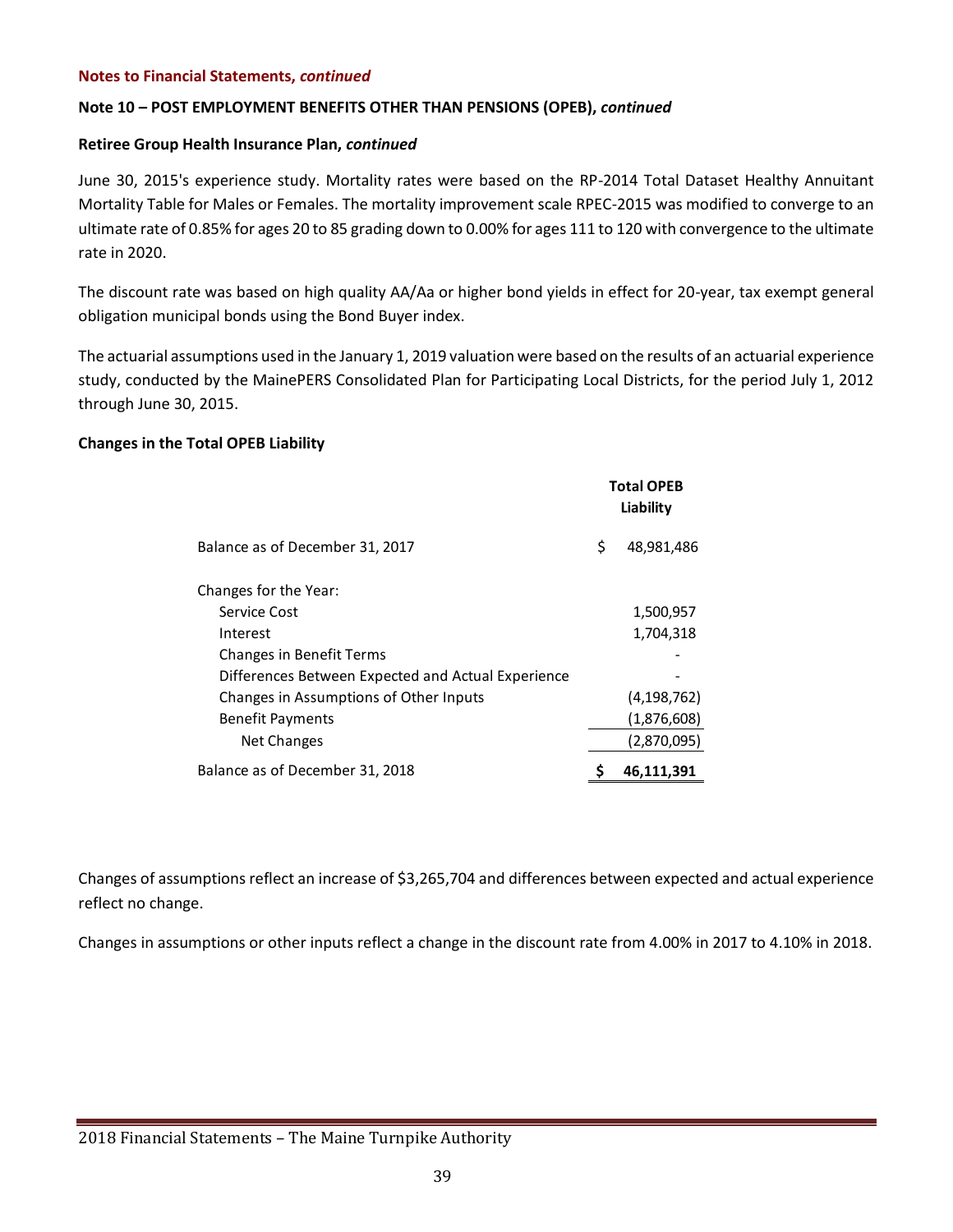### **Note 10 – POST EMPLOYMENT BENEFITS OTHER THAN PENSIONS (OPEB),** *continued*

### **Retiree Group Health Insurance Plan,** *continued*

### *Sensitivity of the total OPEB liability to changes in the discount rate.*

The following table shows how the total OPEB liabilities would change if the discount rate used was one percentage point lower or one percentage point higher than the current rate. The current rate used for the Health Plan is 4.10%.

|                             | <b>1% Decrease</b><br>$(3.10\%)$ |  | <b>Discount Rate</b><br>$(4.10\%)$ | <b>1% Increase</b><br>(5.10%)                |  |
|-----------------------------|----------------------------------|--|------------------------------------|----------------------------------------------|--|
| <b>Total OPEB Liability</b> |                                  |  |                                    | $$ 52,700,661 \ $ 46,111,391 \ $ 40,697,588$ |  |

*Sensitivity of the total OPEB liability to changes in the healthcare cost trend rates.* 

The following table shows how the total OPEB liabilities would change if the healthcare rate used was one percentage point lower or one percentage point higher than the current rate of 5.75% to 6.50%.

|                      | <b>1% Decrease</b> |  | Current Trend<br>$(4.75\% - 5.50\%)$ $(5.75\% - 6.50\%)$ $(6.75\% - 7.50\%)$ |                                        | 1% Increase |  |
|----------------------|--------------------|--|------------------------------------------------------------------------------|----------------------------------------|-------------|--|
| Total OPEB Liability |                    |  |                                                                              | 40,357,872 \$ 46,111,391 \$ 53,180,448 |             |  |

### **OPEB Expense and Deferred Outflows of Resources and Deferred Inflows of Resources Related to OPEB**

For the year ended December 31, 2018, the Authority recognized OPEB expense of \$2,272,217. At December 31, 2018, the Authority reported deferred outflows of resources and deferred inflows of resources related to OPEB from the following sources: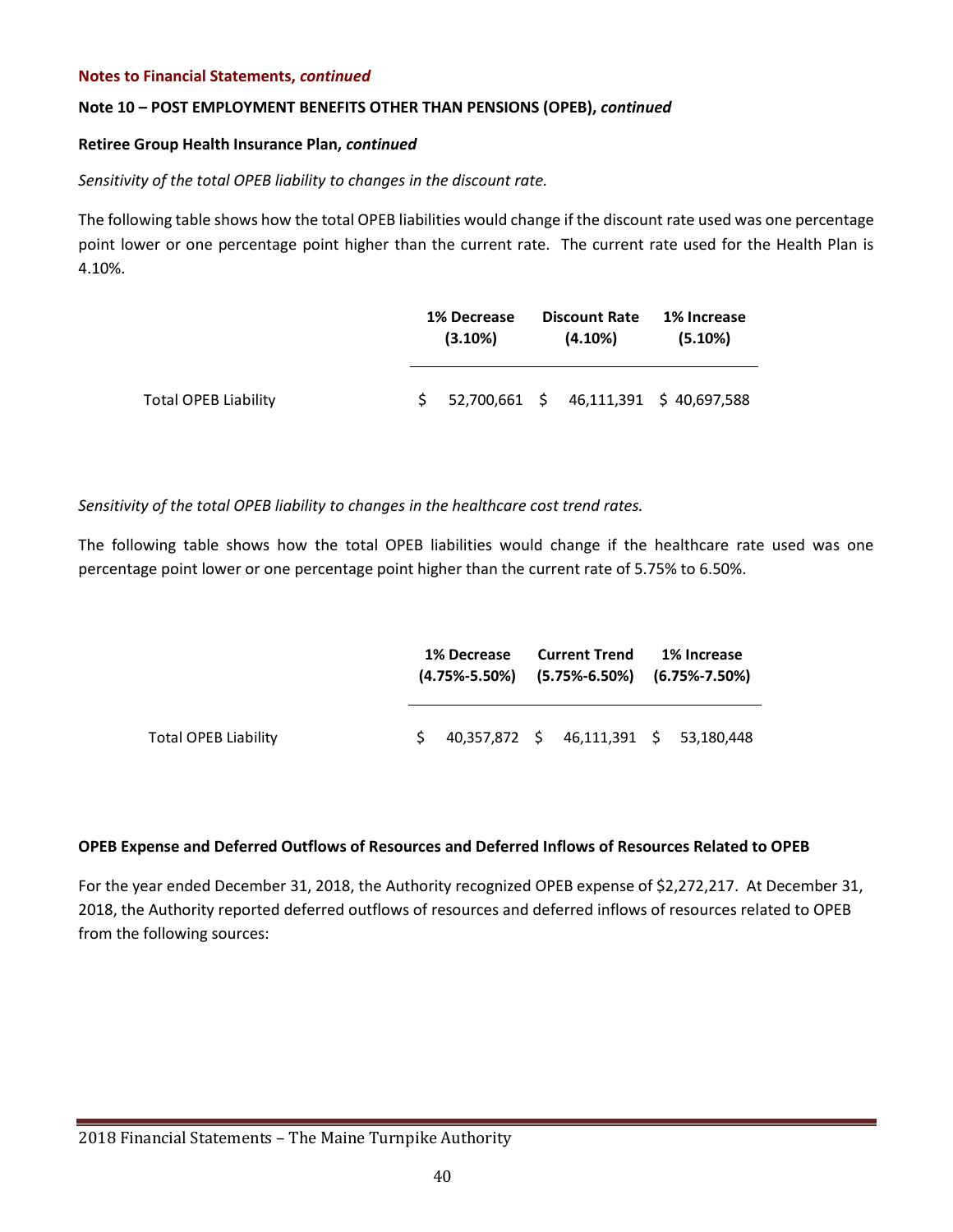### **Note 10 – POST EMPLOYMENT BENEFITS OTHER THAN PENSIONS (OPEB),** *continued*

#### **Retiree Group Health Insurance Plan,** *continued*

|                                                      | <b>Deferred</b>  |  | <b>Deferred</b>  |           |  |
|------------------------------------------------------|------------------|--|------------------|-----------|--|
|                                                      | Outflows of      |  | Inflows of       |           |  |
|                                                      | <b>Resources</b> |  | <b>Resources</b> |           |  |
| Differences Between Expected and Actual Results      | Ś                |  | \$               |           |  |
| <b>Changes of Assumptions</b>                        |                  |  |                  | 3,265,704 |  |
| Net Difference Between Projected and Actual Earnings |                  |  |                  |           |  |
| on OPEB Plan Investments                             |                  |  |                  |           |  |
| Changes in Proportion and Differences Between        |                  |  |                  |           |  |
| Authority Contributions and Proportionate Share of   |                  |  |                  |           |  |
| Contributions                                        |                  |  |                  |           |  |
| Contributions Subsequent to the Measurement Date     |                  |  |                  |           |  |
| <b>Total</b>                                         |                  |  |                  | 3,265,704 |  |

Amounts reported as deferred outflows of resources and deferred inflows of resources related to OPEB will be recognized in OPEB expense as follows:

| Year Ended December 31, |                 |
|-------------------------|-----------------|
| 2019                    | \$<br>(933,058) |
| 2020                    | (933,058)       |
| 2021                    | (933,058)       |
| 2022                    | (466, 530)      |
| 2023                    |                 |
| Thereafter              | -               |
| Total                   | \$ (3,265,704)  |

### **Note 11 – Union Contract**

In December 2016, the Authority signed three-year contracts with its two bargaining units, Supervisors and Employees. These contracts expire at the end of 2019.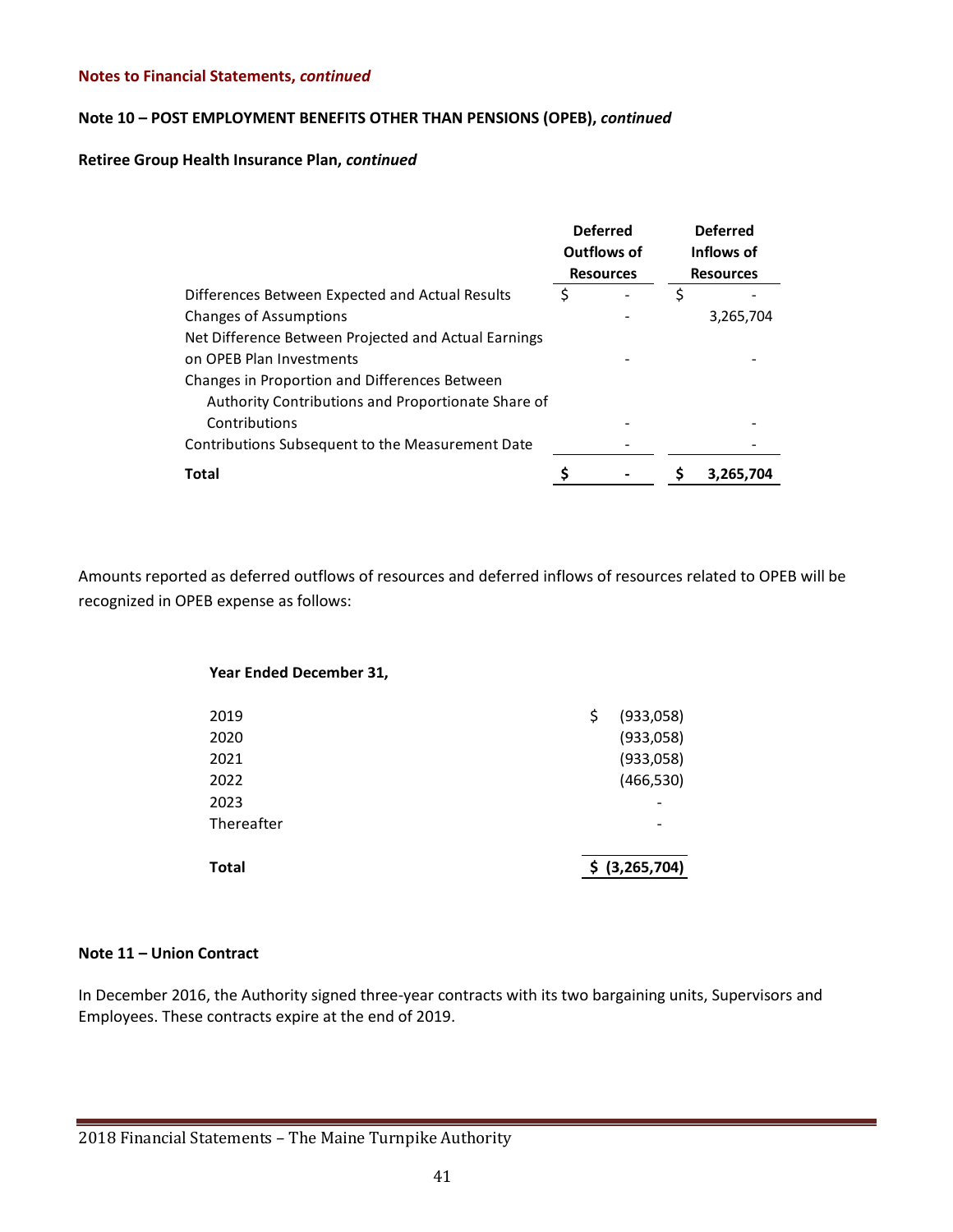### **Note 12 – Commitments and Contingencies**

The Authority is a defendant in various lawsuits. Although the outcomes of the lawsuits are not presently determinable, it is the belief of the Authority's legal counsel that any settlement or damages assessed would be covered by insurance, and therefore should not have a material adverse effect on the Authority's financial condition

Future commitments on outstanding construction projects for improvements and maintenance totaled approximately \$101,739,401 and \$24,088,047 as of December 31, 2018 and December 31, 2017, respectively.

Due to changes to enabling legislation in 2011, the Authority is potentially obligated to provide 5% of its annual operating revenues to the Maine Department of Transportation (MaineDOT). The Authority has incurred and expects to continue to incur significant expenses from construction projects that will be of mutual benefit to MaineDOT and accordingly has met its obligation to MaineDOT.

### **Note 13 – Risk Management**

The Authority is exposed to various risks of loss related to theft of, damage to and destruction of assets, errors and omissions and natural disasters for which the Authority is insured through various commercial insurance carriers. As required by the Authority's contract with its bondholders, the Authority's consulting engineer certifies each year that insurance limits and coverage adequately protect the properties, interests, and operations of the Authority. Claims expenditure, liabilities and reserves are reported when it is probable that a loss has occurred and the amount of the loss can be reasonably estimated.

The Authority is self-insured for its workers' compensation liability. The program provides coverage for up to a maximum of \$1,000,000 for each workers' compensation claim and \$25,000,000 in the aggregate. In addition, the Authority purchases excess workers' compensation insurance to limit its financial risk. The Authority is responsible for claims made up to \$750,000 per covered claim. Reserves are estimated at one hundred percent of expected expenditures. Settled claims have not exceeded the commercial coverage in any of the past three years.

The following summarizes the claims activity with respect to the Authority's self-insured workers' compensation program:

|                                      |    | 2018      |    | 2017      |
|--------------------------------------|----|-----------|----|-----------|
| Unpaid Claims as of January 1        | \$ | 2,883,184 | \$ | 2,742,391 |
| <b>Incurred Claims</b>               |    | 761,679   |    | 609,362   |
| <b>Total Claim Payments</b>          |    | 411,955   |    | 468,569   |
| <b>Current Claims Liability</b>      |    | 548,730   |    | 504,200   |
| Long-term Claims Liability           |    | 2,684,178 |    | 2,378,984 |
| <b>Total Unpaid Claims Liability</b> | S  | 3,232,908 | S  | 2,883,184 |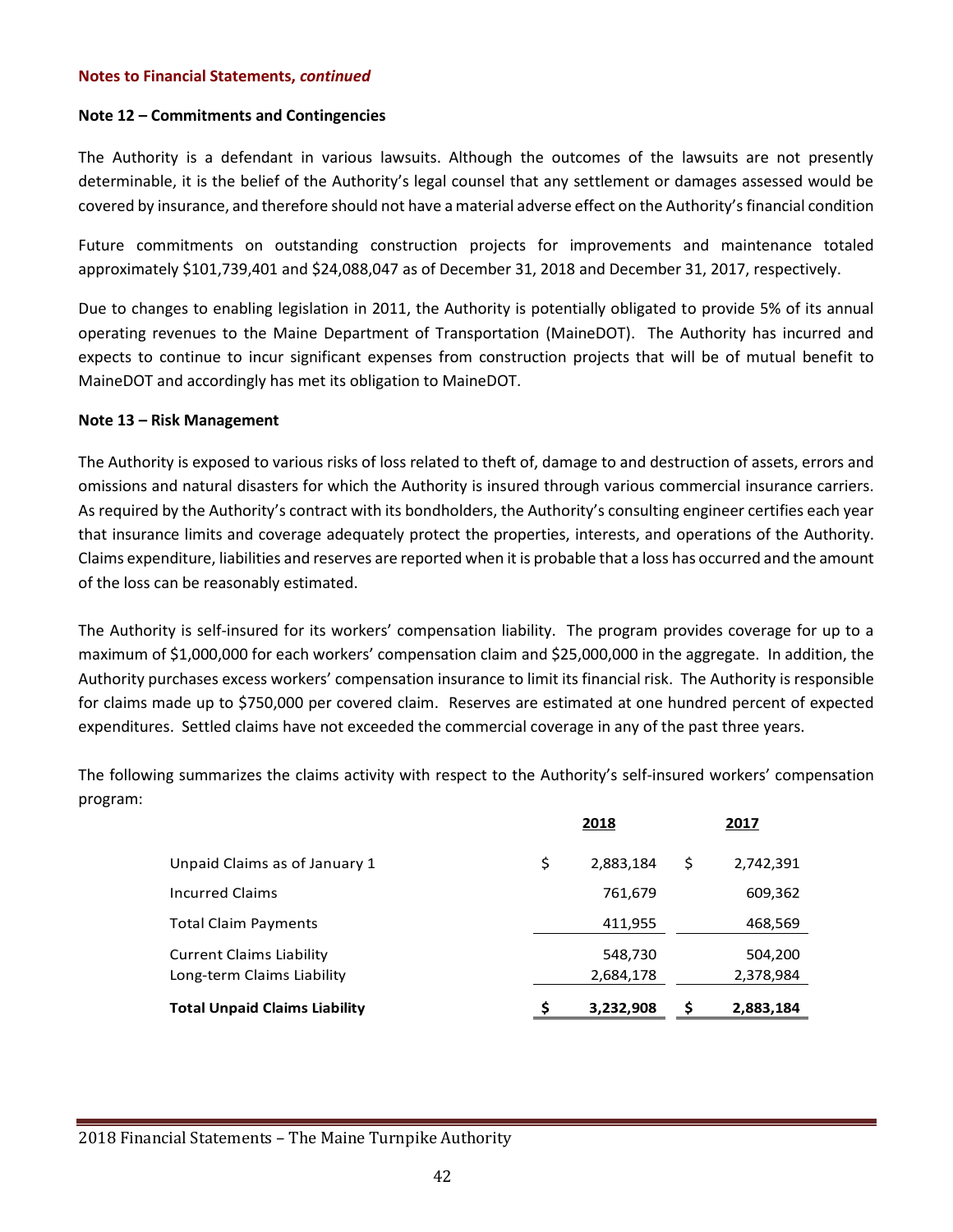### **NOTE 14 – Prior Period Adjustment**

Beginning net position was reduced by \$29,129,545 as a result of the implementation of GASB Statement No. 75, *Accounting and Financial Reporting for Postemployment Benefits Other Than Pensions*, for the year ended December 31, 2018.

Net position at January 1, 2018 was restated, as follows:

|                                                          | Governmental<br><b>Activities</b> |
|----------------------------------------------------------|-----------------------------------|
| Net Position, as previously reported                     | \$324,704,149                     |
| GASB No. 75 - Life Insurance<br>GASB No. 75 - Healthcare | (1,768,312)<br>(27, 361, 233)     |
| Net Position, as Restated                                | \$295,574,604                     |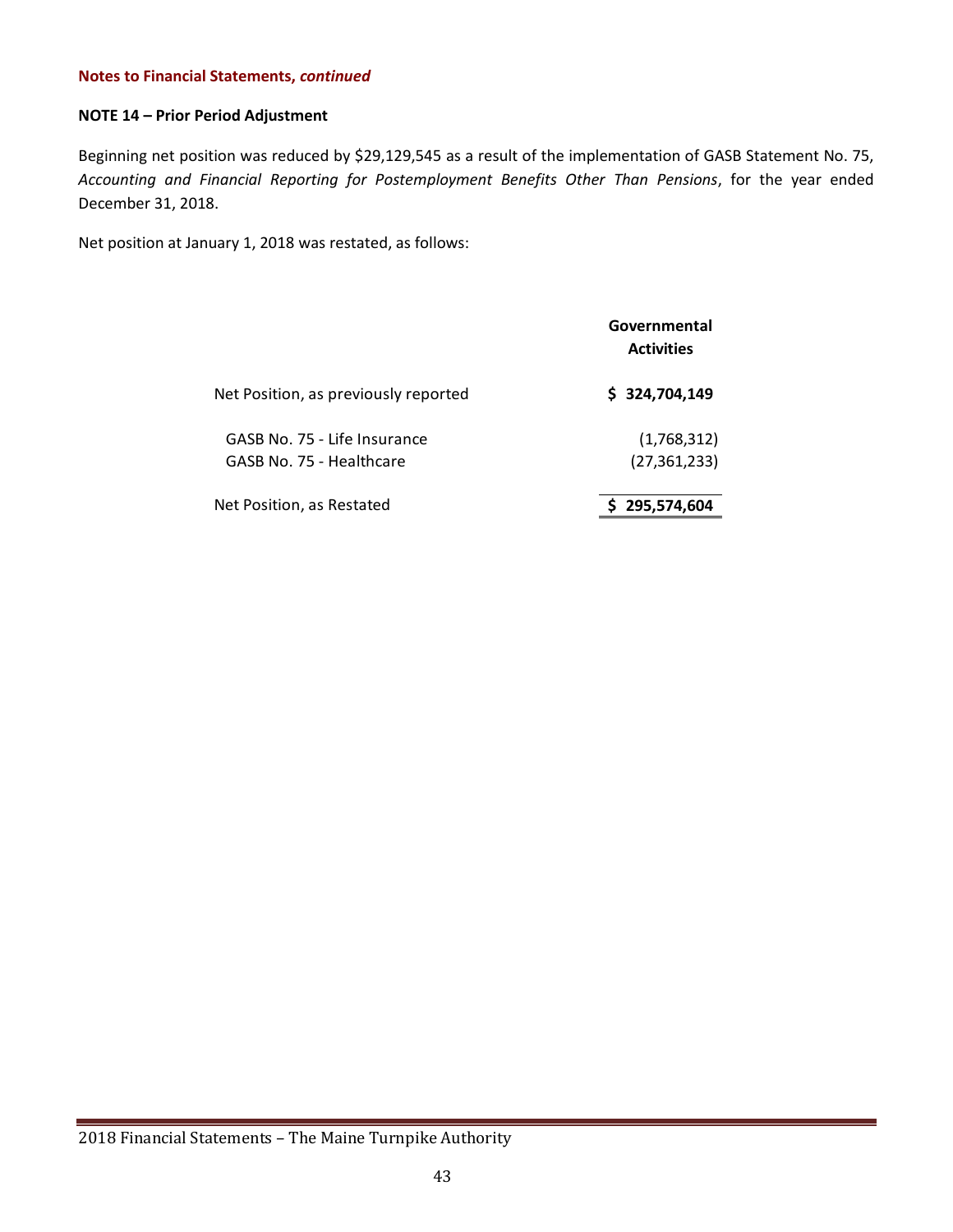#### **REQUIRED SUPPLEMENTARY INFORMATION**

### **Trend Data on Infrastructure Condition**

The Authority has elected to use the modified approach to infrastructure reporting under GASB 34. The Authority's consulting engineers are required to make an inspection at least once a year of the Turnpike, and, on or before the first day of October of each year, to submit to the Authority a report setting forth (a) their findings whether the Turnpike has been maintained in good repair, working order and condition, (b) their advice and recommendations as to the proper maintenance, repair and operation of the Turnpike during the ensuing Fiscal Year and an estimate of the amount of money necessary for such purposes, (c) their advice and recommendations as to the amounts and types of insurance to be carried, and (d) their recommendations as to the amount that should be deposited into the Reserve Maintenance Fund during the upcoming Fiscal Year.

The roadways are rated on a 10-point scale, with 10 meaning that every aspect of the roadway is in new and perfect condition. The Authority's system as a whole is given an overall rating, indicating the average condition of all roadways operated by the Authority. The assessment of condition is made by visual inspection designed to reveal any condition that would reduce highway-user benefits below the maximum level of service. The Authority's policy is to maintain the roadway condition at rating of 8 (generally good condition) or better. The results of the 2018 inspection states that the Maine Turnpike has been maintained in generally good condition and presents a favorable appearance.

The budget to actual expenditures for Preservation for 2018 is as follows:

|                      | <b>Budget</b> | Actual     |
|----------------------|---------------|------------|
| Preservation Expense | 19,751,440 \$ | 17,547,460 |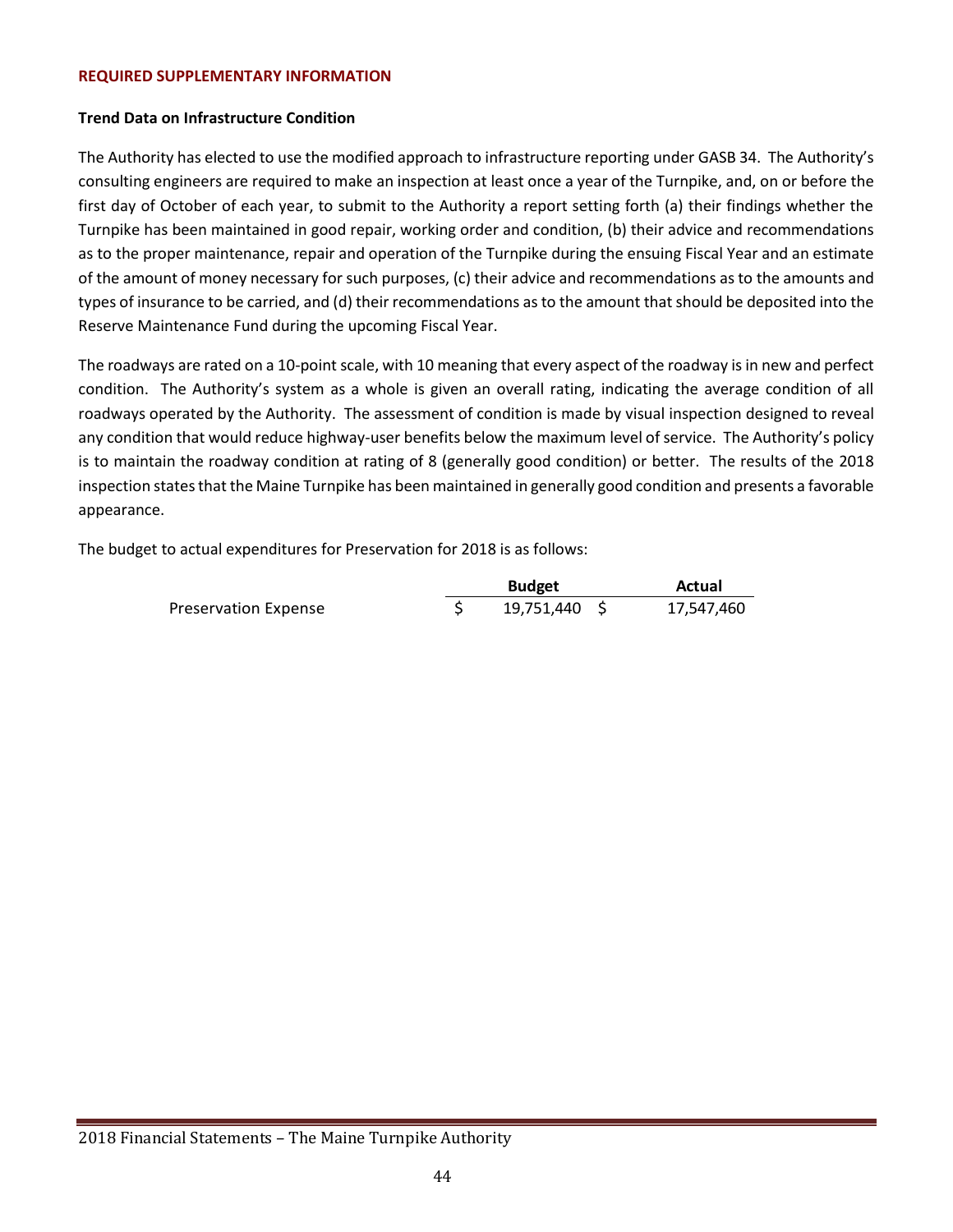### **Maine Turnpike Authority Schedule of Changes in Net OPEB Liability and Related Ratios - MTA Group Health Insurance Plan December 31, 2018**

# Total OPEB liability Service cost 5 1,500,957 Interest 1,704,318 Changes in benefit terms - Differences between expected and actual experience Changes of assumptions or other inputs (4,198,762) Benefit payments (1,876,608) **Net change in total OPEB liability** (2,870,095) **Total OPEB liability - beginning the control of the 48,981,486 Total OPEB liability - ending**  $\leftarrow$  **8 46,111,391 Covered payroll Covered payroll 5** 20,878,892 **Total OPEB liability as a percentage of** 220.9%  **covered payroll**

### **Notes to schedule:**

Changes of assumptions: Changes of assumptions and other inputs reflect the effects of changes in the discount rate each period.

The following are the discount rates used in each period:

### **December 31, 2018** 4.10%

Funding method was changed from Projected Unit Credit funding to Entry Age Normal funding method.

This schedule is presented to illustrate requirements to show information for 10 years. However, until a full 10 year trend is completed, the Authority presents information for those years of which information is available.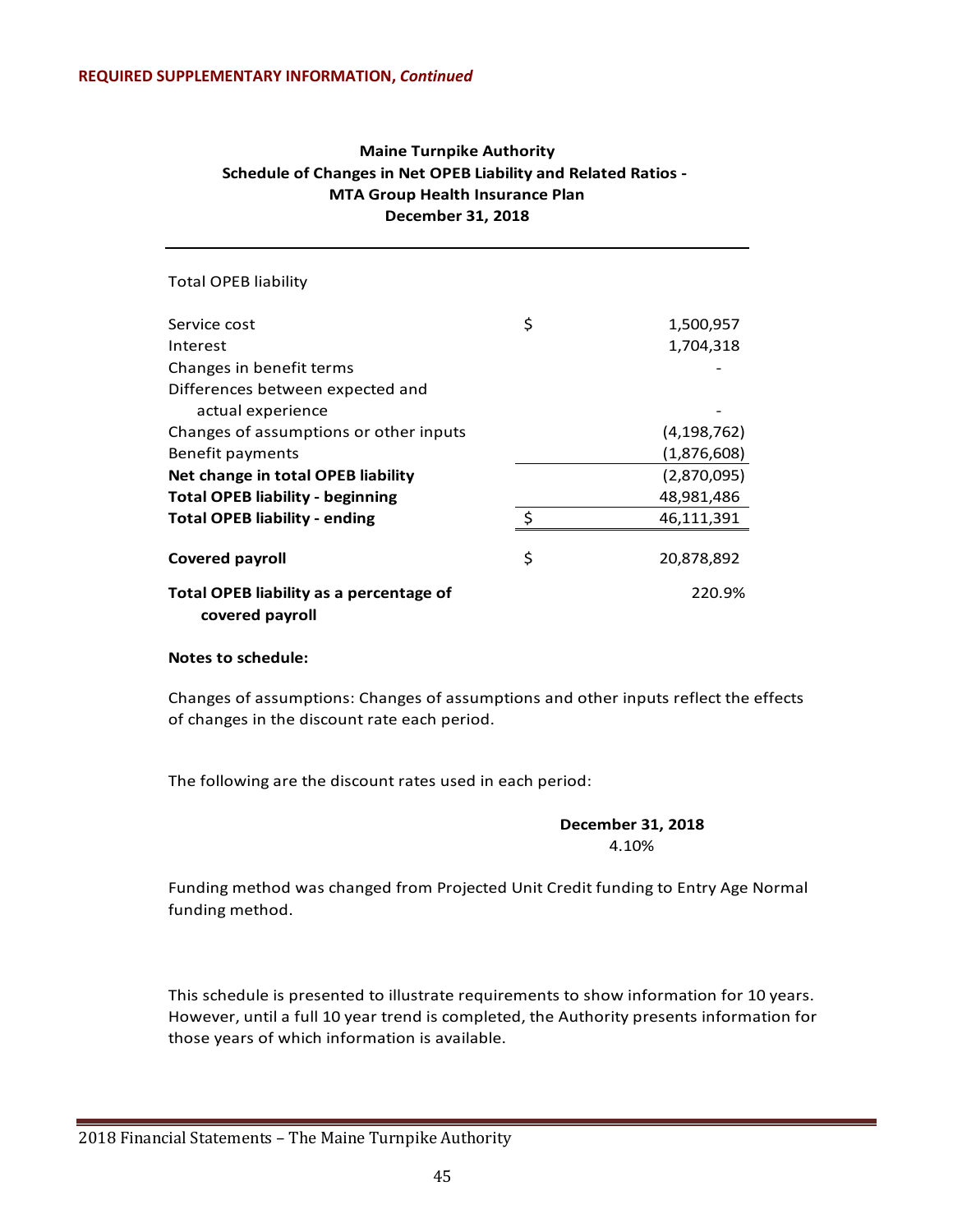### **REQUIRED SUPPLEMENTARY INFORMATION,** *Continued*

### **Group Term Life Healthcare Plan**

# **Maine Turnpike Authority Schedule of Proportionate Share of Net OPEB Liability - Group Life Insurance Maine Public Employees Retirement System December 31, 2018**

| Year<br><b>Ended</b> | Authority's<br>Proportion<br>of the<br><b>Collective</b><br><b>Net OPEB</b><br>Liability | Authority's<br>Proportionate<br>Share of the<br><b>Collective Net</b><br><b>OPEB</b><br>Liability |   | State's<br>Proportionate<br>Share of the<br><b>Collective Net</b><br><b>OPEB</b><br>Liability | Total<br><b>Collective Net</b><br><b>OPEB</b><br>Liability | Authority's<br>Covered<br>Payroll | Authority's<br>Proportionate<br>Share of the<br><b>Collective Net</b><br><b>OPEB Liability</b><br>as a Percentage of its<br><b>Covered Payroll</b> | <b>Plan Fiduciary</b><br>Net Position as a<br>Percentage of the<br><b>Total OPEB</b><br>Liability |
|----------------------|------------------------------------------------------------------------------------------|---------------------------------------------------------------------------------------------------|---|-----------------------------------------------------------------------------------------------|------------------------------------------------------------|-----------------------------------|----------------------------------------------------------------------------------------------------------------------------------------------------|---------------------------------------------------------------------------------------------------|
| December 31, 2018    | 8.15%                                                                                    | 1,645,671                                                                                         | Ś |                                                                                               | 1,645,671                                                  | 22,506,968                        | 7.31%                                                                                                                                              | 43.92%                                                                                            |
| December 31, 2017    | 8.14%                                                                                    | 1,361,435                                                                                         |   | $\blacksquare$                                                                                | 1,361,435                                                  | 21,208,988                        | 6.42%                                                                                                                                              | 47.42%                                                                                            |

This schedule is presented to illustrate requirements to show information for 10 years. However, until a full 10 year trend is completed, the Authority presents information for those years of which information is available.

# **Maine Turnpike Authority Schedule of OPEB Contributions - Group Life Insurance Maine Public Employees Retirement System December 31, 2018**

| Year<br><b>Ended</b> | Contractually<br>Required<br>Contribution | <b>Contributions</b><br><b>Relative to</b><br>Contractually<br>Required<br>Contribution | <b>Contribution</b><br>Deficiency<br>(Excess) | Authority's<br>Covered<br>Payroll | <b>Contributions as</b><br>as a Percentage<br>of Covered<br>Payroll |
|----------------------|-------------------------------------------|-----------------------------------------------------------------------------------------|-----------------------------------------------|-----------------------------------|---------------------------------------------------------------------|
| December 31, 2018    | \$31,300                                  | \$31,300                                                                                | $\blacksquare$                                | \$22,506,968                      | 0.14%                                                               |
| December 31, 2017    | \$33,000                                  | \$33,000                                                                                | $\overline{\phantom{a}}$                      | \$21,208,988                      | 0.16%                                                               |

This schedule is presented to illustrate requirements to show information for 10 years. However, until a full 10 year trend is completed, the Authority presents information for those years of which information is available.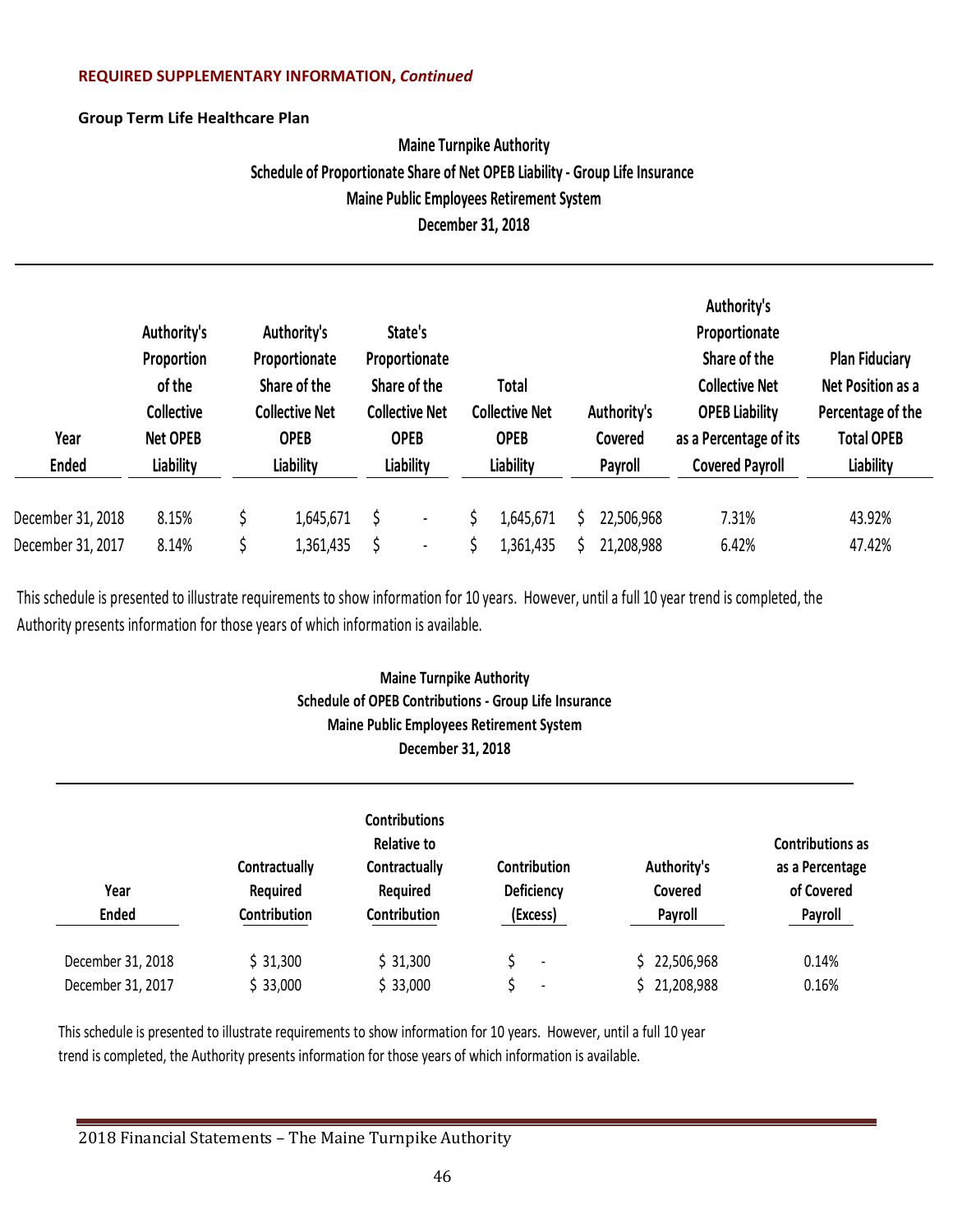### **Maine Turnpike Authority Schedule of Proportionate Share of Net Pension Liability Maine Public Employees Retirement System December 31, 2018**

### **Maine Public Employee Retirement System**

|      | <b>Fiscal Year Valuation Date</b> | Authority's<br>Proportion of the<br><b>Net Pension</b><br>Liability | Authority's<br>Proportionate<br>Share of the Net<br><b>Pension Liability</b> | Covered<br>Employee<br>Payroll |            | Authority's Share of the<br>Net Pension Liability as a<br><b>Percentage of Covered</b><br>Payroll | <b>Plan Fiduciary Net</b><br><b>Position as a Percentage</b><br>of the Total Pension<br>Liability |  |
|------|-----------------------------------|---------------------------------------------------------------------|------------------------------------------------------------------------------|--------------------------------|------------|---------------------------------------------------------------------------------------------------|---------------------------------------------------------------------------------------------------|--|
| 2018 | 07/01/2018 \$                     | 10,611,572                                                          | 3.8774%                                                                      |                                | 22,811,303 | 46.52%                                                                                            | 91.14%                                                                                            |  |
| 2017 | 07/01/2017                        | 16,098,398                                                          | 3.9318%                                                                      |                                | 22,246,620 | 72.36%                                                                                            | 86.43%                                                                                            |  |
| 2016 | 07/01/2016                        | 20,031,423                                                          | 3.7701%                                                                      |                                | 20,397,862 | 98.20%                                                                                            | 81.61%                                                                                            |  |
| 2015 | 07/01/2015                        | 12,529,254                                                          | 3.9271%                                                                      |                                | 19,263,547 | 65.04%                                                                                            | 88.27%                                                                                            |  |
| 2014 | 07/01/2014                        | 5,724,658                                                           | 3.7202%                                                                      |                                | 18,906,556 | 30.28%                                                                                            | 94.10%                                                                                            |  |

### **Maine Turnpike Authority Schedule of Contributions Maine Public Employees Retirement System December 31, 2018**

### **Maine Public Employee Retirement System**

| <b>Fiscal Year</b> | <b>Valuation</b><br>Date | Contractually<br><b>Required</b><br><b>Contribution</b> | <b>Contributions</b><br><b>Relative to</b><br>Contractually<br>Required<br>Contribution | Contribution<br><b>Deficiency</b><br>(Excess) | <b>Covered Employee</b><br>Payroll | <b>Contributions as a</b><br><b>Percentage of Covered</b><br><b>Employee Payroll</b> |
|--------------------|--------------------------|---------------------------------------------------------|-----------------------------------------------------------------------------------------|-----------------------------------------------|------------------------------------|--------------------------------------------------------------------------------------|
| 2018               | 07/01/2018 \$            | 2,391,982                                               | -Ŝ<br>2,391,982 \$                                                                      | $\overline{\phantom{a}}$                      | \$<br>22,811,303                   | 10.49%                                                                               |
| 2017               | 07/01/2017               | 2,285,861                                               | 2,285,861                                                                               | $\overline{\phantom{a}}$                      | 22,246,620                         | 10.28%                                                                               |
| 2016               | 07/01/2016               | 2,034,516                                               | 2,034,516                                                                               | $\overline{\phantom{a}}$                      | 20,397,862                         | 9.97%                                                                                |
| 2015               | 07/01/2015               | 1,739,777                                               | 1,739,777                                                                               | $\overline{\phantom{a}}$                      | 19,263,547                         | 9.03%                                                                                |
| 2014               | 07/01/2014               | 1,471,779                                               | 1,471,779                                                                               | $\overline{\phantom{a}}$                      | 18,906,556                         | 7.78%                                                                                |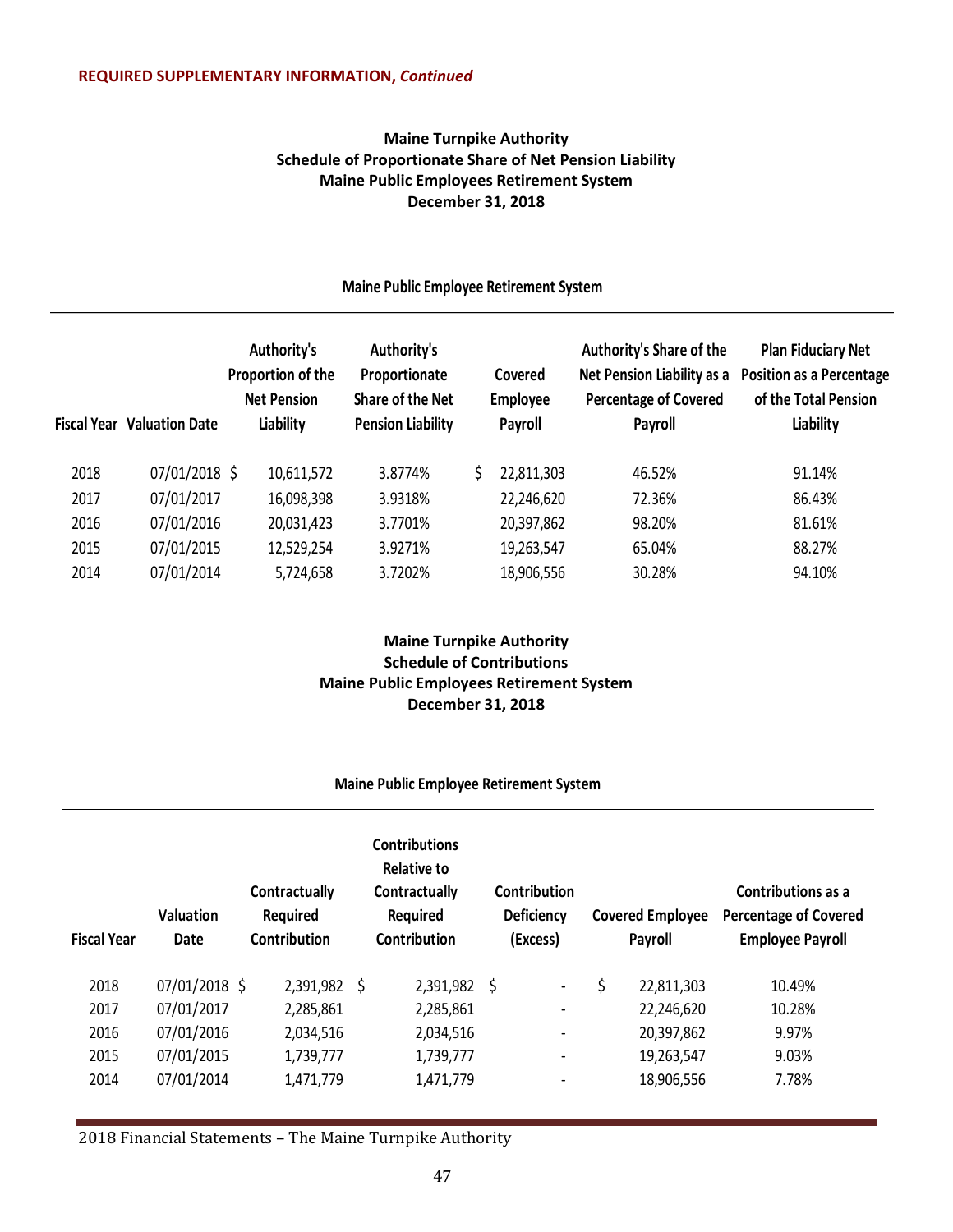### **OTHER SUPPLEMENTARY INFORMATION**

**Calculation of the Composite Debt Service Ratio, as Defined by the Bond Resolutions and Related Documents (000's)**

|                                                           | <b>Years Ended December 31st,</b> |         |                      |         |  |
|-----------------------------------------------------------|-----------------------------------|---------|----------------------|---------|--|
|                                                           |                                   | 2018    |                      | 2017    |  |
| <b>Revenues:</b>                                          |                                   |         |                      |         |  |
| <b>Net Fare Revenue</b>                                   | \$                                | 138,432 | \$                   | 136,066 |  |
| <b>Concession Rental</b>                                  |                                   | 4,888   |                      | 4,997   |  |
| Investment Income <sup>1</sup>                            |                                   | 2,821   |                      | 1,042   |  |
| Miscellaneous                                             |                                   | 1,925   |                      | 1,947   |  |
| <b>Total Revenues</b>                                     | $\varsigma$                       | 148,066 | \$                   | 144,052 |  |
| <b>Expenses:</b>                                          |                                   |         |                      |         |  |
| Operations                                                |                                   | 25,608  |                      | 24,716  |  |
| Maintenance                                               |                                   | 13,382  |                      | 13,519  |  |
| Adminstrative                                             |                                   | 2,414   |                      | 2,441   |  |
| <b>Total Expenses</b>                                     | $\mathsf{\hat{S}}$                | 41,404  | $\boldsymbol{\zeta}$ | 40,676  |  |
| <b>Net Operating Revenues</b>                             | $\boldsymbol{\zeta}$              | 106,662 | \$                   | 103,376 |  |
| Debt Service Payments <sup>2</sup>                        |                                   | 36,466  |                      | 33,644  |  |
| <b>Reserve Maintenance Fund Deposit</b>                   |                                   | 38,000  |                      | 37,000  |  |
| MDOT Account / Sub Debt Fund Deposit                      |                                   | 3,702   |                      | 3,698   |  |
| <b>Other General Reserve Fund Deposits</b>                | $\mathsf{\$}$                     | 28,494  | \$                   | 29,034  |  |
| <b>Debt Service Ratio of Net Revenues to Debt Service</b> |                                   | 2.92    |                      | 3.07    |  |

**Note:** Revenues and expenses are presented on this schedule on the accrual basis in accordance with accounting principles generally accepted in the United States of America. Certain amounts included on the Statements of Revenues, Expenses, and Changes in Net Position are not part of the net revenues, as defined, and therefore excluded from this schedule.

<sup>1</sup> Capital fund and Rebate Fund earnings are not included in investment income, consistent with the Maine Turnpike Revenue Bond Resolution.

<sup>2</sup> Represents Debt Service Deposits, net of capitalized interest, on the outstanding Revenue Bonds only.

 $3$  Net Revenues divided by Debt Service. The Bond Resolution requires a minimum ratio of 2.0.